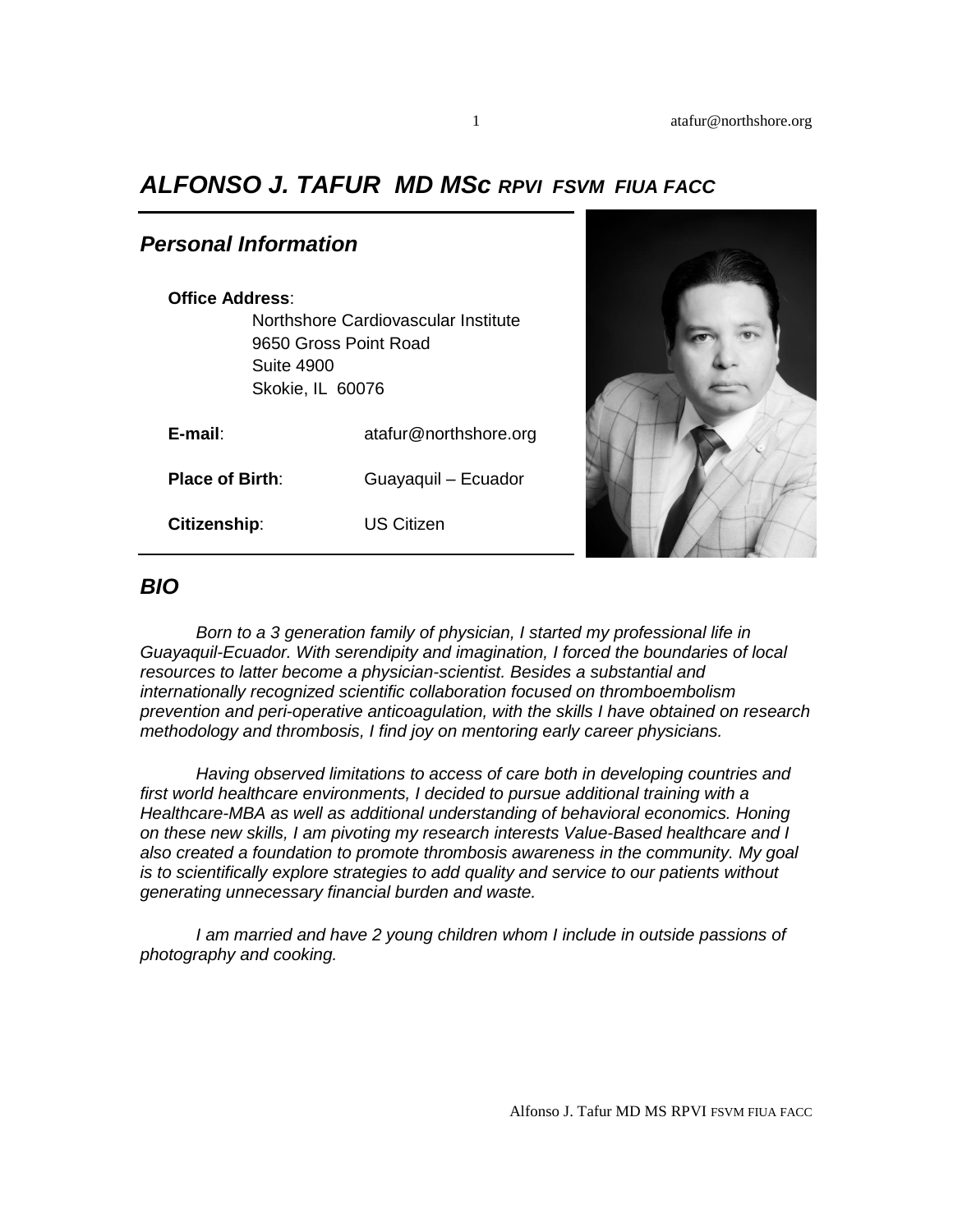# *Professional History*

| Current.-     |                                                                         |
|---------------|-------------------------------------------------------------------------|
| $2015 - Date$ | <b>Vascular Medicine Director</b>                                       |
|               | NorthShore University Health Systems                                    |
| $2015 - Date$ | Pulmonary Embolism Response Team, Team Leader                           |
|               | NorthShore University Health Systems                                    |
| $2017 - Date$ | <b>Anticoagulation Clinic Medical Director</b>                          |
| $2018 - Date$ | NorthShore University Health Systems<br><b>Editorial Board Member</b>   |
|               | Thrombosis Haemostasis Open                                             |
| $2018 - Date$ | Vice President-North American Chapter                                   |
|               | International Union of Angiology                                        |
| $2019 - Date$ | Medical Director of Cardiovascular Research.                            |
|               | Northshore University Health Systems                                    |
| $2019 - Date$ | <b>Clinical Associate Professor</b>                                     |
|               | University of Chicago                                                   |
| $2019 - Date$ | Secretary. Scientific Committee                                         |
|               | International Union of Angiology                                        |
| $2019 - Date$ | <b>PACO Foundation</b>                                                  |
|               | Promoting Awareness of Clotting Outcomes Foundation.                    |
|               | President, Board of Directors                                           |
| Former.       |                                                                         |
|               |                                                                         |
| $2015 - 2019$ | <b>Clinical Assistant Professor</b>                                     |
|               | University of Chicago                                                   |
| $2010 - 2015$ | <b>Vascular Medicine Faculty</b>                                        |
|               | Assistant Professor of Medicine,                                        |
|               | <b>Oklahoma University Health and Science Center</b>                    |
| 2013 - 2015   | <b>Associate Member</b>                                                 |
|               | Peggy and Charles Stephenson Cancer Center                              |
| 2009 - 2010   | Vascular Medicine Fellowship                                            |
|               | Mayo Clinic Rochester, MN                                               |
| 2006 - 2009   | Categorical Resident of Internal Medicine                               |
|               | Mayo Clinic Rochester, MN                                               |
| 2004 - 2006   | Teaching Assistant of Internal Medicine                                 |
|               | Universidad de Guayaquil                                                |
|               | Guayaquil - Ecuador                                                     |
| 2004 - 2006   | Member of Toxicology Crew of Hospital Leon Becerra                      |
|               | Guayaquil - Ecuador                                                     |
|               |                                                                         |
| 2003 - 2004   | Rural Medical Doctor for Public Health Ministry                         |
|               | <b>Hospital Regional</b>                                                |
|               | El Triunfo - Ecuador                                                    |
|               |                                                                         |
| 1999 - 2001   | <b>Toxicology Staff at Hospital Luis Vernaza</b><br>Guayaquil - Ecuador |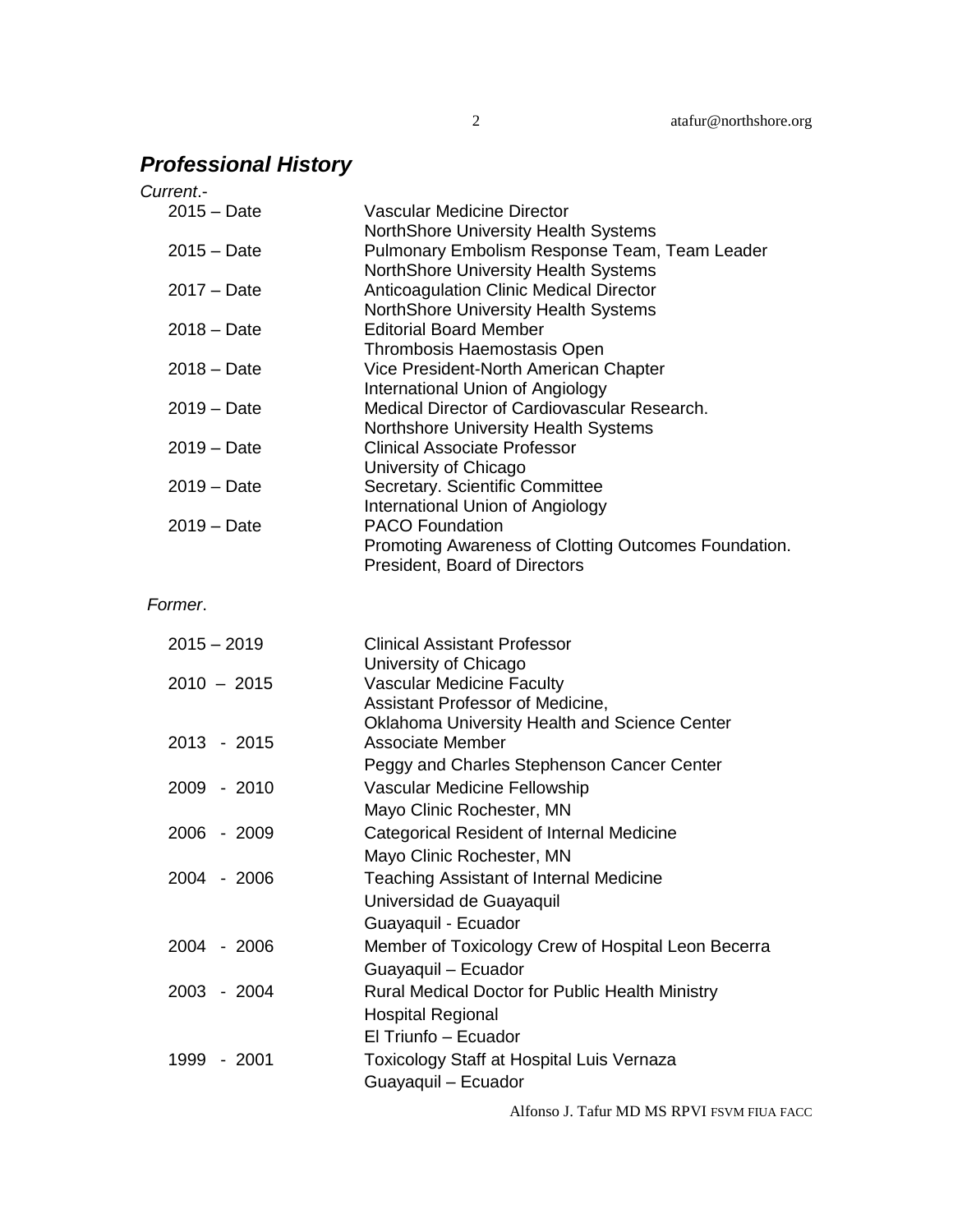| <b>Education</b>                   |                                                                                                                            |
|------------------------------------|----------------------------------------------------------------------------------------------------------------------------|
| <b>Medical School:</b>             |                                                                                                                            |
| $1996 - 2000$                      | Universidad Católica de Guayaquil<br>Facultad de Ciencias Médicas<br>Guayaquil - Ecuador                                   |
| $2000 - 2003$                      | Universidad de Guayaquil<br>Facultad de Ciencias Médicas<br>Guayaquil - Ecuador                                            |
|                                    |                                                                                                                            |
| <b>Residency:</b><br>$2006 - 2009$ | Mayo Clinic Internal Medicine Residency Program<br>Rochester Minnesota                                                     |
| Fellowship:                        |                                                                                                                            |
| $2009 - 2010$                      | Mayo Clinic Vascular Medicine Fellowship<br>Rochester Minnesota                                                            |
| <b>Master's Degree:</b>            |                                                                                                                            |
| $2011 - 2013$                      | <b>Clinical and Translational research</b><br>University of Oklahoma Health and Science Center<br>Oklahoma City - Oklahoma |
| $2020 -$ Ongoing                   | Master's in Business Administration- Healthcare focus<br><b>Quinlan School of Business</b><br>Loyola University            |
| <b>Certificates</b>                |                                                                                                                            |
| 2011                               | Registered Physician Vascular Interpreter.<br>By ARDMS                                                                     |
| 2021                               | <b>Behavioral Economics.</b><br>Booth School of Business. University of Chicago<br>Ongoing                                 |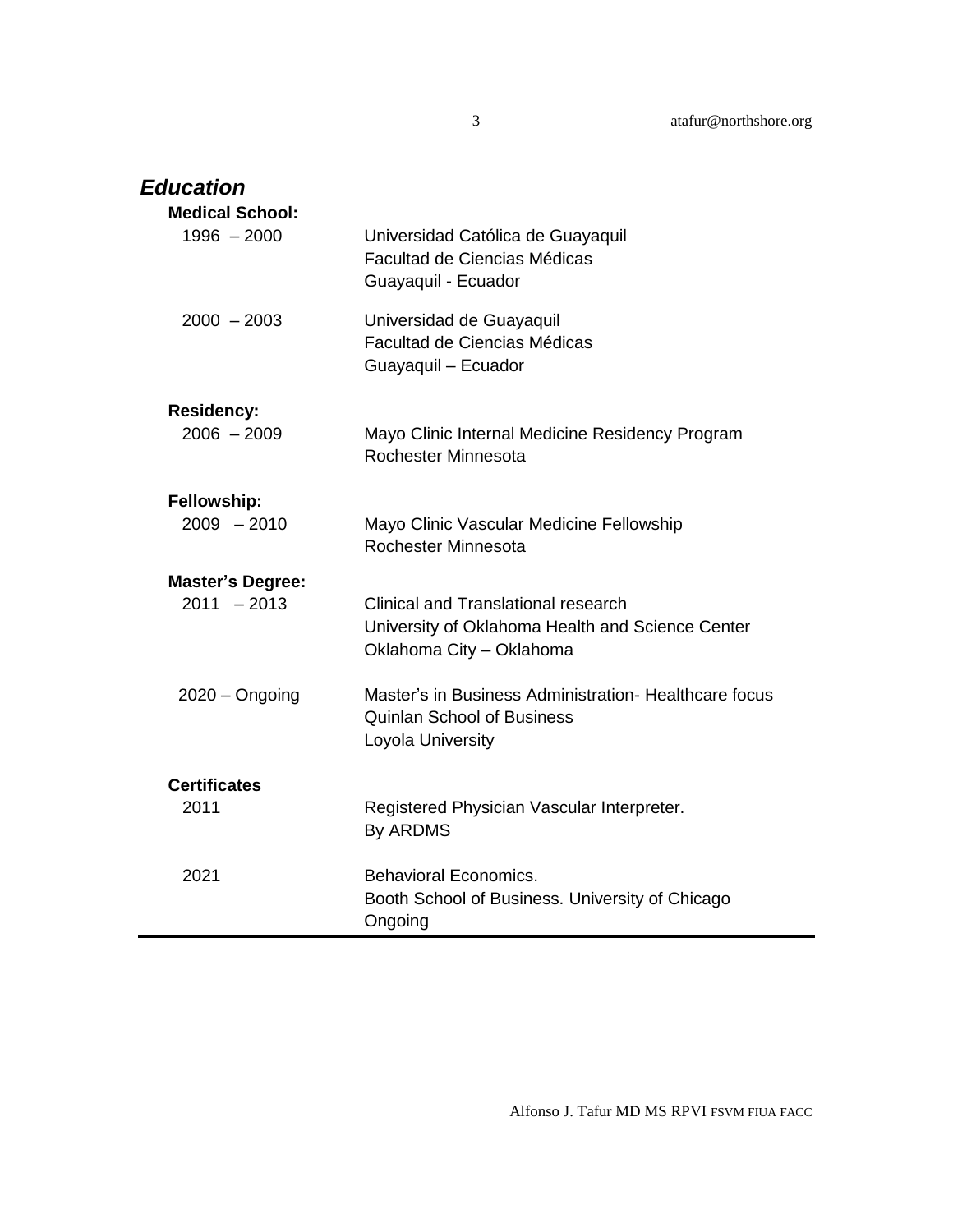| <b>Board Certification(s)</b> |                                       |  |
|-------------------------------|---------------------------------------|--|
| 2004                          | <b>USMLE Step 1</b>                   |  |
| 2005                          | <b>USMLE Step 2</b>                   |  |
| 2005                          | <b>USMLE CS</b>                       |  |
| 2005                          | <b>ECFMG Certification</b>            |  |
| 2005                          | <b>USMLE Step 3</b>                   |  |
| 2009                          | <b>ABIM Board Certified (Renewed)</b> |  |
| 2010                          | <b>ARDMS RPVI Registered</b>          |  |
| 2010                          | <b>ABVM Board Certified</b>           |  |
|                               |                                       |  |

# *Recognitions / Awards*

|      | $1996 - 2003$ | Top Score in Period. Per academic year.                                       |
|------|---------------|-------------------------------------------------------------------------------|
|      | $1996 - 2003$ | Top Ten of Medical Graduates of University of Guayaquil<br>School of Medicine |
| 2003 |               | Top ten percent of graduates                                                  |
|      |               | <b>Ecuadorian Coast Region Medical Faculties</b>                              |
| 2004 |               | Centro de Investigaciones Médico Quirúrgicas (CIMEQ)                          |
|      |               | President of Session during "Toxicologia 2004"                                |
|      |               | La Habana - Cuba                                                              |
| 2008 |               | Mayo International Health Program Grant                                       |
|      |               | International Rotation awardee                                                |
|      |               | Los Mochis - Mexico.                                                          |
|      |               | <b>Best Research Poster Regional</b>                                          |
| 2008 |               | Society of General Internal Medicine                                          |
|      |               | Arizona                                                                       |
| 2009 |               | PAD workshop Selected Stipend Attendance.                                     |
|      |               | American Heart Association.                                                   |
|      |               | <b>Illinois</b>                                                               |
| 2010 |               | College of Medicine Grant Award                                               |
|      |               | Oklahoma City                                                                 |
| 2014 |               | Outstanding Academic Achievement.                                             |
|      |               | Graduate Student Association Award.                                           |
|      |               | Oklahoma University Health and Sciences Center.                               |
|      | $2015$ - Date | Editorial Board Member of Revista Medica.                                     |
|      |               | ISSN 1390-7530                                                                |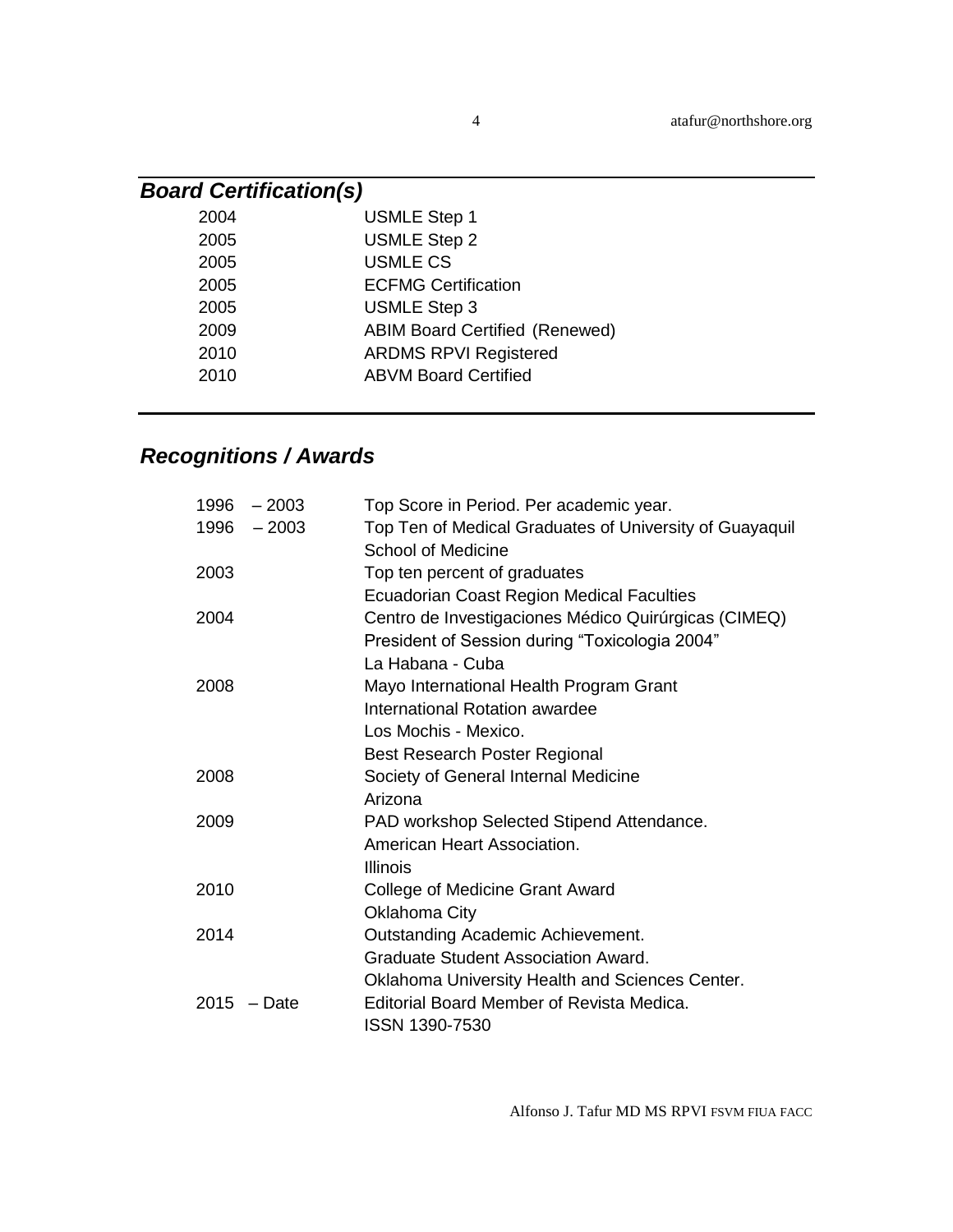| 2015             | Research Update Speaker, Young Investigator. 2015<br>Oklahoma University College of Medicine<br>Evening of Excellence 2015.<br>In recognition for awarded research funding |
|------------------|----------------------------------------------------------------------------------------------------------------------------------------------------------------------------|
| 2016<br>$-$ Date | Guidelines committee member:                                                                                                                                               |
|                  | Peri procedural anticoagulation management                                                                                                                                 |
|                  | American College of Chest Physicians.                                                                                                                                      |
| 2016             | Grant Reviewer for the American Heart Association.                                                                                                                         |
|                  | Thrombosis council                                                                                                                                                         |
| $2016$ - Date    | <b>Technical Advisory Committee Member</b>                                                                                                                                 |
|                  | VTE prophylaxis.                                                                                                                                                           |
|                  | The Joint Commission                                                                                                                                                       |
| 2017             | Top scored poster                                                                                                                                                          |
|                  | International Society of Thrombosis and Haemostasis                                                                                                                        |
|                  | Berlin - Germany                                                                                                                                                           |
| 2018             | <b>CLOT Grant reviewer for Cancer-Associated Thrombosis</b>                                                                                                                |
|                  | National Institute of Health                                                                                                                                               |
|                  | Bethesda-Washington                                                                                                                                                        |
| 2018             | <b>Session Moderator</b>                                                                                                                                                   |
|                  | International Union of Angiology.                                                                                                                                          |
|                  | XXVIII Congress Beijing- China                                                                                                                                             |
| 2019             | Guideline Member. Peri Procedural anticoagulation.                                                                                                                         |
|                  | Scientific Standardization Committee of the International                                                                                                                  |
|                  | Society on Thrombosis and Hemostasis                                                                                                                                       |
| 2019             | <b>Outstanding Contribution to Medical Education</b>                                                                                                                       |
|                  | Internal Medicine Class of 2019                                                                                                                                            |
|                  | Northshore University HealthSystem                                                                                                                                         |
|                  |                                                                                                                                                                            |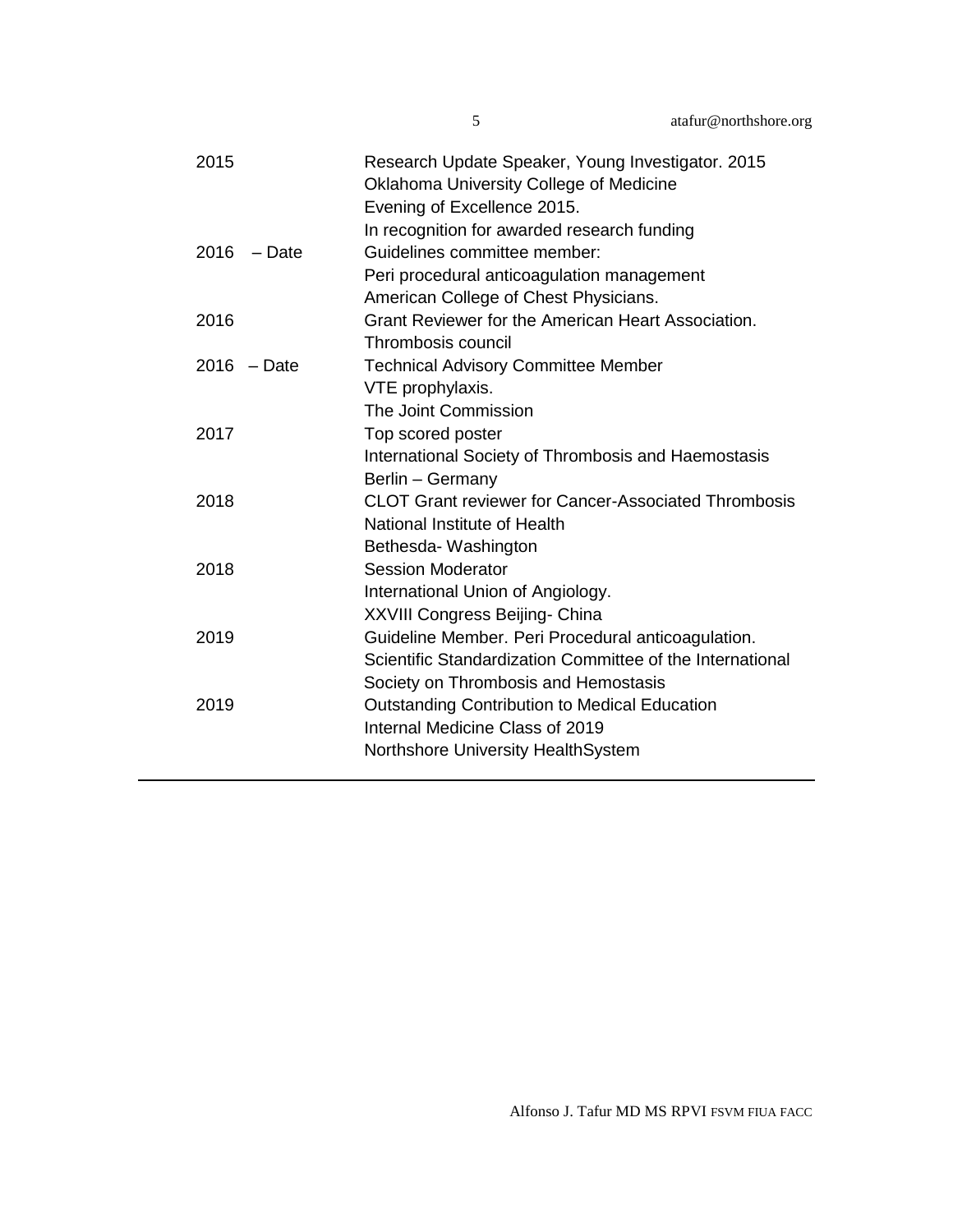## *Professional Memberships and Societies*

| 2007 - 2010 | <b>American Geriatric Society</b>                  |
|-------------|----------------------------------------------------|
|             | Associate Member                                   |
| 2006 - 2015 | American College of Physicians                     |
|             | Associate Member                                   |
| 2009 - Date | Society for Vascular Medicine                      |
|             | <b>Fellow Member</b>                               |
| 2009 - Date | American Heart Association                         |
|             | Premium Professional Member                        |
| 2010 - Date | American Registry of Diagnostic Medical Sonography |
|             | <b>Registered Member</b>                           |
| 2010 - Date | International Union of Angiology                   |
|             | <b>Fellow Member</b>                               |
| 2014 - Date | International Society of Thrombosis Haemostasis    |
|             | Member                                             |
| 2019 - Date | American College of Cardiology                     |
|             | <b>Fellow Member</b>                               |
| 2019 – Date | American Venous Forum                              |
|             | Distinguished Fellow Member                        |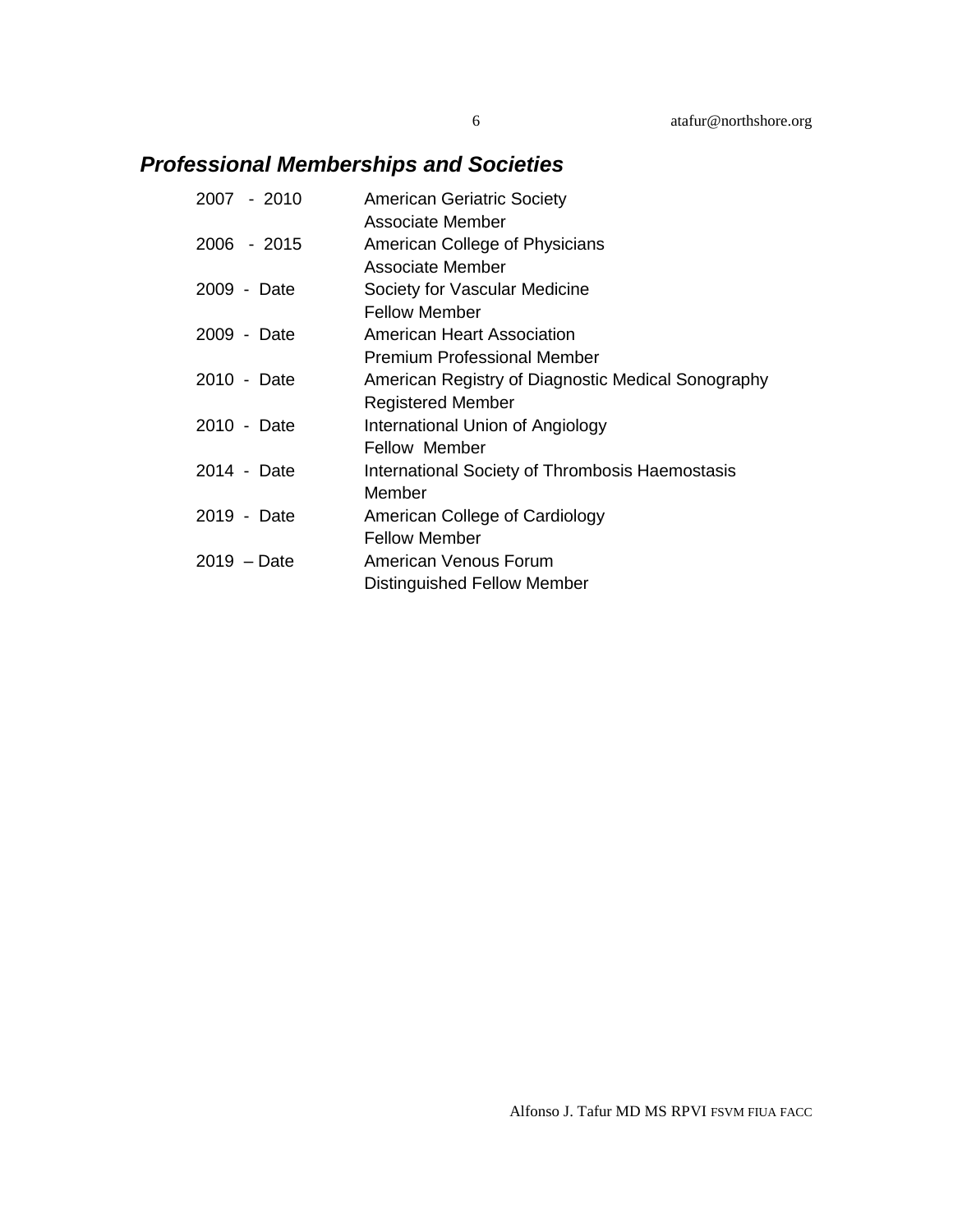### *Value-Based Healthcare Initiatives.*

In 2015, on arrival to NorthShore University Healthsystem, created a Pulmonary Embolism response team and a multidisciplinary team for scientific and quality review of thrombosis initiatives. I head monthly meetings to discuss new scientific literature and internal process optimization. Since, larger projects primarily including this team have included:

| 2017-2018     | Institutional standardization of Peri Operative<br>Anticoagulation Management. We created and evidence<br>based protocol to update information on recommended<br>interruption of anticoagulants. Stakeholders from surgical<br>and interventional specialties interviewed fro agreement.                                                                                                                   |
|---------------|------------------------------------------------------------------------------------------------------------------------------------------------------------------------------------------------------------------------------------------------------------------------------------------------------------------------------------------------------------------------------------------------------------|
| $2017 - 2018$ | Personalized thrombosis risk stratification is consuming to<br>the clinician in charge. We envisioned the possibility of<br>creating a patient responded assessment. We validated a<br>patient responded score with near excellent agreement to<br>the standard Caprini risk score and in partnership with co<br>investigators, we have now validated to English, Spanish,<br>Arabic, Chinesse and Polish. |
| 2018          | Implementation of a Direct Oral Anticoagulant surveillance<br>clinic. With the advent of direct oral anticoagulants with<br>multiple dosing indications it became increasingly evident<br>there needed to be a service to facilitate monitoring. Thus,<br>created protocol and training for pharmacist to provide this<br>support.                                                                         |
| 2019          | Leadership panel for standardization of thrombosis<br>prophylaxis strategy for hospitalized patients. In a<br>multidisciplinary extensive literature review, we created a<br>proposition for surgical and non-surgical<br>thromboprophylaxis.                                                                                                                                                              |
| 2019          | As a member of the The Joint Commission VTE6 we<br>determined there was a paucity of resources to educate<br>patients who are started on direct oral anticoagulants<br>during hospitalization. As a follow up to this project we did<br>a qualitative study to understand patient preferences and<br>gaps of care among patients with new diagnosis of<br>thromboembolism. Published results               |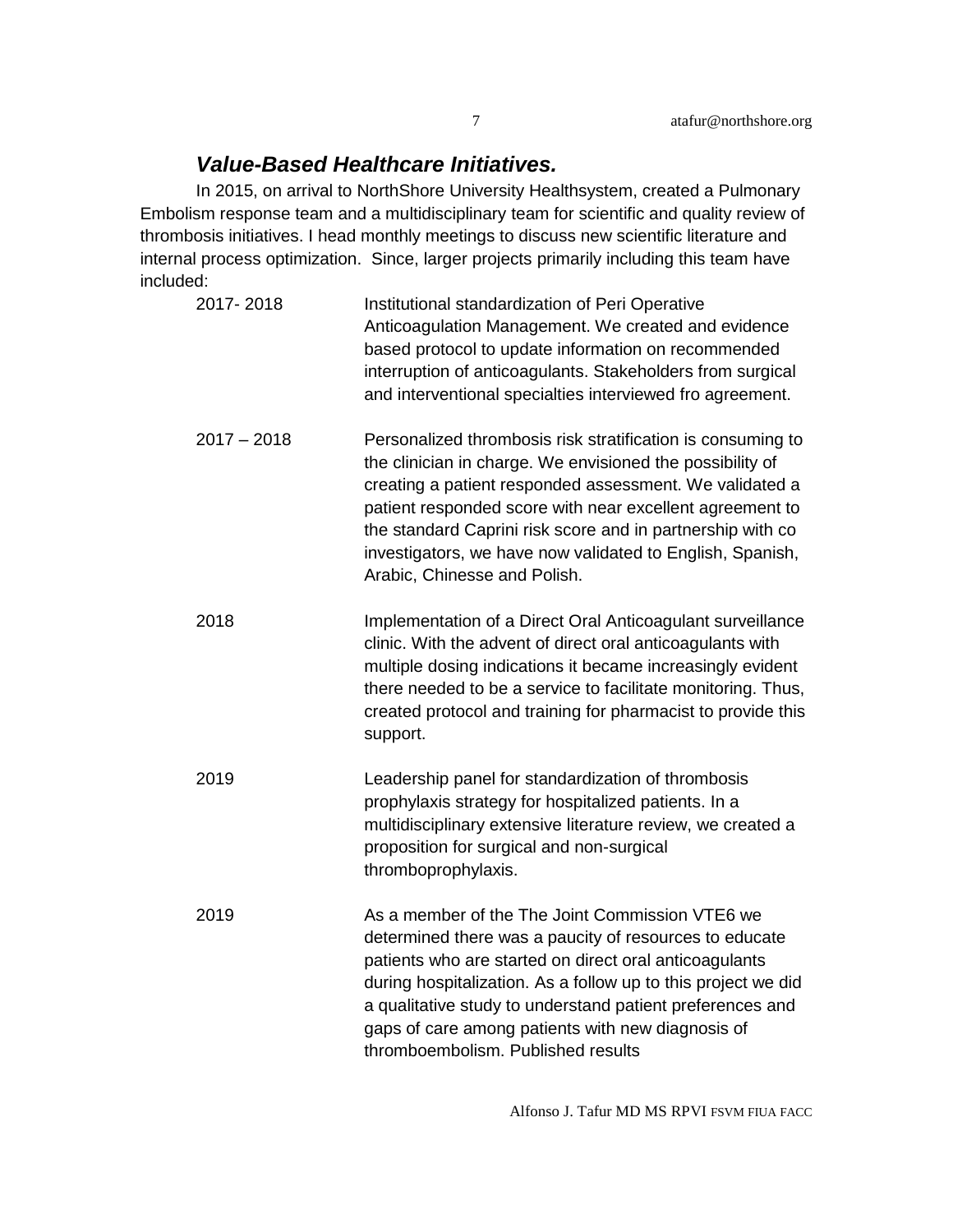| 2020      | Implementation of Drive thru anticoagulation surveillance<br>service to minimize COVID-19 exposure among chronically<br>anticoagulated patients. The clinic has now been<br>dissolved, but assisted on maintaining staff and patients<br>unexposed during the peak of the pandemic. The idea also<br>helped monitoring od intraocular pressure. The project<br>was published.                                                                                                                                         |
|-----------|-----------------------------------------------------------------------------------------------------------------------------------------------------------------------------------------------------------------------------------------------------------------------------------------------------------------------------------------------------------------------------------------------------------------------------------------------------------------------------------------------------------------------|
| 2020      | Thromboprophylaxis in severe COVID 19. Anchored on the<br>prior experience, we rapidly implemented a facilitated risk<br>stratification method fro COVID 19 patients to receive post<br>discharge thrombosis prevention and early follow up as<br>needed. In our review of outcomes, this process was<br>associated with a mortality benefit among the patients with<br>highest thrombotic likelihood as measured by a Caprini<br>score (Manuscript accepted)                                                         |
| 2020-2021 | Launching of automated thrombosis risk scoring system in<br>EMR and linked to optimal thromboprophylaxis strategies.<br>Ongoing project to nudge clinicians to implement extended<br>post discharge prevention when clinically indicated.                                                                                                                                                                                                                                                                             |
| 2021      | Cardio-Diabetes Initiative. Partnering with Dr. Arman<br>Qamar in Vascular Medicine, we are evaluating methods to<br>increase utilization of optimal medical therapy for patients<br>with diabetes at risk of cardiovascular vascular outcomes                                                                                                                                                                                                                                                                        |
| 2021      | Plan to use psychosocial support to decrease<br>hospitalizations. As Co- primary investigator with Dr. Mark<br>Lampert, we are randomizing patients discharged with<br>cardiovascular illness to receive targeted support after<br>discharge aiming to increase satisfaction and decrease<br>rehospitalization rates.                                                                                                                                                                                                 |
| 2021      | Know your Score project. We envisioned that to improve<br>awareness and facilitate adherence to personalized<br>thromboprophylaxis, we have piloted the use of the<br>patient-responded Caprini Rsik score in the community.<br>We have reached over 1300 individuals who responded to<br>their score and we are currently analyzing the effect of this<br>strategy as an awareness tool. Pending additional funding,<br>we will explore this method as a cha bot tool.<br>Alfonso J. Tafur MD MS RPVI FSVM FIUA FACC |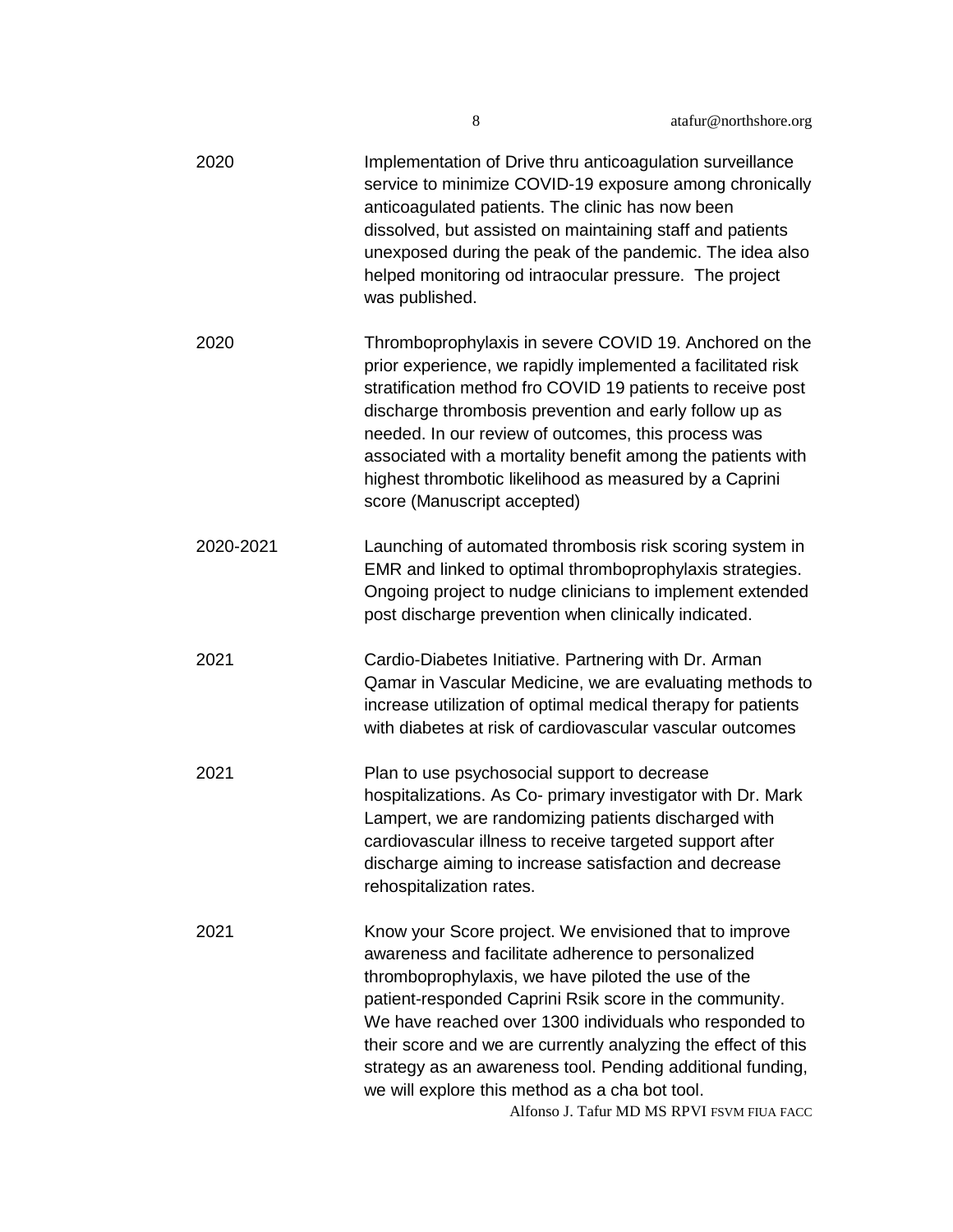## *Educational Activities*

## *A. - Curriculum/Course Development and Coordination*

| 2005          | <b>MECOR Ecuador 2005.</b><br><b>Host and Local Coordinator</b><br>Methods in Epidemiologic, Clinical & Operational<br>Research. Sponsored by the American Thoracic Society.<br>Quito - Ecuador                                                                           |
|---------------|---------------------------------------------------------------------------------------------------------------------------------------------------------------------------------------------------------------------------------------------------------------------------|
| 2007          | Ecuadorian Society of Internal Medicine<br>Curriculum development<br>Guayaquil Ecuador                                                                                                                                                                                    |
| 2009          | Ecuadorian Society of Internal Medicine<br>Curriculum development<br>Guayaquil Ecuador                                                                                                                                                                                    |
| $2010 - 2015$ | Vascular Medicine Journal Club<br>Organizer.<br>University of Oklahoma Health and Sciences Center                                                                                                                                                                         |
| $2015 - Date$ | <b>Clot Aware Support Group</b><br>I organize one of the largest thrombosis support groups in<br>United States. We meet monthly to dictate a patient<br>oriented lecture on thromboembolic disease and answer<br>questions to facilitate their care. We meet most months. |
| 2019          | <b>VTE Prevention Symposium</b><br>I coordinated, developed the curriculum and created post<br>meeting material.<br>Evanston IL                                                                                                                                           |
| 2019          | Clinical- Pathological collaboration in coagulation.<br>Collaborative meeting between NorthShore University<br>Health System and Loyola University for a<br>clinicopathological update on coagulation laboratory.<br>Meeting coordinator.<br>Evanston IL                  |
| 2020          | Management Thrombosis in patients with COVID 19<br>[Manejo del paciente con COVID 19 y Thrombosis]                                                                                                                                                                        |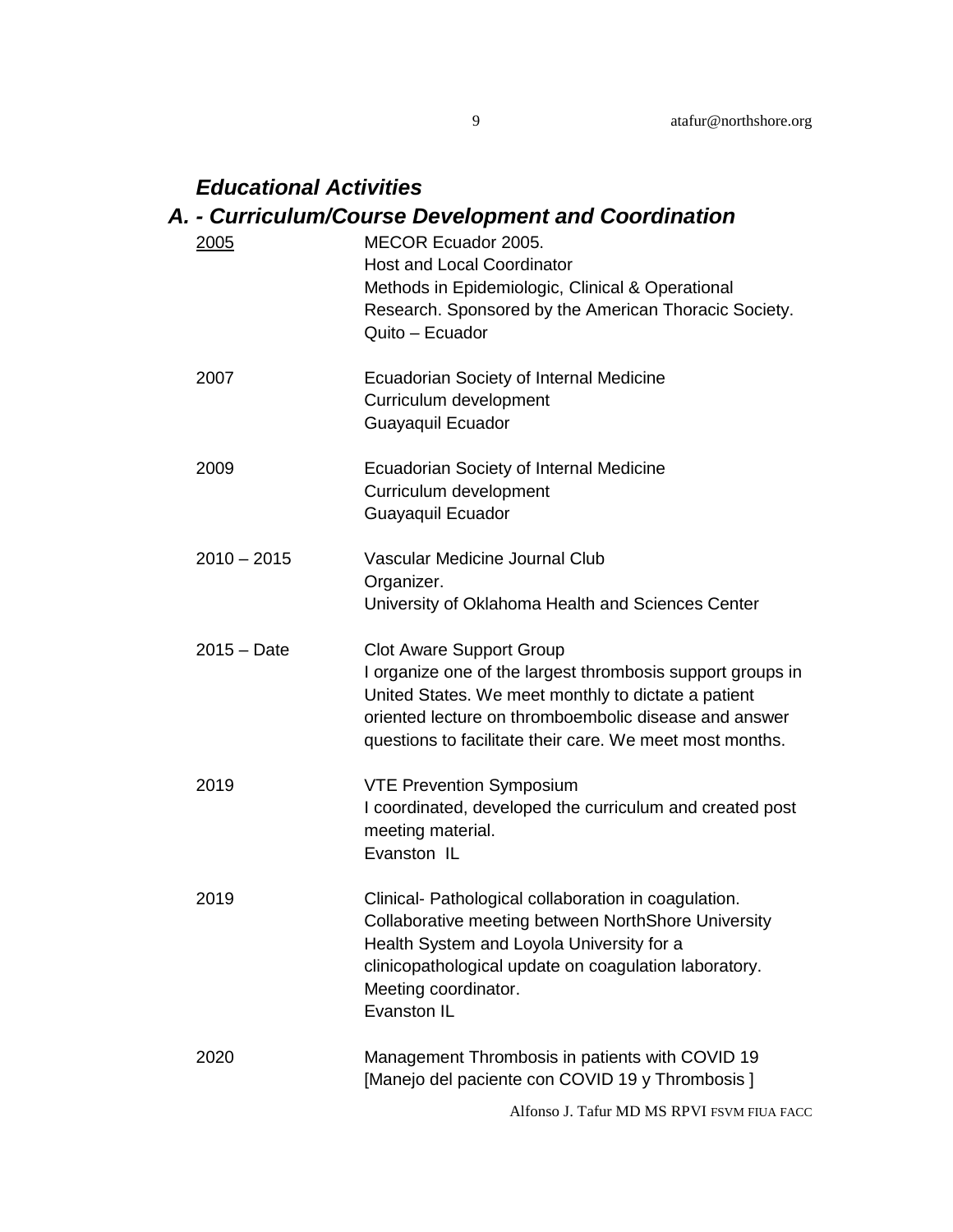Co-Host, Virtual meeting. Dictated in Spanish. Universidad de Especialidades Espiritu Santo. (Ecuador)

2020 Controversies in Thrombosis prophylaxis during COVID 19 pandemic. Second Annual PACO symposium Co-host with Lord Ajay Kakkar. International dissemination. Co-sponsored with Loyola University and Northshore University HealthSystem

### *B. - Mentorship*

- Angeline Opina MD. Angeline is a Medicine –Pediatrics resident at university of Oklahoma. I mentored her on vascular medicine and orientation towards her Pediatric Cardiology fellowship. She has finished projects on cerebral aneurysms. Carotid artery disease and is conducting a meta-analysis on DVT prophylaxis. Mentored until she became a Pediatric Cardiology fellow at Baylor - Texas.
- Minh Phan MD. Oklahoma University Heath and Sciences Center mentored as internal Medicine Resident. Minh was mentored on a Meta analysis to find the efficacy of primary thromboprophylaxis in patients with cancer receiving chemotherapy. His results were presented at the American Society of Hematology 2012. Coached him until he started as hematology-oncology fellow at OUHSC
- Omer Iftikar MD. Former Internal medicine resident at OUHSC. Finished projects include a meta-analysis on the use of cilostazol for peripheral artery disease stenting and a project on body composition and cancer associated thrombosis. Former Cardiology fellow at NorthShore University Health Systems, has presented his mentored research nationally. In addition, selected for presentation in the International society of thrombosis and hemostasis Berlin 2017, and ATVB 2017 for work on PERT.
- Harry Fuentes MD MSc. Former internal medicine resident, elected to a Chief resident year in Chicago Stroger hospital of Cook county. I have mentored him on 5 concurrent projects on cancer associated thrombosis. In addition, his master's degree thesis will be also on this topic, I was his thesis director. He is currently a Hematology-Oncology fellow at Mayo Clinic. Ongoing research mentoring, now recipient of an ASCO research grant.
- Juan Salazar Adum MD Internal Medicine resident and future Chief resident at NorthShore University Health Systems. I mentored him on an original manuscript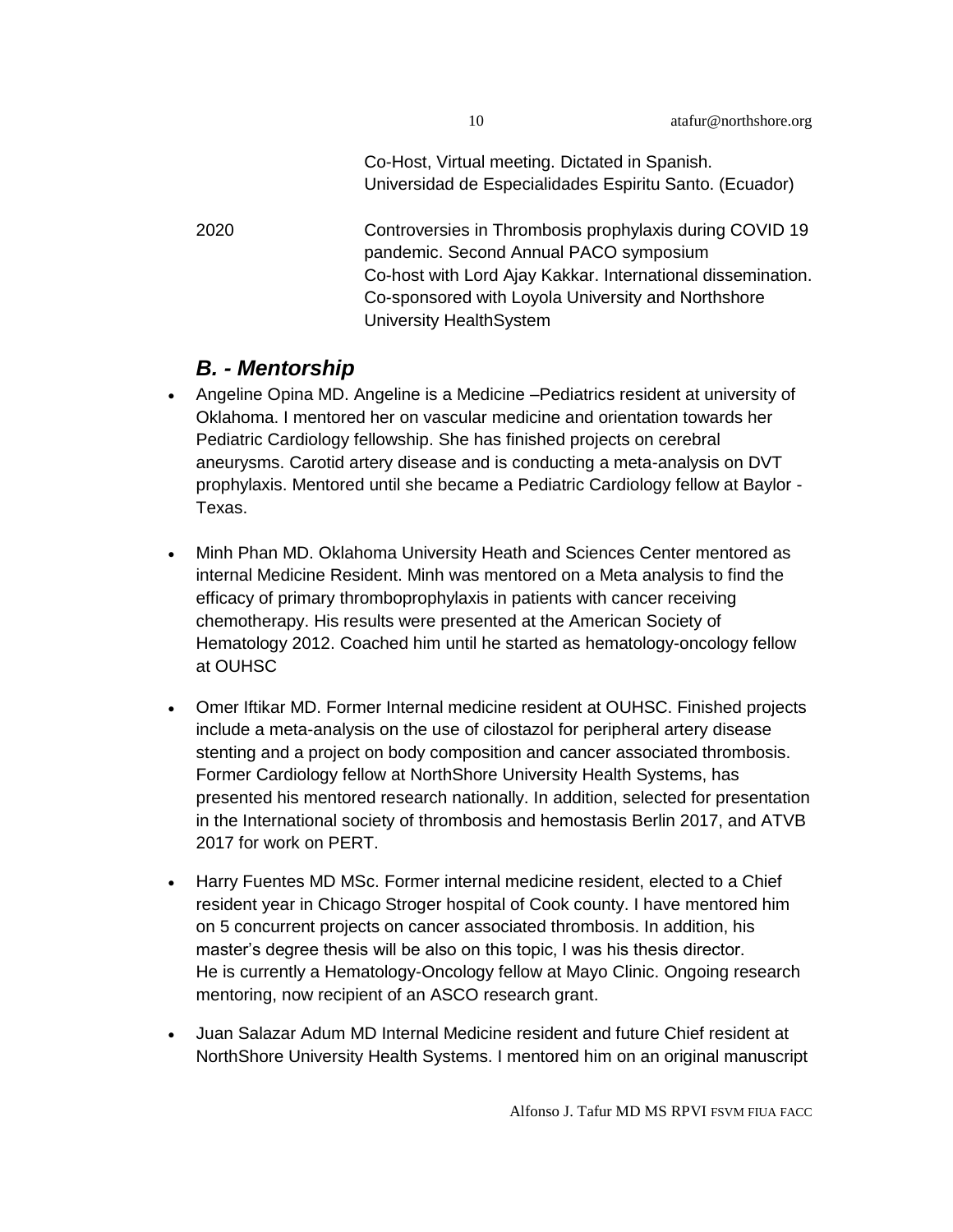on calf deep vein thrombosis in patients with cancer and since, in multiple publications. Has ongoing thrombosis-related research Dr. Salazar was selected to start a Cardiology Fellowship in the NorthShore University Healthsystem - University of Chicago program.

- Luis Diaz Quintero MD. Former Internal medicine resident at NorthShore University Health Systems I guided Luis in a project to use DOACs as alternative method for bridging to Coumadin. He has presented this work nationally. In addition, involved on a new project to evaluate likelihood of thrombosis in patients with pancreatic cancer. I am currently his mentor for a Masters Degree in research in affiliation with Drexler University. Seleccted to start Cardiology fellowship in Northwestern University.
- Iva Golemi MD. NorthShore University Health Systems Internal Medicine Resident. She has measured rate of cardiovascular outcomes in patients with Venous thromboembolism using the RIETE database. Presented Nationally a prospective Qualitative research study finding gaps of care among patients with VTE. Co-authored multiple abstracts in venous thromboembolism outcomes. Has matched to Cardiovascular Fellow class of 2024.
- Guillermo Tafur. Mentored in a project on HIV and rate of VTE which was presented as a poster in the International Union of Angiology in China 2018. In addition, presented an abstract on VTE trends in US specific to Hispanics. This won Guillermo the Paul Dudley and the Young investigator award at the American Heart Association meeting in Chicago 2018. Currently first year at Nonwestern University
- Luis Paz Rios MD. Current Cardiology Fellow at Northshore University Health System. I started mentoring during his medical residency at John Stroger hospital. He has presented nationally and internationally more than 7 abstracts we have done together. This includes being runner up for the Jay Coffman award at the American Heart Association 2018. We have already published numerous manuscripts together with a focus on VTE in cardiovascular disease. Luis will be continuing his education as an interventional cardiology and vascular fellow at Massachusetts General Hospital.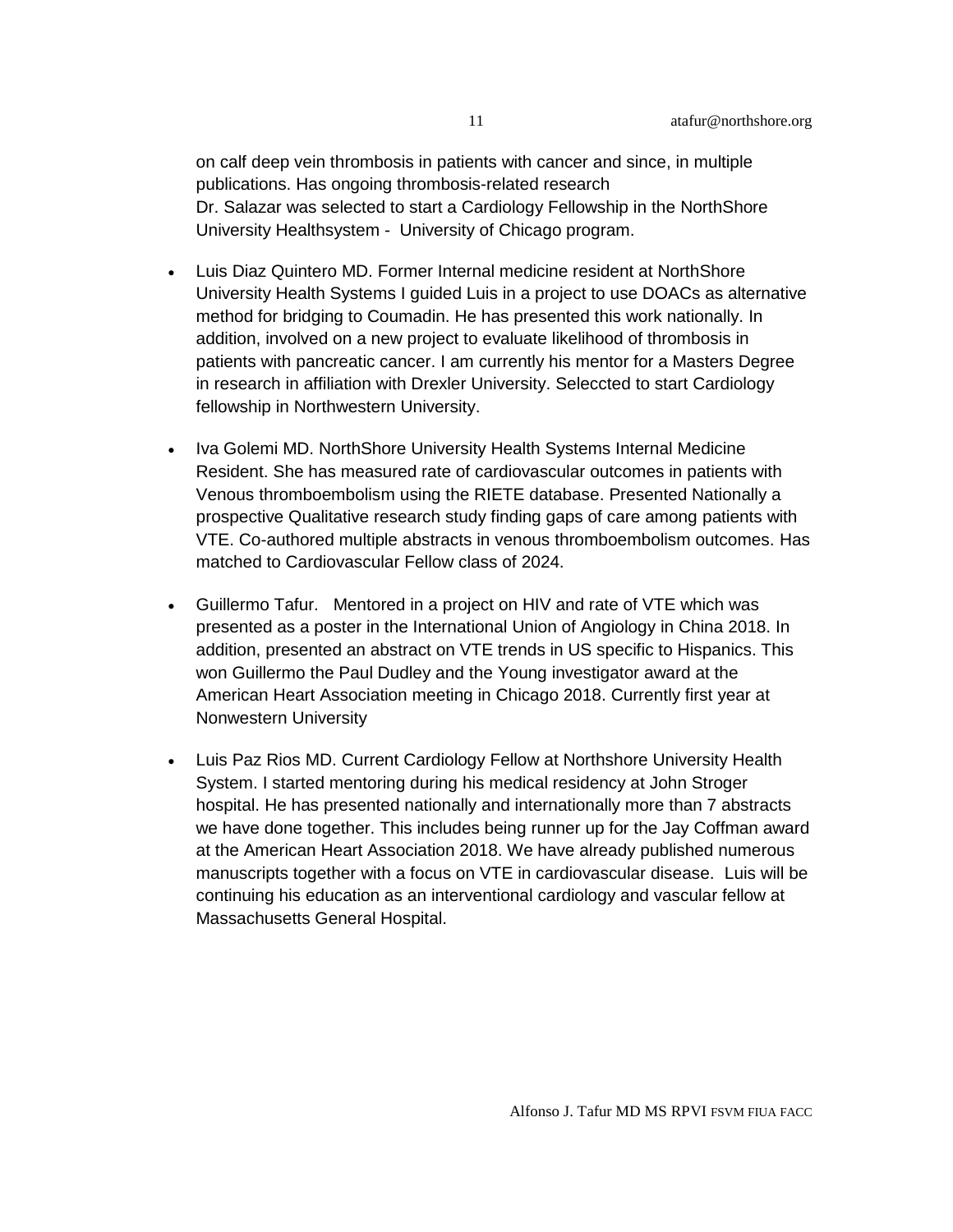## *C. – Teaching and Invited Speaking engagements*

### **\*International, Invited Speaker**

| *2004       | Snake Bite envenomation: Severity versus time to arrival to |
|-------------|-------------------------------------------------------------|
|             | the emergency department.                                   |
|             | Toxicologia 2004.                                           |
|             | La Habana Cuba                                              |
| *2004       | Mortality indicators after white phosphorus ingestion.      |
|             | Toxicologia 2004.                                           |
|             | La Habana Cuba                                              |
| 2007        | Morbidity and mortality case presentation                   |
|             | Internal Medicine Mayo Clinic                               |
| 2006        | White matter hyper intensities                              |
|             | <b>CDMJC Presentation</b>                                   |
|             | Internal Medicine Mayo Clinic                               |
| 2007        | Peri Interventional Bleeding.                               |
|             | Morbidity and mortality. Systems Audit                      |
|             | Internal Medicine Mayo Clinic                               |
| 2008        | Acute management of Snake bites.                            |
|             | Guayaquil - Ecuador                                         |
| *2008       | Coma: History and new scores.                               |
|             | About FOUR score.                                           |
|             | Los Mochis - Mexico                                         |
| <u>2009</u> | Three-Month Cumulative Incidence of Thromboembolism         |
|             | and Bleeding After Periprocedural Anticoagulation           |
|             | Management of Patients with Active Cancer.                  |
|             | American Society of Hematology National Meeting             |
|             | New Orleans - Louisiana                                     |
| *2009       | Anticoagulation of the patient with Cancer                  |
|             | XXIX Congreso Internacional de Medicina, Cirugia y          |
|             | especialidades, V Jornadas de Enfermeria, V Jornadas        |
|             | administrativas y II Casa abierta.                          |
|             | Guayaquil - Ecuador                                         |
| *2009       | New risk factors for stroke in the patient with Atrial      |
|             | Fibrillation                                                |
|             | XXIX Congreso Internacional de Medicina, Cirugia y          |
|             | especialidades, V Jornadas de Enfermeria, V Jornadas        |
|             | administrativas y II Casa abierta.                          |
|             | Guayaquil - Ecuador November                                |
| 2009        | Validation Of New Score System For Left Atrium Thrombus     |
|             | <b>Risk Prediction In Atrial Fibrillation.</b>              |
|             | American Heart Association National Meeting                 |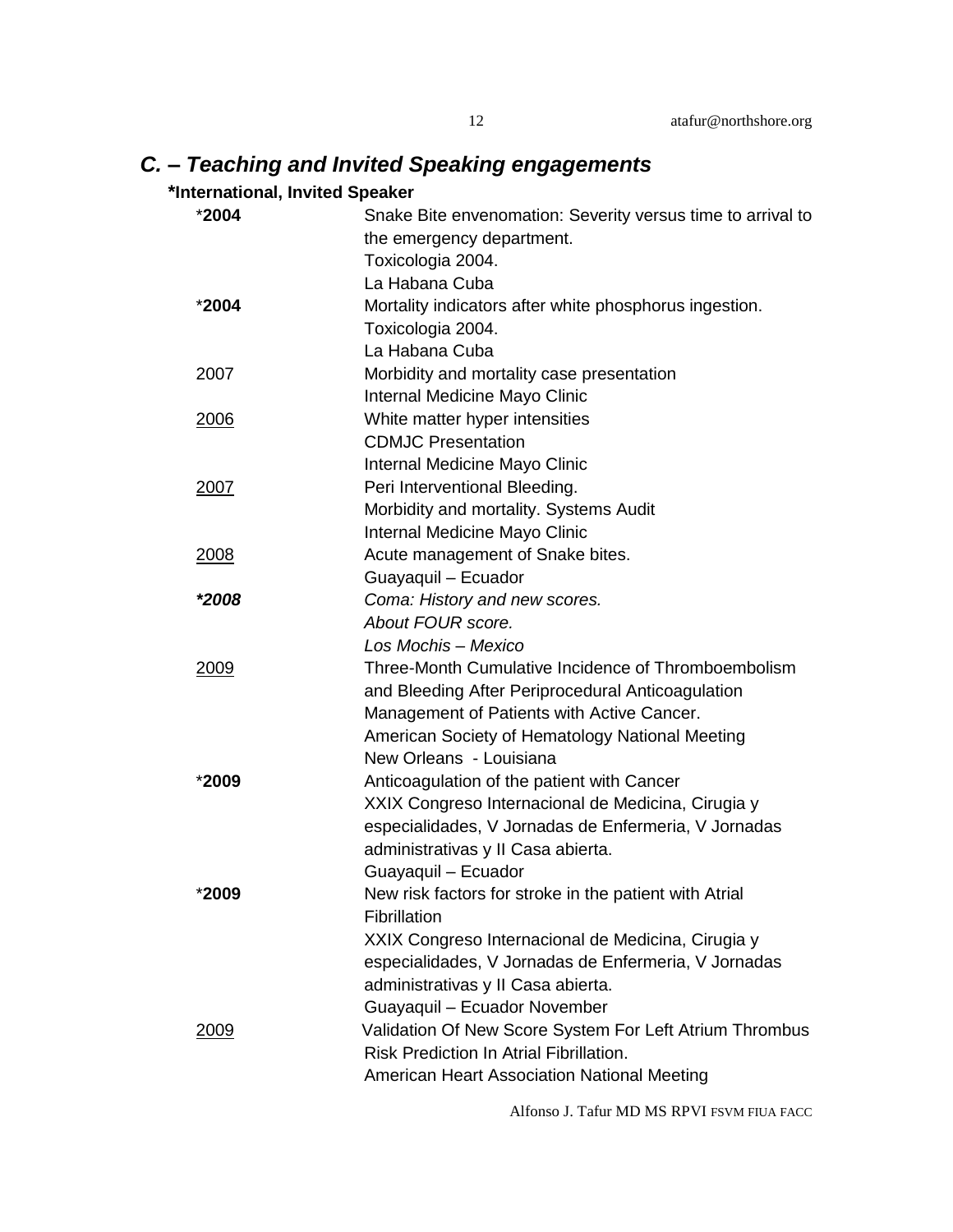|      | Chicago - Illinois                                    |
|------|-------------------------------------------------------|
| 2010 | DVT, One too many.                                    |
|      | Gonda Vascular Center conference.                     |
|      | Mayo Clinic, Rochester MN                             |
| 2010 | Cardiovascular Grand rounds: Cancer and DVT           |
|      | OUHSC. Oklahoma City OK                               |
| 2011 | Primary Care Conference: VTE Update                   |
|      | Oklahoma City. OK                                     |
| 2011 | American College of Cardiology OK chapter             |
|      | Peri Procedural anticoagulation management.           |
|      | Oklahoma City OK                                      |
| 2011 | Road trip of an embolism.                             |
|      | <b>Vascular Grand Rounds</b>                          |
|      | Oklahoma University Health and Sciences Center        |
|      | Oklahoma City OK                                      |
| 2011 | Approach to the swollen leg                           |
|      | Medical students Curriculum                           |
|      | Oklahoma University Health and Sciences Center        |
|      | Oklahoma City OK                                      |
| 2011 | TCPO2 in peripheral artery disease testing            |
|      | Vascular Technologist lecture                         |
|      | Oklahoma University Health and Sciences Center        |
|      | Oklahoma City OK                                      |
| 2011 | Cancer Associated Thrombosis, prediction of VTE       |
|      | <b>Medicine Grand rounds</b>                          |
|      | Oklahoma University Health and Sciences Center        |
|      | Oklahoma City OK                                      |
| 2011 | Cancer associated thrombosis for the Oncologist.      |
|      | Educational activity for local oncologists            |
|      | Oklahoma City OK                                      |
| 2011 | Nuestra Oklahoma, Venous Disease                      |
|      | Televised presentation on venous diseases oriented to |
|      | Spanish speaking population.                          |
|      | Oklahoma City OK                                      |
| 2011 | Peri Procedural anticoagulation Management            |
|      | <b>ENT Grand Rounds</b>                               |
|      | <b>Oklahoma University Health and Sciences Center</b> |
|      | Oklahoma City OK                                      |
| 2011 | Vascular Medicine pearls in Diabetes.                 |
|      | Diabetes Conference.                                  |
|      | Oklahoma City, OK.                                    |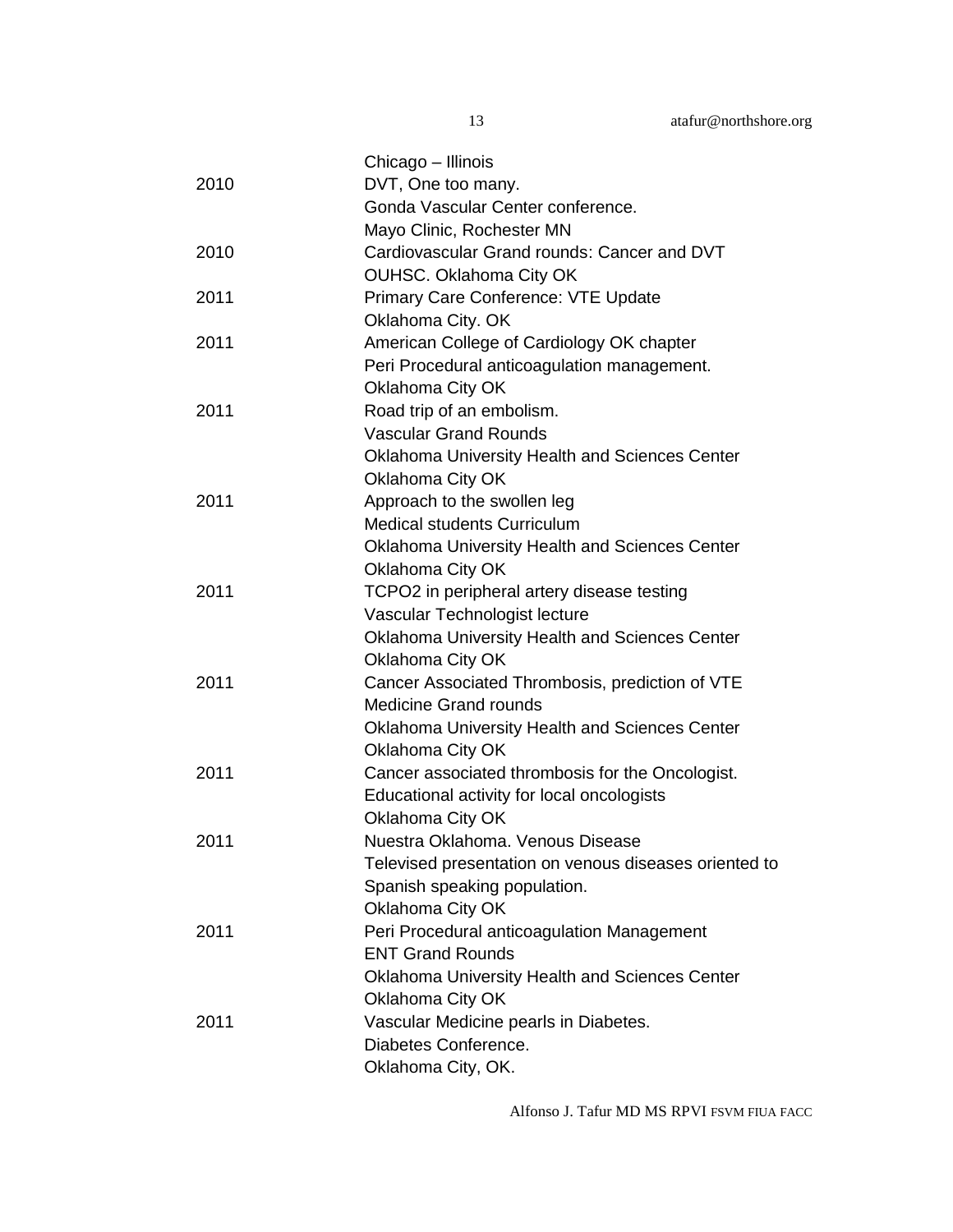| 2011          | Voice of Diabetes.                                      |
|---------------|---------------------------------------------------------|
|               | Radio interview on PAD and Diabetes                     |
|               | Oklahoma City OK                                        |
| *2012         | Asymptomatic Carotid Artery Disease.                    |
|               | Ecuadorian Society of Internal Medicine.                |
|               | Guayaquil - Ecuador                                     |
| $*2012$       | <b>Cancer Associated Thrombosis.</b>                    |
|               | Ecuadorian Society of Internal Medicine.                |
|               | Guayaquil - Ecuador                                     |
| 2012          | Venous Thrombo-Embolism update.                         |
|               | Internal Medicine Residency Program                     |
|               | Oklahoma University Health and Sciences Center          |
|               | Oklahoma City OK                                        |
| 2012          | <b>Venous Mapping</b>                                   |
|               | Vascular Medicine Society National Meeting              |
|               | Minneapolis, MN 2012                                    |
| 2012          | Updated Guidelines on Management of Aortic Arch         |
|               | American Heart Association National Meeting             |
|               | Los Angeles, CA                                         |
| 2012          | Follow-up of Acute Deep Venous Thrombosis:              |
|               | Why, When and How?                                      |
|               | <b>American Heart Association</b>                       |
|               | Los Angeles, CA                                         |
| 2012          | Acute Limb Ischemia.                                    |
|               | <b>Cardiovascular Fellows</b>                           |
|               | <b>Oklahoma University Health and Sciences Center</b>   |
|               | Oklahoma City OK                                        |
| 2012          | Cardioembolic Stroke prediction.                        |
|               | <b>Cardiology Grand Rounds</b>                          |
|               | Oklahoma University Health and Sciences Center          |
|               | Oklahoma City OK Oklahoma City OK                       |
| 2012          | When to repeat an Ultrasound study?.                    |
|               | <b>Vascular Grand Rounds</b>                            |
|               | Oklahoma University Health and Sciences Center          |
|               | Oklahoma City OK                                        |
| <u> 2013</u>  | The legacy of the AHA in Cancer Survivors               |
|               | "Cancer Associated Thrombosis"                          |
|               | <b>American Heart Association</b>                       |
|               | Dallas, TX                                              |
| <u> 2014 </u> | Validation of a Cancer Associated Thrombosis prediction |
|               | American College of Phlebology                          |
|               | Scottsdale - Arizona                                    |
|               | Alfonso J. Tafur MD MS RPVI FSVM FIUA FACC              |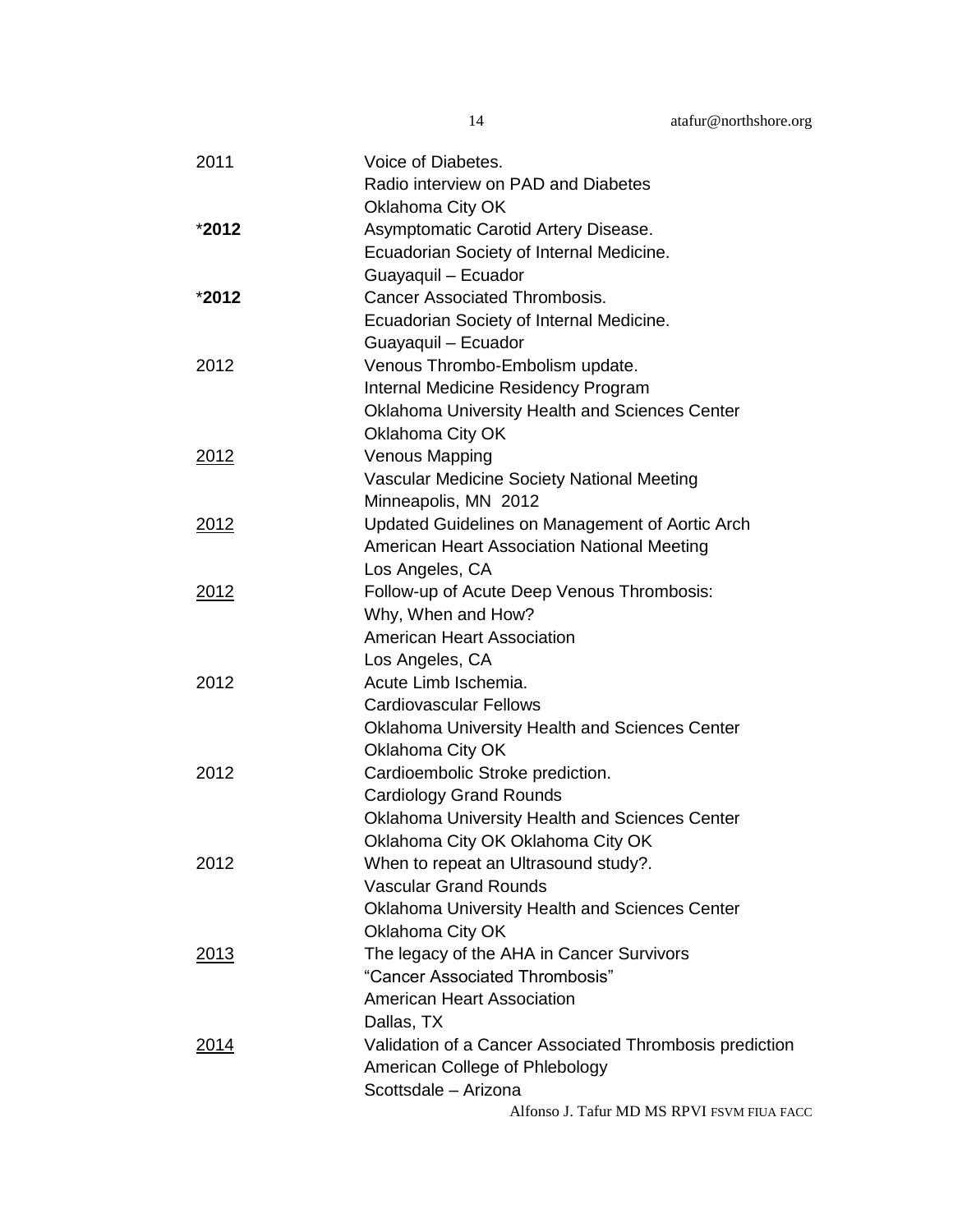| *2014   | "Non invasive arterial evaluation in Hypertension"    |
|---------|-------------------------------------------------------|
|         | Latin American Society of Hypertension Annual Meeting |
|         | Guayaquil - Ecuador                                   |
| $*2014$ | "Urgencies in Vascular Medicine"                      |
|         | Hospital Luis Vernaza. Internal Medicine Grand Rounds |
|         | Guayaquil - Ecuador                                   |
| 2014    | <b>Cancer associated Thrombosis</b>                   |
|         | Mayo Clinic Arizona                                   |
|         | Scottsdale- Arizona                                   |
| 2015    | <b>Vessel Stiffness.</b>                              |
|         | <b>Vascular Grand Rounds</b>                          |
|         | Oklahoma University Health and Sciences Center        |
|         | OK Oklahoma City OK                                   |
| 2015    | Upper extremity arterial evaluation                   |
|         | Oklahoma University Health and Sciences Center        |
|         | Oklahoma City OK                                      |
| 2015    | <b>Pulmonary Embolism Response Team</b>               |
|         | <b>Medical Grand Rounds</b>                           |
|         | <b>Oklahoma University Health and Sciences Center</b> |
|         | Oklahoma City OK                                      |
| 2015    | Peripheral artery disease Update                      |
|         | Internal Medicine Residency Program                   |
|         | Northoshore University Health System                  |
|         | Evanston, IL                                          |
| 2015    | Cancer associated thrombosis.                         |
|         | Challenges in prevention and treatment.               |
|         | <b>Oncology Grand Rounds</b>                          |
|         | Kellogg Cancer Center, Evanston IL                    |
| 2015    | Cancer-Associated Thrombosis.                         |
|         | <b>Prediction for Prevention</b>                      |
|         | Pathology Grand Rounds.                               |
|         | Loyola Medical Center. Maywood IL                     |
| 2015    | <b>Advanced Venous Physiology</b>                     |
|         | Evanston Hospital. Evanston, IL                       |
| 2015    | Peripheral artery disease Update                      |
|         | Cardiovascular Fellowship Program                     |
| 2016    | Pearls on management of DOACs                         |
|         | American College of Cardiology IL Chapter             |
|         | Chicago, IL                                           |
| *2016   | "Direct oral anticoagulants Update"                   |
|         | Hospital Luis Vernaza. Internal Medicine Grand Rounds |
|         | Guayaquil - Ecuador                                   |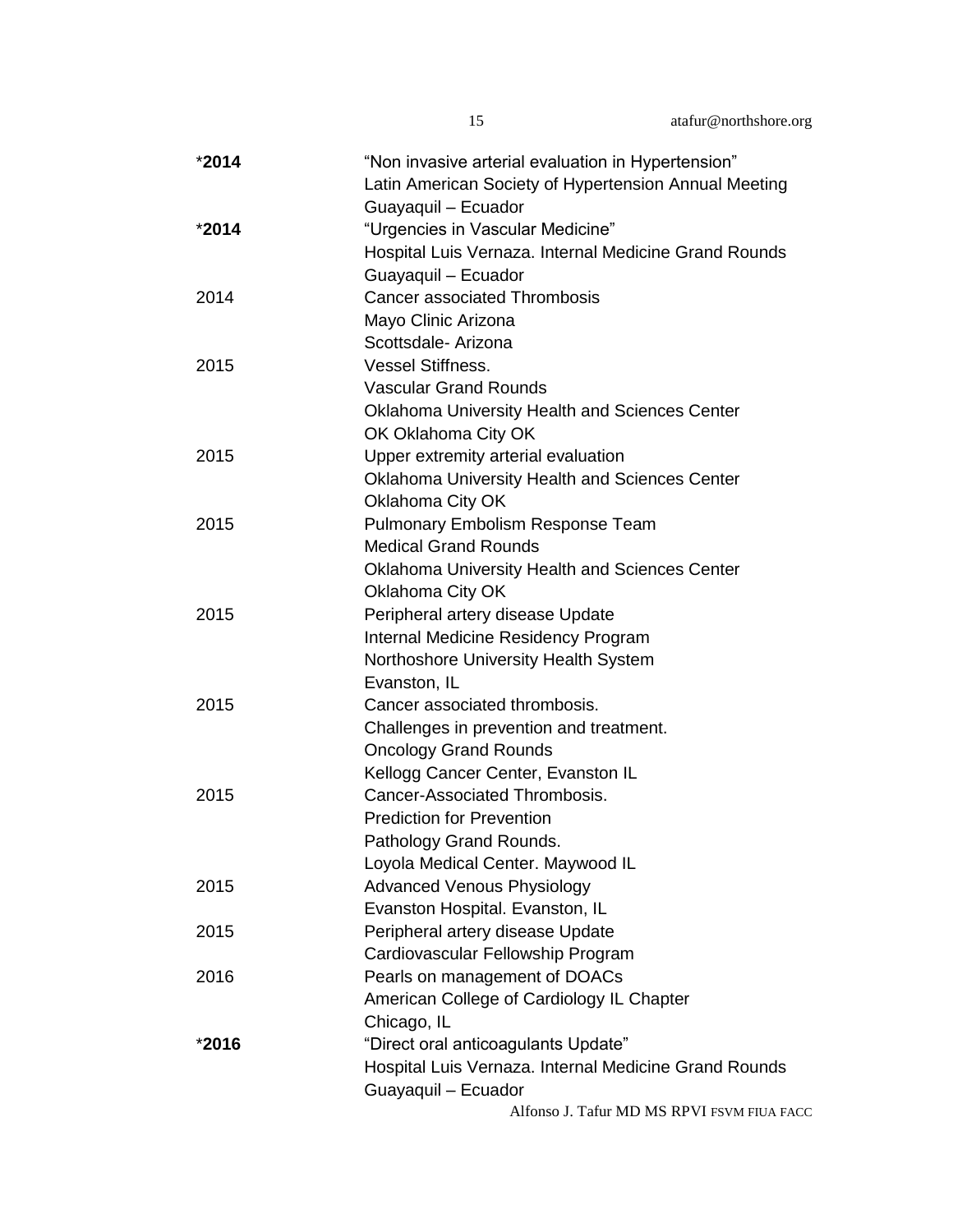| 2016  | VTE preceptorship.<br>Evanston, IL                       |
|-------|----------------------------------------------------------|
| 2016  | How to use novel anticoagulants and when to avoid them.  |
|       | NorthShore-Mayo Clinic Cardiology update.                |
|       | Evanston - Illinois                                      |
|       |                                                          |
| 2017  | Peri Procedural anticoagulation                          |
|       | Management in gynecological cases                        |
|       | Northshore University Health Systems                     |
|       | Evanston, IL                                             |
| 2017  | Update on the management of thromboembolism              |
|       | <b>Medical Grand Rounds</b>                              |
|       | Northshore University Health System                      |
| 2017  | Venous thromboembolism treatment in Spine surgery        |
|       | Northshore University Health System                      |
|       | Evanston, IL                                             |
| 2017  | Antiplatelets and Anticoagulants.                        |
|       | Internal Medicine Resident lecture                       |
|       | Northshore University Health System                      |
|       | Evanston, IL                                             |
| 2017  | Venous thromboembolism update.                           |
|       | Lecture series for Cardiology Fellows                    |
|       | Northshore University Health System                      |
|       | Evanston, IL                                             |
| *2017 | Peri operative anticoagulation management.               |
|       | To bridge or a Bridge to nowhere.                        |
|       | International Union of Angiology for Young Vascular MDs  |
|       | Prague, Czech Republic                                   |
| *2017 | VTE risk assessment including the Caprini score.         |
|       | International Union of Angiology for Young Vascular MDs  |
|       | Prague, Czech Republic                                   |
| 2017  | To bridge or a bridge to nowhere.                        |
|       | Updates in Medicine for the Primary care provider        |
|       | Northbrook, IL                                           |
| *2017 | Predictors of Mortality in Cancer-Associated thrombosis. |
|       | <b>RIETE</b> experience                                  |
|       | Seville, Spain                                           |
| 2018  | Anticoagulants and Antiplatelets.                        |
|       | Internal Medicine Resident lecture                       |
|       | Northshore University Health System                      |
|       | Evanston, IL                                             |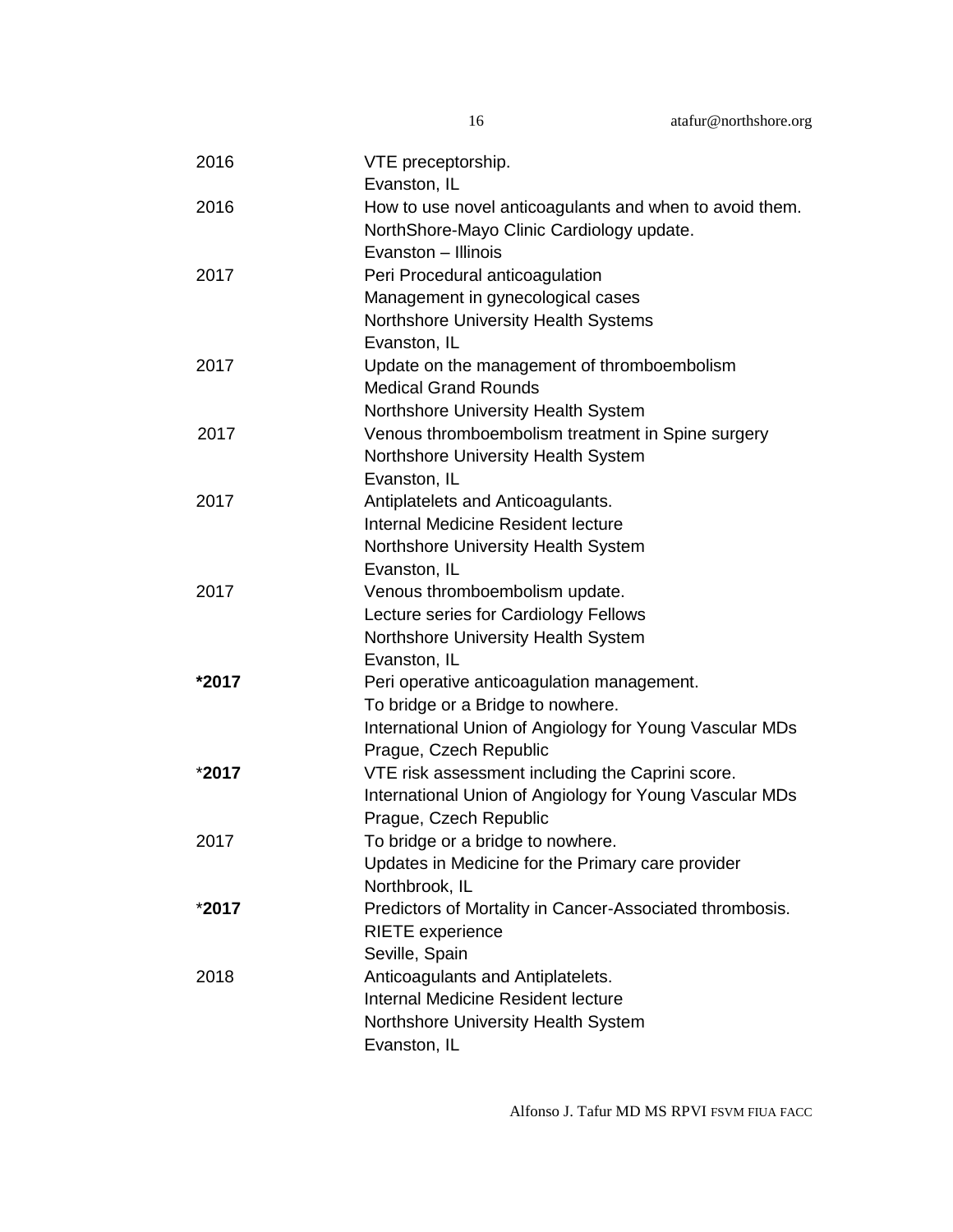| 2018    | Perioperative anticoagulation Management                |
|---------|---------------------------------------------------------|
|         | <b>Grand Rounds Combined Surgical Anesthesia</b>        |
|         | Northshore University Health System                     |
|         | Evanston, IL 2018.                                      |
| 2018    | Anticoagulants Update.                                  |
|         | Update in Medicine for the Hospitalist                  |
|         | Skokie IL                                               |
| *2018   | Peri operative anticoagulation management.              |
|         | To bridge or a Bridge to nowhere.                       |
|         | International Union of Angiology for Young Vascular MDs |
|         | Prague, Czech Republic                                  |
| *2018   | VTE risk assessment including the Caprini score.        |
|         | International Union of Angiology for Young Vascular MDs |
|         | Prague, Czech Republic                                  |
| *2018   | Pathophysiology of Chronic Venous Disease               |
|         | International Union of Angiology for Young Vascular MDs |
|         | Prague, Czech Republic                                  |
| *2018   | Haemostasis complications in Vascular Surgery           |
|         | International Union of Angiology for Young Vascular MDs |
|         | Prague, Czech Republic                                  |
| *2018   | Therapy Updates in Cancer-Associated                    |
|         | International Union of Angiology for Young Vascular MDs |
|         | Prague, Czech Republic                                  |
| *2018   | Vasculitis for the Angiologist                          |
|         | International Union of Angiology.                       |
|         | XXVIII Congress Beijing- China                          |
| *2018   | Pathogenesis of CVD and its management                  |
|         | International Union of Angiology.                       |
|         | XXVIII Congress Beijing- China                          |
| *2018   | Discoveries in real life VTE treatment from RIETE       |
|         | International Union of Angiology.                       |
|         | XXVIII Congress Beijing- China                          |
| *2018   | Direct oral anticoagulants in Cancer-Associated         |
|         | Thrombosis                                              |
|         | International Union of Angiology.                       |
|         | XXVIII Congress Beijing- China                          |
| *2018   | Diagnostic modalities for DVT. Time to re-assess.       |
|         | International Union of Angiology.                       |
|         | XXVIII Congress Beijing- China                          |
| $*2018$ | Duration of anticoagulation in the management of VTE    |
|         | International Union of Angiology.                       |
|         | XXVIII Congress Beijing- China                          |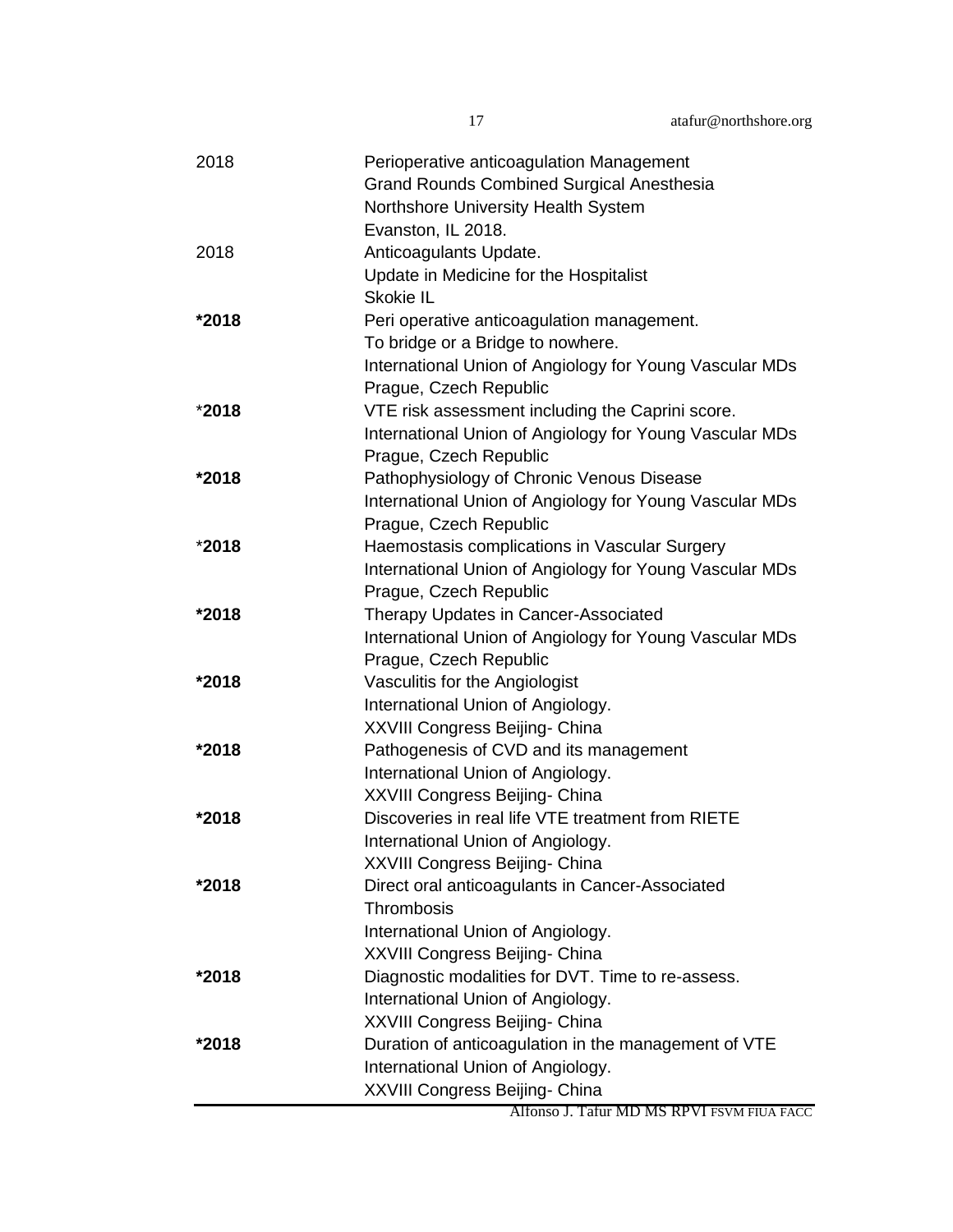| *2018 | Peri Operative Anticoagulation: Past, present and future                            |
|-------|-------------------------------------------------------------------------------------|
|       | International Union of Angiology.                                                   |
|       | XXVIII Congress Beijing- China                                                      |
|       | <b>Keynote Speaker</b>                                                              |
| 2019  | Antiphospholipid Syndrome. Why do we take it seriously?                             |
|       | Anticoagulation Clinic, Curriculum Update                                           |
| *2019 | Peri operative anticoagulation management.                                          |
|       | International Union of Angiology for Young Vascular MDs                             |
|       | Prague, Czech Republic                                                              |
| *2019 | VTE risk assessment including the Caprini score.                                    |
|       | International Union of Angiology for Young Vascular MDs                             |
|       | Prague, Czech Republic                                                              |
| *2019 | <b>Vascular Malformations.</b>                                                      |
|       | International Union of Angiology for Young Vascular MDs                             |
|       | Prague, Czech Republic                                                              |
| *2019 | Management of the bleeding patient on DOAC                                          |
|       | International Union of Angiology for Young Vascular MDs                             |
|       | Prague, Czech Republic                                                              |
| 2019  | Cancer Associated Thrombosis. Things we think we know.                              |
|       | Hematology - Oncology Grand Rounds                                                  |
|       | NorthShore University HealthSystem                                                  |
|       | Evanston IL                                                                         |
| 2019  | VTE prevention in the Medical patient.                                              |
|       | VTE Prevention Symposium 2019                                                       |
|       | Symposium Organizer                                                                 |
| 2019  | Cancer - Associated Thrombosis Update                                               |
|       | Pathology Grand Rounds.                                                             |
|       | Loyola Medical Center                                                               |
|       | Maywood, IL                                                                         |
| 2020  | VTE and COVID Era                                                                   |
|       | <b>Cardiovascular Division Educational Rounds</b>                                   |
|       | Evanston IL (Online Lecture)                                                        |
| 2020  | Cardiovascular Thrombosis and COVID 19                                              |
|       | <b>Cardiology Grand Rounds</b>                                                      |
|       | <b>Oklahoma University HealthSystem</b>                                             |
| 2020  | Oklahoma City, US (Online Lecture)<br>Elective and Emergency management of DOACs in |
|       | patients who need surgery. American College of Surgeons                             |
|       | 2020 Clinical Congress. (Online Lecture)                                            |
|       | <b>VTE Risk assessment</b>                                                          |
| *2020 | XXIX World congress of the International Union of                                   |
|       | Angiology. Converted On line, Rome - Italy                                          |
|       | Alfonso J. Tafur MD MS RPVI FSVM FIUA FACC                                          |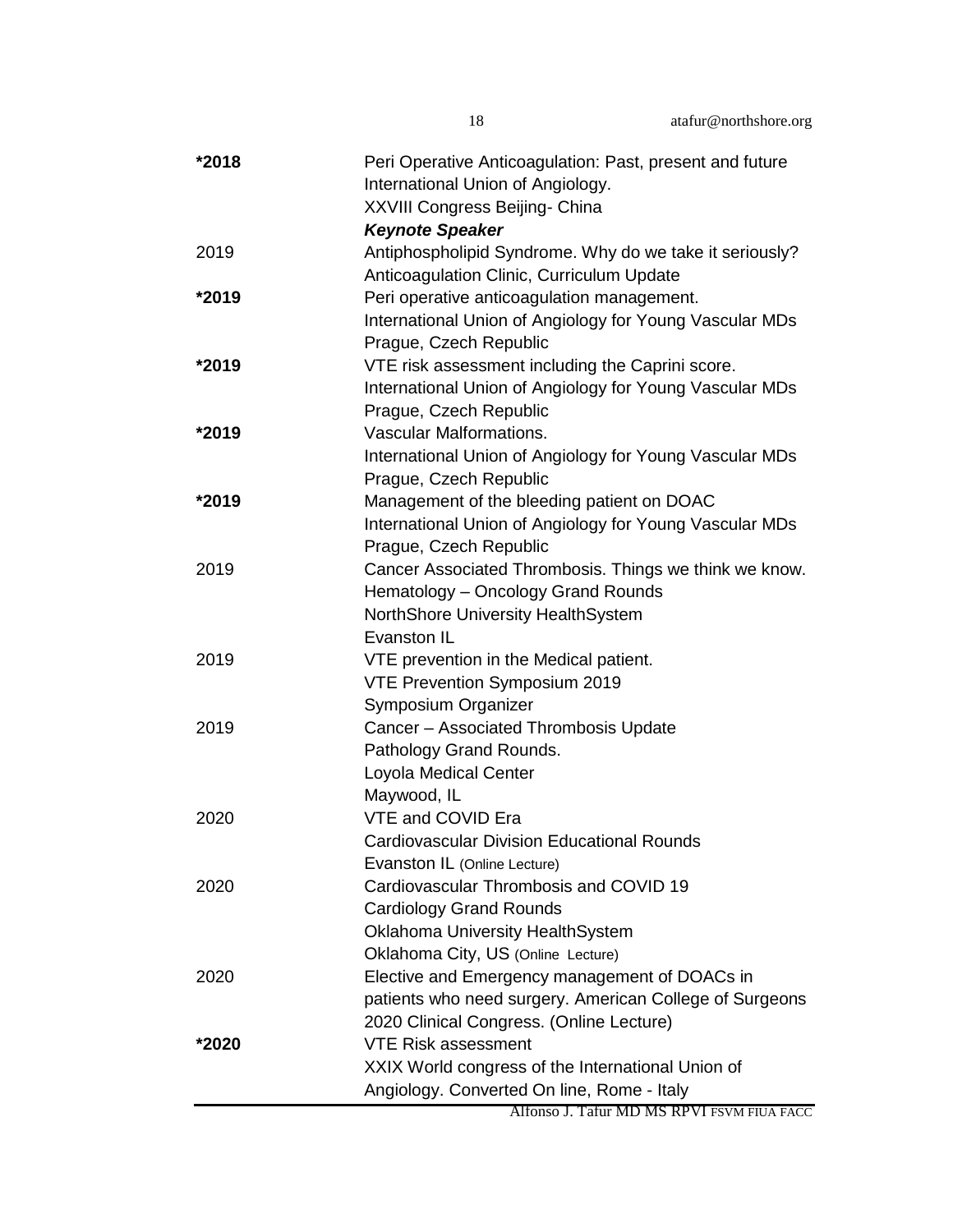| *2020 | Cancer Associated Thrombosis. News in Prevention<br>XXIX World congress of the International Union of |
|-------|-------------------------------------------------------------------------------------------------------|
|       | Angiology. Converted On line, Rome - Italy                                                            |
| *2020 | VTE, a Global problem and a prevention opportunity                                                    |
|       | XXIX World congress of the International Union of                                                     |
|       | Angiology. Converted On line, Rome - Italy                                                            |
| *2020 | <b>VTE prevention in Cancer Patients</b>                                                              |
|       | XXIX World congress of the International Union of                                                     |
|       | Angiology. Converted On line, Rome - Italy                                                            |
| 2020  | Thromboembolism in COVID 19.                                                                          |
|       | <b>Multidisciplinary Patient Oriented Seminar</b>                                                     |
|       | PACO Foundation. (Delivered Online, International participation)                                      |
|       | Chicago, IL                                                                                           |
| *2020 | Thromborophylaxis                                                                                     |
|       | Brazilian Society of Thrombosis and Haemostasis.                                                      |
|       | On line lecture for Brazilain physicians                                                              |
| 2020  | COVID - 19 Coagulopathy                                                                               |
|       | <b>Chicago Surgical Society</b>                                                                       |
|       | Chicago IL                                                                                            |
| 2020  | COVID - 19 Coagulopathy                                                                               |
|       | <b>Review for Vascular Lab Technicians</b>                                                            |
|       | Evanston-IL                                                                                           |
|       |                                                                                                       |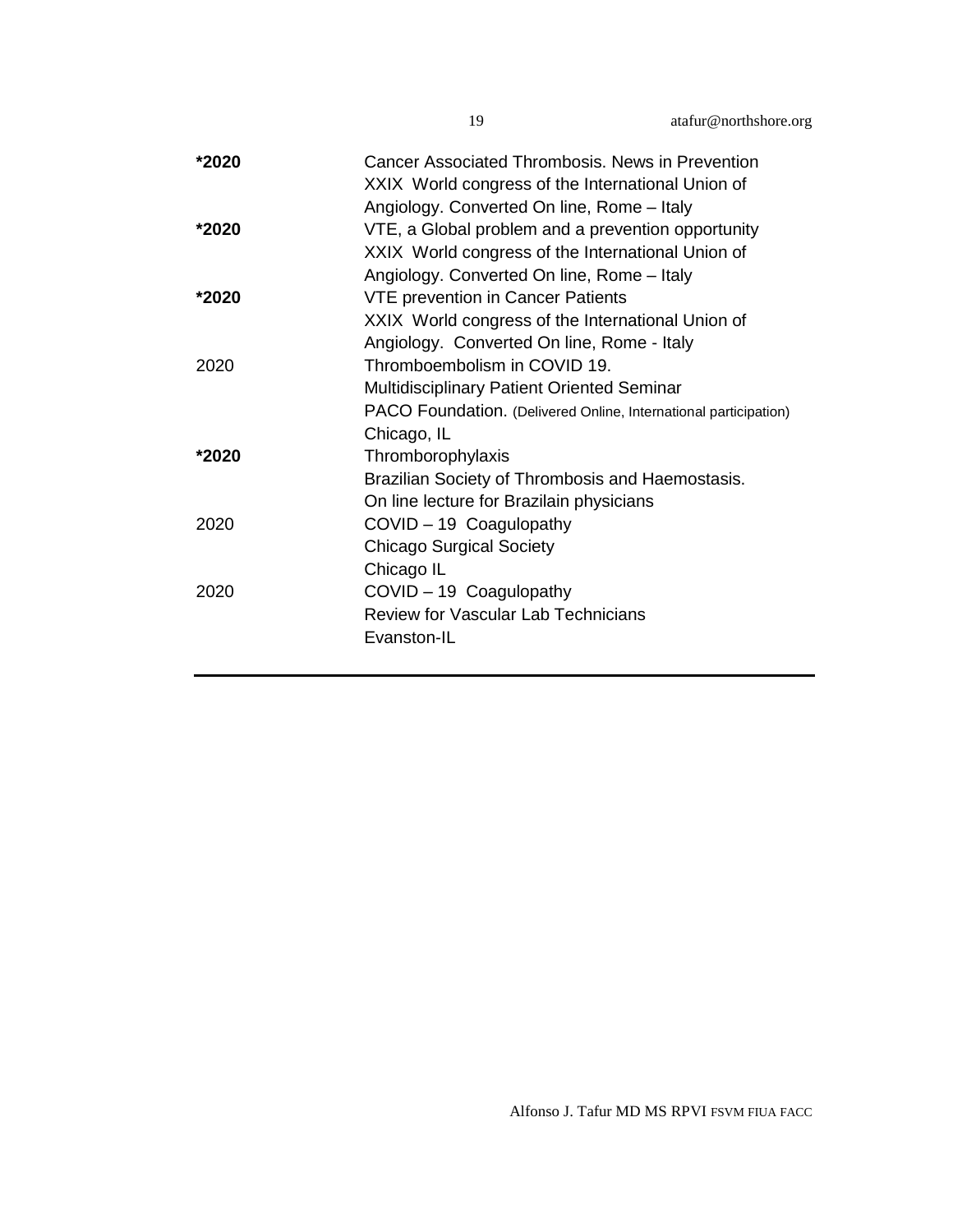## *Scholarly active* **Funded / Sponsored projects**

| 2002          | Created Data dictionary and collected prospectively.<br>Snake - Bite and Stroke.<br>Published in Neurology 2002 by Mosquera et al.                                                                                                                                                                                                              |
|---------------|-------------------------------------------------------------------------------------------------------------------------------------------------------------------------------------------------------------------------------------------------------------------------------------------------------------------------------------------------|
| 2003          | Study design, Collection, tabulation and statistical analysis:<br>Hypersomnolence and snoring in Guayaquil - Ecuador.<br>Results Presented in ERS-Glasgow 2004                                                                                                                                                                                  |
| 2004          | Data dictionary creation, tabulation and analysis of data:<br>IX Ecuadorian Expedition to the Antarctic.<br>Data on hypersomnolence and lipid levels.<br>Published PI Galarza D. M.D. and Cherrez-Ojeda I. M.D.                                                                                                                                 |
| $2005 - 2006$ | QOLERS (Quality Of Life of Ecuadorian children with<br>Rhinosinusitis and Snoring). Under supervision of Rand<br>C.S. PhD, I wrote the mentioned protocol. I was the<br>Principal Investigator. Results were presented during the<br>American Thoracic Society National meeting 2007.<br>Manupcript has been published. Primary Investigator    |
| $2006 - 2007$ | Use of Epinastine by Ecuadorian pediatricians.<br>Study designed to describe the use of this drug by<br>pediatricians of the 3 main cities of the country: Guayaquil,<br>Quito and Cuenca. Sponsored by Boeringher Ingelheim<br>Laboratories - Ecuador.<br>Design and statistical analysis. Information presented in<br>Alll meeting. Co Author |
| 2007-2009     | FOUR (Full Outline of UnResponsiveness) Coma Score<br>validation. Validation of a coma score to Spanish<br>language. Published.<br>Designed the study, co-author.                                                                                                                                                                               |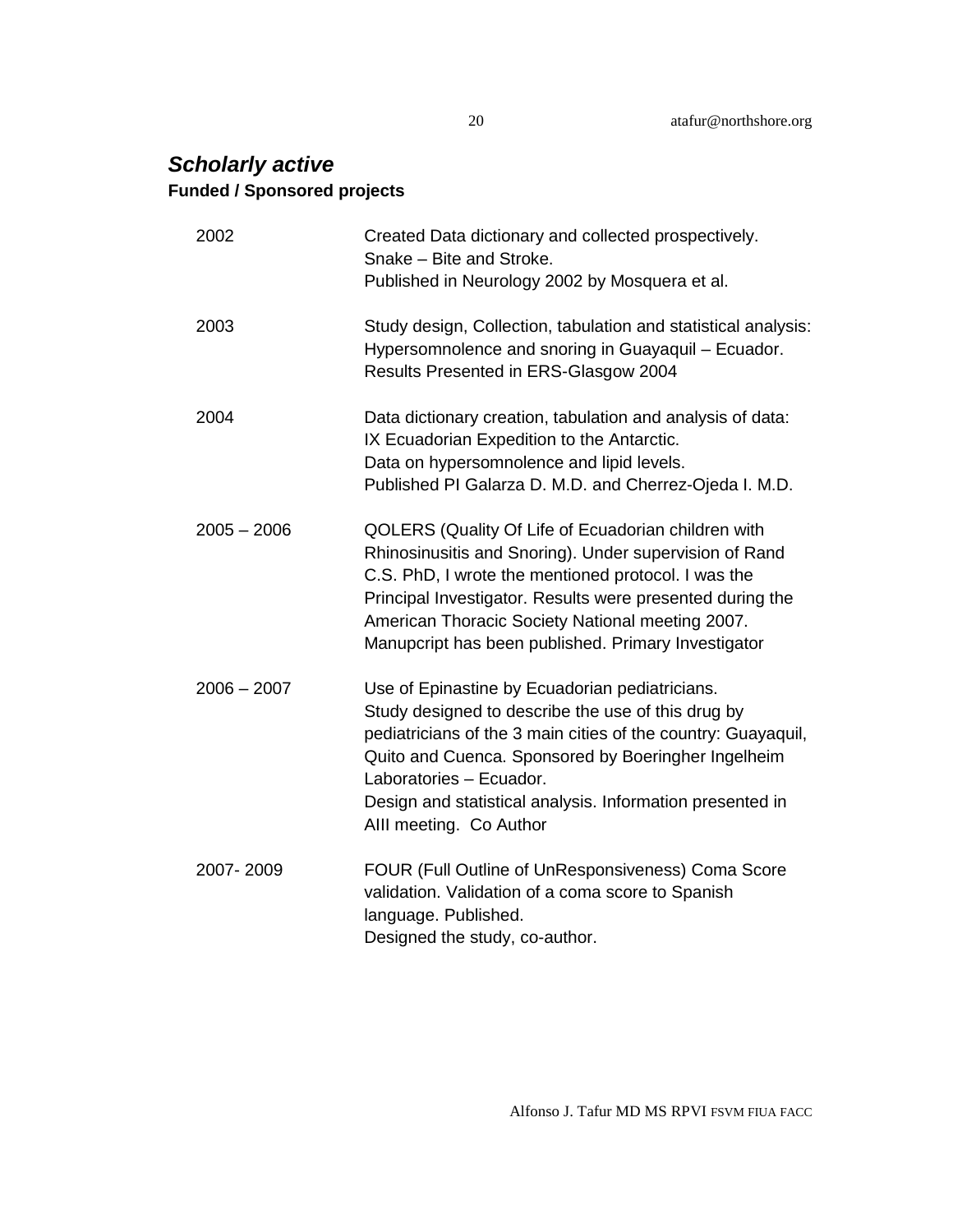| $2009 - 2010$ | Description of the Mayo Clinic Thrombophilia Center for<br>peri-procedural anticoagulation cohort, focusing on<br>differences in outcomes of patients with and without<br>malignancy. Analysis of the Mentored by Waldemar<br>Wysokinski MD PhD. Presented: American Society of<br>Hematology 2009. Manuscript published.<br>Co Investigator                                            |
|---------------|-----------------------------------------------------------------------------------------------------------------------------------------------------------------------------------------------------------------------------------------------------------------------------------------------------------------------------------------------------------------------------------------|
| 2009 - 2010.  | Prospective analysis of platelet RNA among patients with<br>atrial fibrillation and comparison with post ablation platelet<br>RNA. The principal investigator was Waldemar Wysokinski<br>MD PhD. Data presented at Arteriosclerosis, Thrombosis<br>and Vascular Biology 2010 and American Heart<br>Association. Manuscripts published.<br>Mayo Clinic Foundation grant. Co Investigator |
| 2012-2013     | Validation of a new technique to measure rivaroxaban<br>serum levels. Rivaroxabn levels were compared to other<br>coagulation time techniques and we used chromatography<br>as gold standard. i designed and analyzed the study. The<br>results have been presented at ISTH 2013. Manuscript<br>published. Funded by Stago Diagnostica<br>Co investigator                               |
| $2013 - 2015$ | Lung cancer associated thrombosis. Large retrospective<br>registry in conjunction with resources of Mayo Clinic and in<br>collaboration with Dr. Aaron Mansfield. The goal was to<br>understand predictors of cancer associated thrombosis<br>and mortality specific to lung cancer.<br>Co Primary Investigator. Mayo Clinic Foundation Grant.                                          |
| $2011 - 2015$ | Cancer associated thrombosis. Novel biomarkers.<br>Support granted by Oklahoma University College of<br>Medicine and Diagnostica Stago to measure the value of<br>novel biomarkers as potential predictors of chemotherapy<br>associated venous thromboembolism in patients with solid<br>tumor. Investigator Initiated. Published                                                      |
| $2013 - 2015$ | Galectin 3 in peripheral artery disease. Evaluation of Gal-3<br>as a potential biomarker of peripheral artery stiffness. Co<br>primary in conjunction with Dr. Ana Casanegra and Dr.                                                                                                                                                                                                    |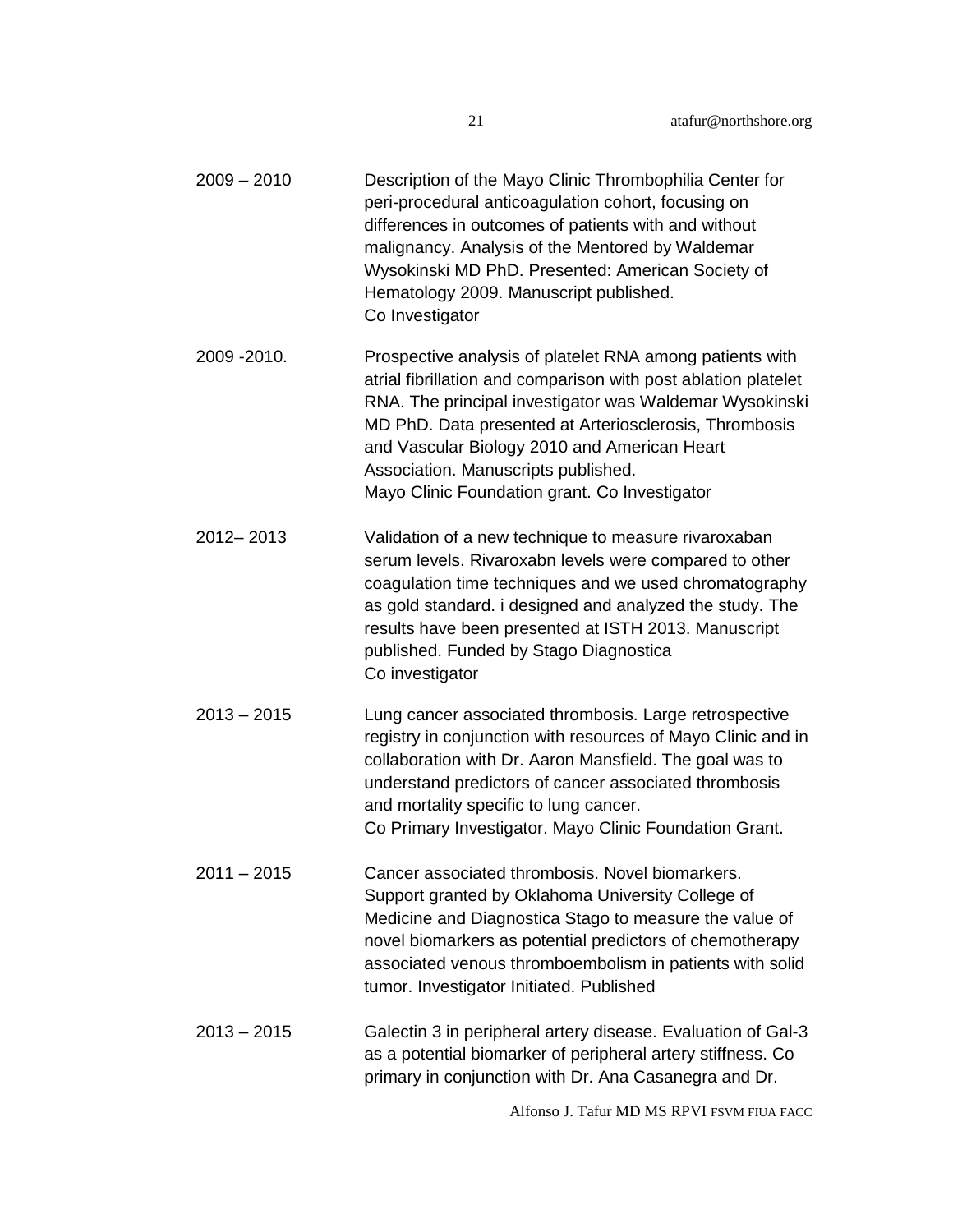| 22 | atafur@northshore.org |
|----|-----------------------|
|----|-----------------------|

Andrew Gardner. CTSA Funded. Co Primary Investigator 2015 National Cancer Institute phase 1 database meta-analysis to evaluate likelihood of venous thromboembolism among patients with liver disease and cancer enrolled in phase 1 trials. Patient level meta-analysis. Collaboration with Dr. Aaron Mansfield MD, at Mayo Clinic. 2016 Hokusai Cancer. Use of Edoxaban compared to LMWH in the treatment of Cancer-Associated thrombosis. Site Primary Investigator. 2016– 2018 CASSINI. Randomized controlled trial for primary prevention of cancer associated thrombosis. Placebo versus rivaroxaban. Site Primary Investigator. 2016-2018 Apixaban in Cancer Associated Thrombosis. This study investigated the use of Apixaban compared to LMWH in the treatment of Cancer-Associated thrombosis. Site primary investigator. 2016-2018 PAUSE. This was the first large prospective study to define a perioperative strategy for interruption of anticoagulation among patients with atrial fibrillation on direct oral anticoagulants. Published. Site Primary Investigator. 2017- 2019 CANVAS. Therapy observational trial for patients with Cancer- Associated thrombosis. Site Primary Investigator. Guidelines changed and I decided to close site prior to completion due to conflict with standard of care. 2017- 2019 EPIC. End Stage renal disease Pneumatic intermittent Compression devices in patients with peripheral artery disease. Investigator initiated prospective trial to evaluate endothelial biomarkers and walking distance after use of arterial flow pumps during dialysis. Funded by BIOTAP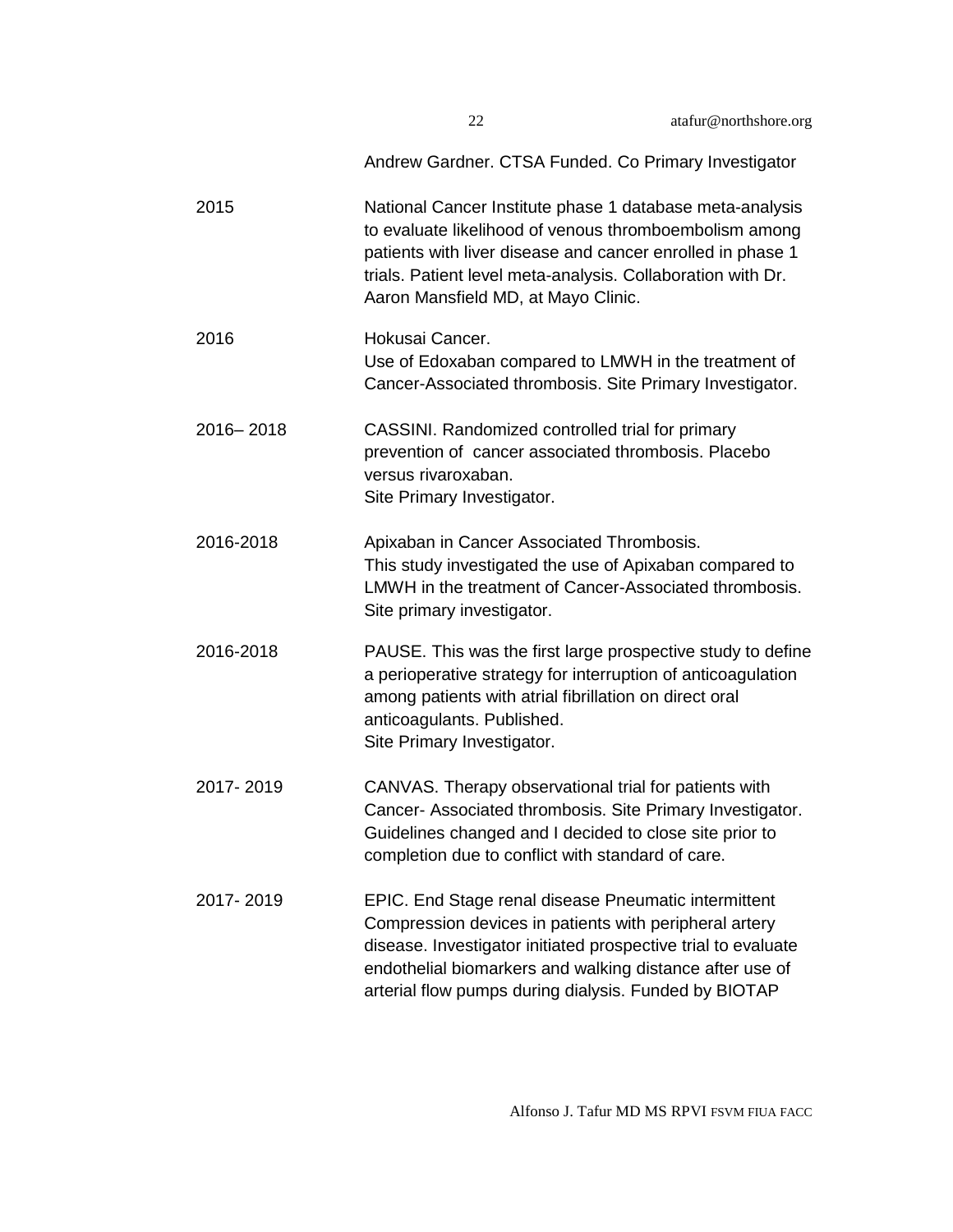#### **Current Research Activities**

| 2015 - Date   | RIETE member. International registry of patients with<br>venous thromboembolism. The total number of collected<br>patients is over 90,000. Projects for mentees derived from<br>this database. Site Primary contact |
|---------------|---------------------------------------------------------------------------------------------------------------------------------------------------------------------------------------------------------------------|
| $2018 - Date$ | EVE. Randomized controlled trial between 2 doses of<br>Apixaban for long term secondary prevention of Cancer-<br>Associated Thrombosis. Site Primary Investigator                                                   |
| 2019- Date    | 1.8 Million. SBIR NIH Grant for Recovery Force.<br>Compression device development. Consultant and<br>research collaborator. FDA clearance obtained.                                                                 |
| 2019- Date    | Chronic Venous Thrombosis: Relief With Adjunctive<br>Catheter-Directed Therapy (The C-TRACT Trial)<br><b>Institutional PI</b>                                                                                       |
| 2019- Date    | Validation of a Urine dipstick anticoagulant measurement<br>technique and perioperative anticoagulation management<br>protocol among patients with DOAC. National PI                                                |
| $2019 - Date$ | PAUSE ER. Perioperative interruption of anticoagulants in<br>patients who need urgent interventions. Site PI                                                                                                        |
| 2020- Date    | Hep Cov. Randomized controlled trial of 2 doses of<br>anticoagulation for thrombosis prophylaxis of patients with<br>COVID 19. Site Primary investigator and National Steering<br>committee member                  |
| 2020-Date     | Prevent HD. Institutional PI. Randomized controlled trial in<br>outpatients with COVID 19. Intervention is Rivaroxaban 10<br>mg for prevention of thromboembolic complications. Site<br>Primary investigator        |
| 2020-date     | MICHELLE trial. Steering committee member. Trial<br>orchestrated in Brazil with Dr. Eduardo Ramacciotti. Trial<br>on Extended prophylaxis with rivaroxaban after COVID 19<br>hospitalization.                       |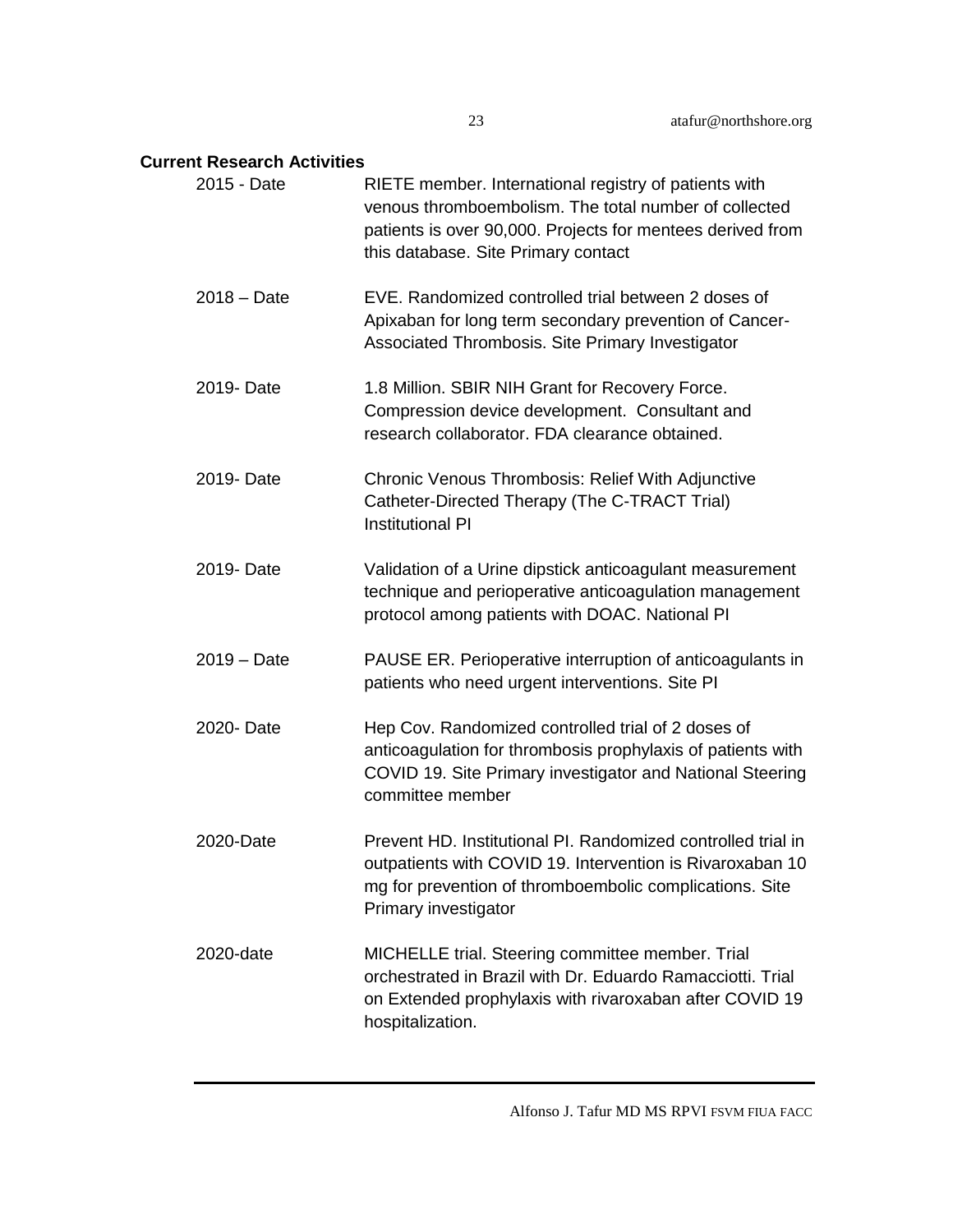#### *Publications*

#### **Original Articles**

1. **Tafur-Chang A**, Zapatier-Vidal J, Idrovo L. [Incidence of intoxications in the Ecuadorian Coast]. Revista Ecuatoriana de Medicina Critica 2002:3;13-15

2. Idrovo LA, **Tafur AJ,** Rodriguez JP, et al. [Prognostic markers associated with White Phosphorus ingestion] Med Hoy 2004;20,1

3. Idrovo-Freire L, Zapatier-Vidal J, **Tafur-Chang AJ**, et al. [Snake Bites (Bothrops): Relation between Severity and time of arrival to the ER] Rev. Med. HospiJBG 2004;1:21-25

4. Galarza D, **Tafur A**. [Correlation between the blood levels of lp(a) and cholesterol transporter proteins during the IX Ecuadorian expedition to Antarctic, 2004.] Medicina 2007;13:28-34

5. Cherrez-Ojeda I, **Tafur A**, Cazar T, et al. Diagnosis of Chronic urticaria in Guayaquil. Archivos de alergia e inmunologia clinica 2007;38:00-00

6. Cherrez I, **Tafur A**, Galarza D, [Variation of diurnal hypersomnolence and C reactive protein among the members of the IX Ecuadorian Antarctic Expedition 2004.] Medicina 2008;14:28-34

7. **Tafur A**, Chérrez-Ojeda I, Patiño C, Gozal D, Rand C, et al. [Rhinitis](http://www.ncbi.nlm.nih.gov/pubmed/19427812?ordinalpos=2&itool=EntrezSystem2.PEntrez.Pubmed.Pubmed_ResultsPanel.Pubmed_DefaultReportPanel.Pubmed_RVDocSum)  symptoms [and habitual snoring in Ecuadorian children.](http://www.ncbi.nlm.nih.gov/pubmed/19427812?ordinalpos=2&itool=EntrezSystem2.PEntrez.Pubmed.Pubmed_ResultsPanel.Pubmed_DefaultReportPanel.Pubmed_RVDocSum) Sleep Med. 2009 May 7

8. Mansfield A; **Tafur AJ**; Smithedajkul P, Corsini MM, Quevedo F, Miller RC. Mayo Clinic Experience with Very Rare Exocrine Pancreatic Neoplasms. Pancreas. 2010 Jul 7

9. Idrovo L, Fuentes B, Medina J, Gabaldón L, Ruiz-Ares G, Abenza MJ, Aguilar-Amat MJ, Martínez-Sánchez P, Rodríguez L, Cazorla R, Martínez M, **Tafur A,** Wijdicks EFM, Exuperio Diez T: Validation of the FOUR score (Spanish version) in acute stroke: interobserver variability study. Eur Neurol 2010; 63:364– 369.

10. **Tafur AJ,** Kalsi H, Wysokiski WE, McBane R, Ashrani AA, Marks RS, Crusan DJ, Petterson TM, Bailey KR, Heit JA. The Association of Active Cancer with Venous Thromboembolism Location: A Population-Based Study. Mayo Clin Proc. 2011 Jan;86(1):25-30.

11. Gosk-Bierska I, McBane R, Wu Y, **Tafur A**, Mruk J, Siems D, McLeod T, Wysokinski W. Platelet Factor XIII Gene Expression and Embolic Propensity in Atrial Fibrillation. Thromb Haemost. 2011 Jul 4;106(1):75-82.

12. **Tafur AJ**, McBane R, Wysokinski W, Gregg M, Daniels P, Mohr D. Physician behavior towards heparin induced thrombocytopenia. Tafur AJ, McBane RD 2nd, Wysokinski WE, Gregg MS, Daniels PR, Mohr DN. J Thromb Thrombolysis. 2011 Aug 24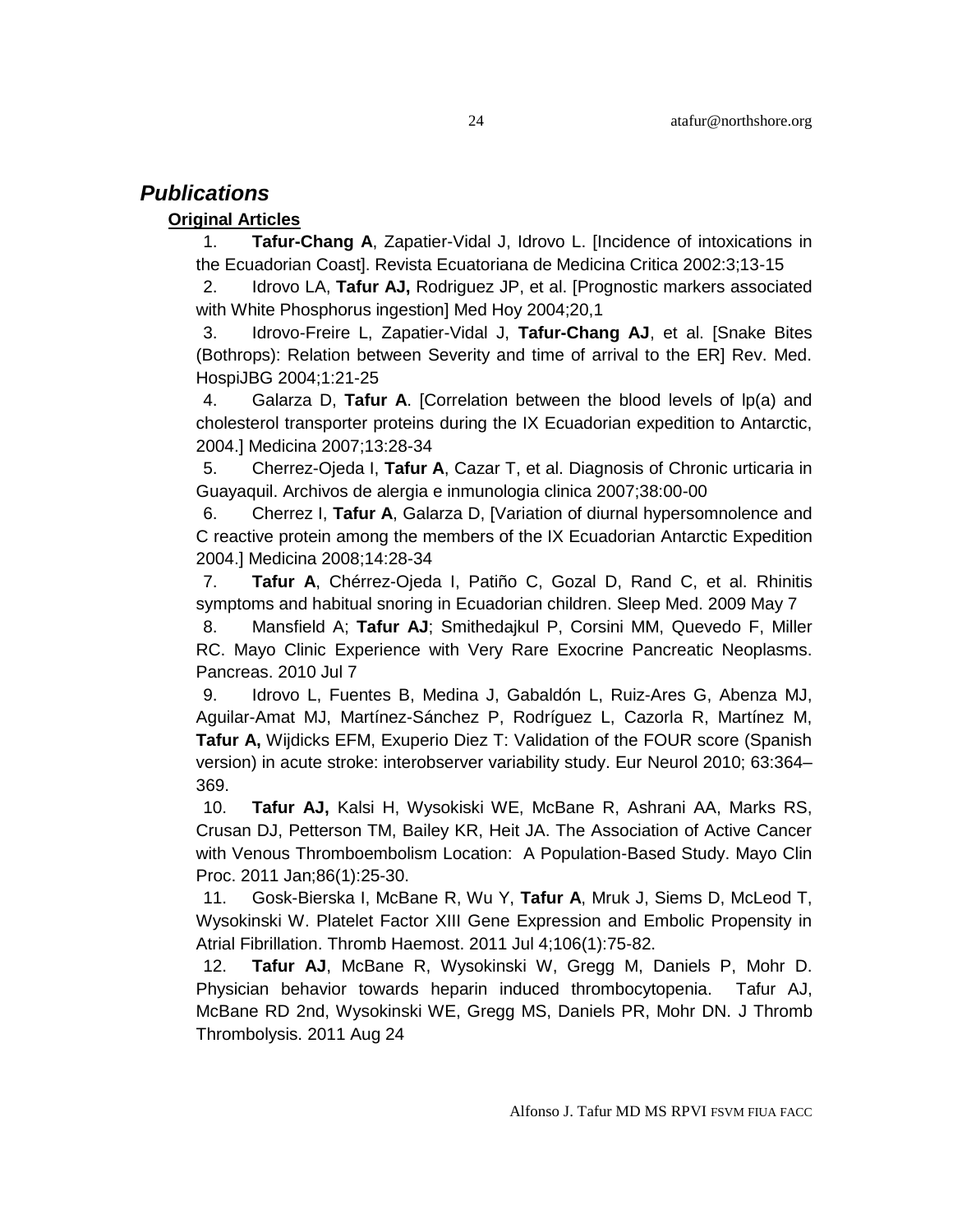13. **Tafur A**, Wolny E, McBane R, Sutkowska E, Slusser J, Hodge D, Wysokinski W, Heit J. Periprocedural Anticoagulation Complications in Patients with active cancer. Ann Oncol. 2012 Aug;23(8):1998-2005. Epub 2012 Apr 3.

14. **Tafur AJ**, McBane R 2nd, Wysokinski WE, Litin S, Daniels P, Slusser J, Hodge D, Beckman MG, Heit JA. [Predictors of major bleeding in peri-procedural](http://www.ncbi.nlm.nih.gov.webproxy.ouhsc.edu/pubmed/22123000)  [anticoagulation management.](http://www.ncbi.nlm.nih.gov.webproxy.ouhsc.edu/pubmed/22123000) J Thromb Haemost. 2012 Feb;10(2):261-7.

15. Sutkowska E, McBane R, **Tafur A**, et al. Thrombophilia Differences in Splanchnic Vein Thrombosis and Lower Extremity Deep Venous Thrombosis. J Gastroenterol. 2012Dec 18.

16. Phan M, John S, Casanegra A, Mansfield A, Rathbun S, Stoner J, **Tafur A.** Thromboprophylaxis in patients with cancer receiving chemotherapy. A Meta analysis. J Thromb Thrombolysis. 2013 Nov 15

17. Kirpatrick A, **Tafur A,** Vincent A, Dale G, Prodan C. Coated-Platelets Improve Prediction of Stroke and TIA in Asymptomatic Internal Carotid Artery Stenosis. Stroke Stroke. 2014 Oct;45(10):2995-3001

18. Kourelis T, Wysokinska E, Wang, Y, Yang P, Mansfield A, **Tafur A**. Early venous thromboembolic events are associated with worse prognosis in patients with Lung Cancer. Lung Cancer. 2014 Oct 12;86(3):358-36

19. Rathbun S, **Tafur A,** Grant R, Esmon N, Mauer K, Marlar RA. [Comparison of Methods to Determine Rivaroxaban anti-factor Xa activity.](http://www.ncbi.nlm.nih.gov/pubmed/25476589) Thromb Res. 2014 Nov 23

20. Wayangankar SA, Kennedy KF, Aronow HD, Rundback J, **Tafur A,** Drachman D, Patel B, Sivaram CA, Latif F. [Racial/Ethnic variation in carotid](http://www.ncbi.nlm.nih.gov/pubmed/25953368)  [artery revascularization utilization and outcomes: analysis from the national](http://www.ncbi.nlm.nih.gov/pubmed/25953368)  [cardiovascular data registry.](http://www.ncbi.nlm.nih.gov/pubmed/25953368) Stroke. 2015 Jun;46(6):1525-32

21. Patel N, Patel NJ, Agnihotri K, Panaich SS, Thakkar B, Patel A, Savani C, Patel N, Arora S, Deshmukh A, Bhatt P, Alfonso C, Cohen M, **Tafur A**, Elder M, Mohamed T, Attaran R, Schreiber T, Grines C, Badheka AO. [Utilization of](http://www.ncbi.nlm.nih.gov/pubmed/26308961)  [catheter-directed thrombolysis in pulmonary embolism and outcome difference](http://www.ncbi.nlm.nih.gov/pubmed/26308961)  [between systemic thrombolysis and catheter-directed thrombolysis.](http://www.ncbi.nlm.nih.gov/pubmed/26308961) Catheter Cardiovasc Interv. 2015 Aug 26.

22. Casanegra A, **Tafur A.** Improved Trainee Experience With A Structured Subspecialty Rotation. Med Educ. 2015 Nov;49(11):1148-9

23. Silva F, Casanegra A, Hawkins B, Li Y, Stoner J, Shapiro A, **Tafur A.** Impact of tornadoes on hospital admissions for acute cardiovascular events . Thromb Res. 2015 Sep 5. pii: S0049-3848(15)30114-6.

24. **Tafur AJ,** McBane RD, Ammash N, Asirvatham, SJ, M.D, Miller RD, Janczak D, Slusser JP, Grill DE, Whelan SL, Wysokinski WE Impact of Atrial Fibrillation and Sinus Rhythm Restoration on Reticulated Platelets Mayo Clinic Proceedings 2015 Dec;90(12):1650-8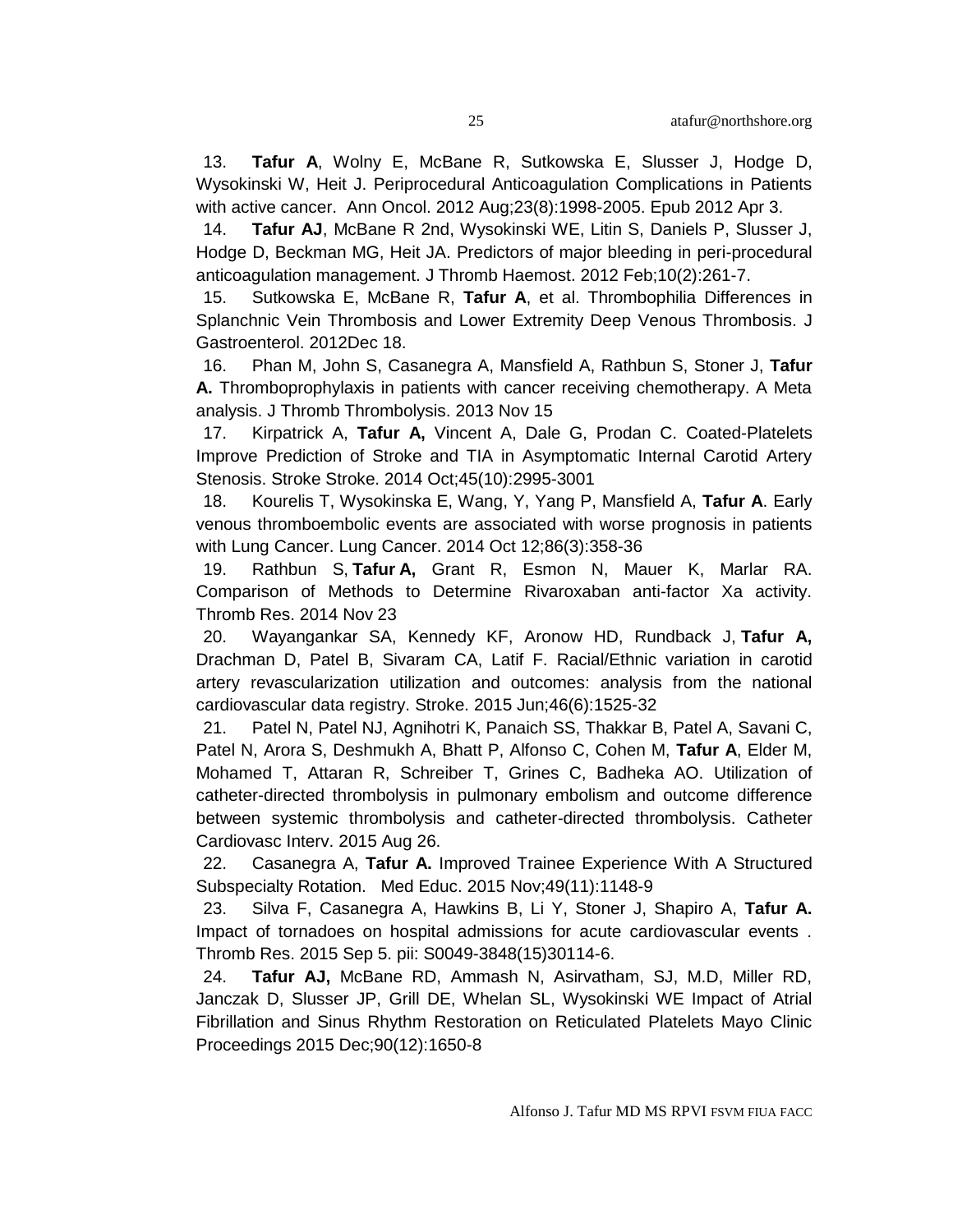25. Iftikhar O, Oliveros K, **Tafur A,** Casanegra A. Prevention of femoropopliteal in stent restenosis with Cilostazol: A meta-analysis Angiology. 2016 Jul;67(6):549-55

26. **AJ Tafur,** G Dale, M Cherry, JD Wren, AS Mansfield, P Comp, S Rathbun, JA Stoner Prospective evaluation of Protein C and Factor VIII in prediction of cancer-associated thrombosis. Thromb Res. 2015 Dec;136(6):1120-5

27. Mansfield AS, **Tafur AJ**, Vulih D, Smith GL, Harris PJ, Ivy SP. Severe hepatic dysfunction is associated with venous thromboembolic events in phase 1 clinical trials. Thromb Res. 2015 Dec;136(6):1169-73

28. Casanegra AI, Landrum LM, **Tafur AJ.** Retrievable Inferior Vena Cava Filters in Patients with Cancer: Complications and Retrieval Success Rate. Int J Vasc Med. 2016;2016:6413541

29. Casanegra AI, Stoner JA, **Tafur AJ,** Pereira HA, Rathbun SW, Gardner AW. Differences in Galectin-3, a Biomarker of fibrosis, between participants with peripheral artery disease and controls. Vascular Medicine. Vasc Med. 2016 May 7

30. Mansfield A, **Tafur AJ,** Wysokinska E,et al. Predictors of Active Cancer thromboembolic Outcomes: Validation of the Khorana Score among Patients with Lung Cancer. Journal of Thrombosis and Haemostasis. J Thromb Haemost. 2016 Jun 7

31. **Tafur AJ,** Shamoun FE, Patel SI, Tafur D, Donna F, Murad MH. Catheter-Directed Treatment of Pulmonary Embolism: A Systematic Review and Meta-Analysis of Modern Literature. Clin Appl Thromb Hemost. 2016 Aug 1.

32. Cote L, Caprini J, Greenberg S, **Tafur A,** Monreal M. Comparisons between upper and lower extremity deep vein thrombosis: A review of the RIETE Registry. Clin Appl Thromb Hemost. 2016 Aug 29

33. Peris M, Jiménez D, Maestre A, Font C, **Tafur AJ,** Mazzolai L, Xifre B, Skride A, Dentali F, Monreal M; RIETE Investigators. Outcome during and after anticoagulant therapy in cancer patients with incidentally found pulmonary embolism. Eur Respir J. 2016 Sep 22

34. Wang Y, Attar BM, Hinami K, Fuentes HE, Jaiswal P, Zhang H, Simons-Linares CS, **Tafur AJ.** Characteristics and Impacts of Venous Thromboembolism in Patients with Hepatocellular Carcinoma. J Gastrointest Cancer. 2017 Apr 4

35. Wang Y, Attar BM, Fuentes HE, Yu J, Zhang H, **Tafur AJ.** Performance of Khorana Risk Score for Prediction of Venous Thromboembolism in Patients of Hepatocellular Carcinoma. Clinical and applied Thrombosis Haemostais 2017 Jan 1

36. Fuentes, HE; Oramas, DM; Paz, LH; Casanegra, AI; Mansfield, AS; **Tafur, AJ.** Meta-analysis on anticoagulation and prevention of thrombosis and mortality among patients with lung cancer. Thrombosis Research 2017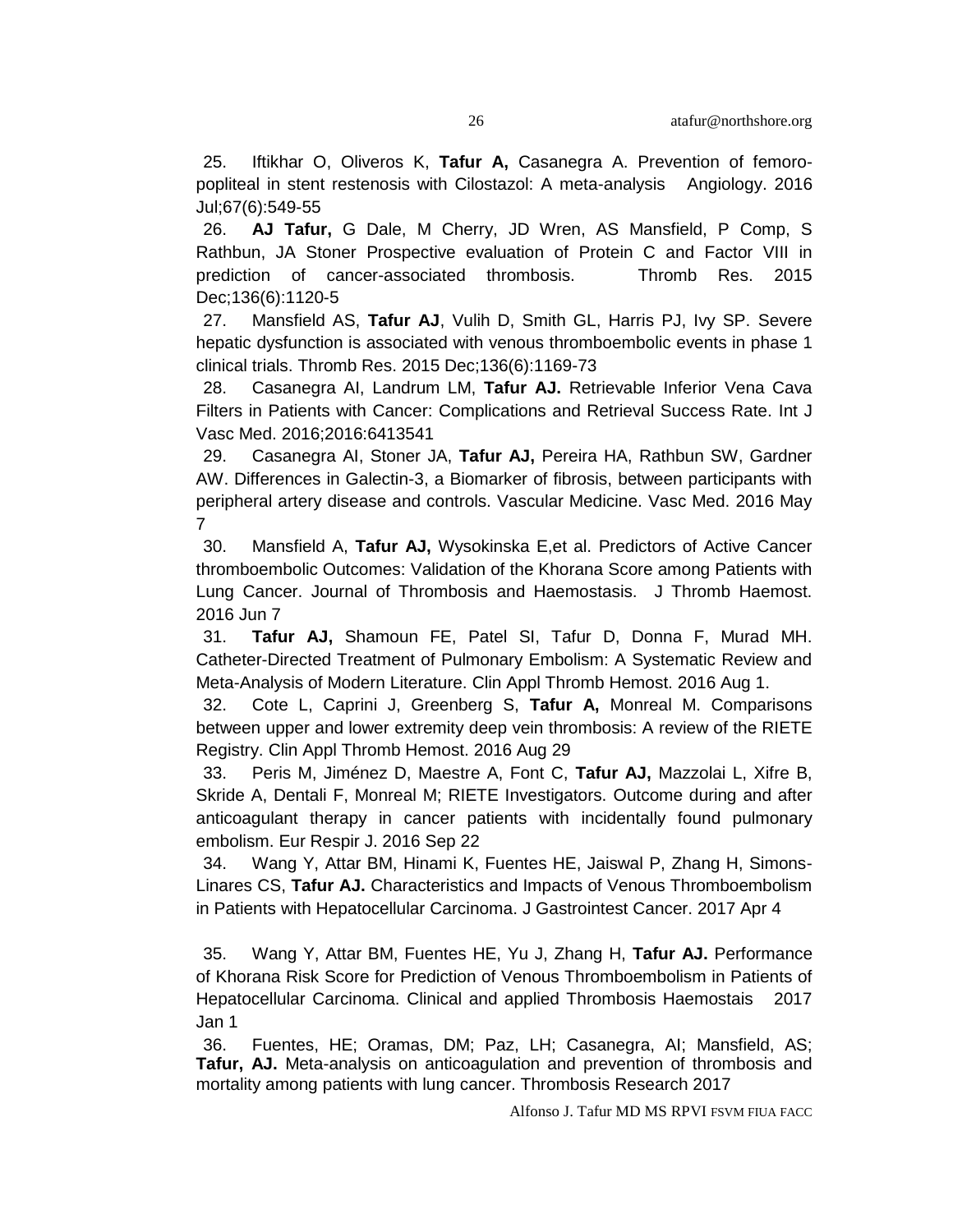37. **Tafur AJ,** Caprini JA, Cote L, Trujillo-Santos J, Del Toro J, Garcia-Bragado F, Tolosa C, Barillari G, Visona A, Monreal M; RIETE Investigators.. Predictors of active cancer thromboembolic outcomes. RIETE experience of the Khorana score in cancer-associated thrombosis. Thromb Haemost. 2017 Mar 9.

38. Wysokinski WE, **Tafur A**, Ammash N, Asirvatham SJ, Wu Y, Gosk-Bierska I, Grill DE, Slusser JP, Mruk J, McBane RD. Impact of Atrial Fibrillation on Platelet Gene Expression. Eur J Haematol. 2017

39. Alatri A, Mazzolai L, Font C, **Tafur A,** Valle R, Marchena PJ, Ballaz A, Tiraferri E, Font L, Monreal M; RIETE Investigators. [Low discriminating power of](https://www.ncbi.nlm.nih.gov/pubmed/28517021)  [the modified Ottawa VTE risk score in a cohort of patients with cancer from the](https://www.ncbi.nlm.nih.gov/pubmed/28517021)  [RIETE registry.](https://www.ncbi.nlm.nih.gov/pubmed/28517021) Thromb Haemost. 2017 May 18.

40. Salazar Adum JP, Fuentes HE, Lind BB, **Tafur AJ,** Caprini JA. [Predictors](https://www.ncbi.nlm.nih.gov/pubmed/28541021)  [of active cancer thromboembolic outcomes: mortality associated with calf deep](https://www.ncbi.nlm.nih.gov/pubmed/28541021)  [vein thrombosis.](https://www.ncbi.nlm.nih.gov/pubmed/28541021) Int Angiol. 2017 May 24.

41. Fuentes HE, Oramas DM, Paz LH, Wang Y, Andrade XA, **Tafur AJ.** [Venous Thromboembolism Is an Independent Predictor of Mortality Among](https://www.ncbi.nlm.nih.gov/pubmed/28634671)  [Patients with Gastric Cancer.](https://www.ncbi.nlm.nih.gov/pubmed/28634671) J Gastrointest Cancer. 2017 Jun 21

42. Fuentes HE, Paz LH, Wang Y, Oramas DM, Simons CR, **Tafur AJ.** [Performance of Current Thromboembolism Risk Assessment Tools in Patients](https://www.ncbi.nlm.nih.gov/pubmed/28884610)  [With Gastric Cancer and Validity After First Treatment.](https://www.ncbi.nlm.nih.gov/pubmed/28884610) Clin Appl Thromb Hemost. 2017

43. Douketis JD, Spyropoulos AC, Anderson JM, Arnold DM, Bates SM, Blostein M, Carrier M, Caprini JA, Clark NP, Coppens M, Dentali F, Duncan J, Gross PL, Kassis J, Kowalski S, Lee AY, Le Gal G, Le Templier G, Li N, MacKay E, Shah V, Shivakumar S, Solymoss S, Spencer FA, Syed S, **Tafur AJ**, Vanassche T, Thiele T, Wu C, Yeo E, Schulman S. [The Perioperative](https://www.ncbi.nlm.nih.gov/pubmed/29212129)  [Anticoagulant Use for Surgery Evaluation \(PAUSE\) Study for Patients on a Direct](https://www.ncbi.nlm.nih.gov/pubmed/29212129)  [Oral Anticoagulant Who Need an Elective Surgery or Procedure: Design and](https://www.ncbi.nlm.nih.gov/pubmed/29212129)  [Rationale.](https://www.ncbi.nlm.nih.gov/pubmed/29212129) Thromb Haemost. 2017 Dec;117(12):2415-2424.

44. Paz Rios LH, Fuentes HE, Oramas DM, Andrade XA, Al-Ogaili A, Iskander M, Iskander F, Iskandar ANA, Kowacz W, Iwanski A, Acob C, Diaz Quintero L, Salazar-Adum JP, **Tafur A**, Caprini JA. [Validation of a Patient-](https://www.ncbi.nlm.nih.gov/pubmed/29258392)[Completed Caprini Risk Assessment Tool for Spanish, Arabic, and Polish](https://www.ncbi.nlm.nih.gov/pubmed/29258392)  [Speakers.](https://www.ncbi.nlm.nih.gov/pubmed/29258392) Clin Appl Thromb Hemost. 2018 Apr;24(3):502-512.

45. Fuentes H, Paz L, Al-Ogaili A, Andrade A., Oramas De, Salazar-Adum J, Diaz-Quintero L, Acob C, **Tafur A,** Caprini J. Validation of a Patient-Completed Caprini Risk Score for Venous Thromboembolism Risk Assessment. TH Open 2017;1:e106–e112.

46. Wysokinski WE, **Tafur A,** Wu Y, Ammash N, Asirvatham SJ, Gosk-Bierska I, Grill DE, Slusser JP, Mruk J, McBane RD. [Platelet-predominate gene](https://www.ncbi.nlm.nih.gov/pubmed/29377394)  [expression and reticulated platelets in nonvalvular atrial fibrillation: Effect of](https://www.ncbi.nlm.nih.gov/pubmed/29377394)  [pulmonary veins isolation.](https://www.ncbi.nlm.nih.gov/pubmed/29377394) J Cardiovasc Electrophysiol. 2018 Mar;29(3):412-420.

47. Wang Y, Attar BM, Fuentes HE, Jaiswal P, **Tafur AJ**. [Evaluation of the](https://www.ncbi.nlm.nih.gov/pubmed/29299368)  [prognostic value of platelet to lymphocyte ratio in patients with hepatocellular](https://www.ncbi.nlm.nih.gov/pubmed/29299368)  [carcinoma.](https://www.ncbi.nlm.nih.gov/pubmed/29299368) J Gastrointest Oncol. 2017 Dec;8(6):1065-1071

48. **Tafur, AJ**.; Fuentes, Harry; Caprini, Joseph A.; Rivas, Agustina; Uresandi, F.; Duce, Rita; Lopez-Reyes, Raquel; Visona, Adriana; Merah, Adel;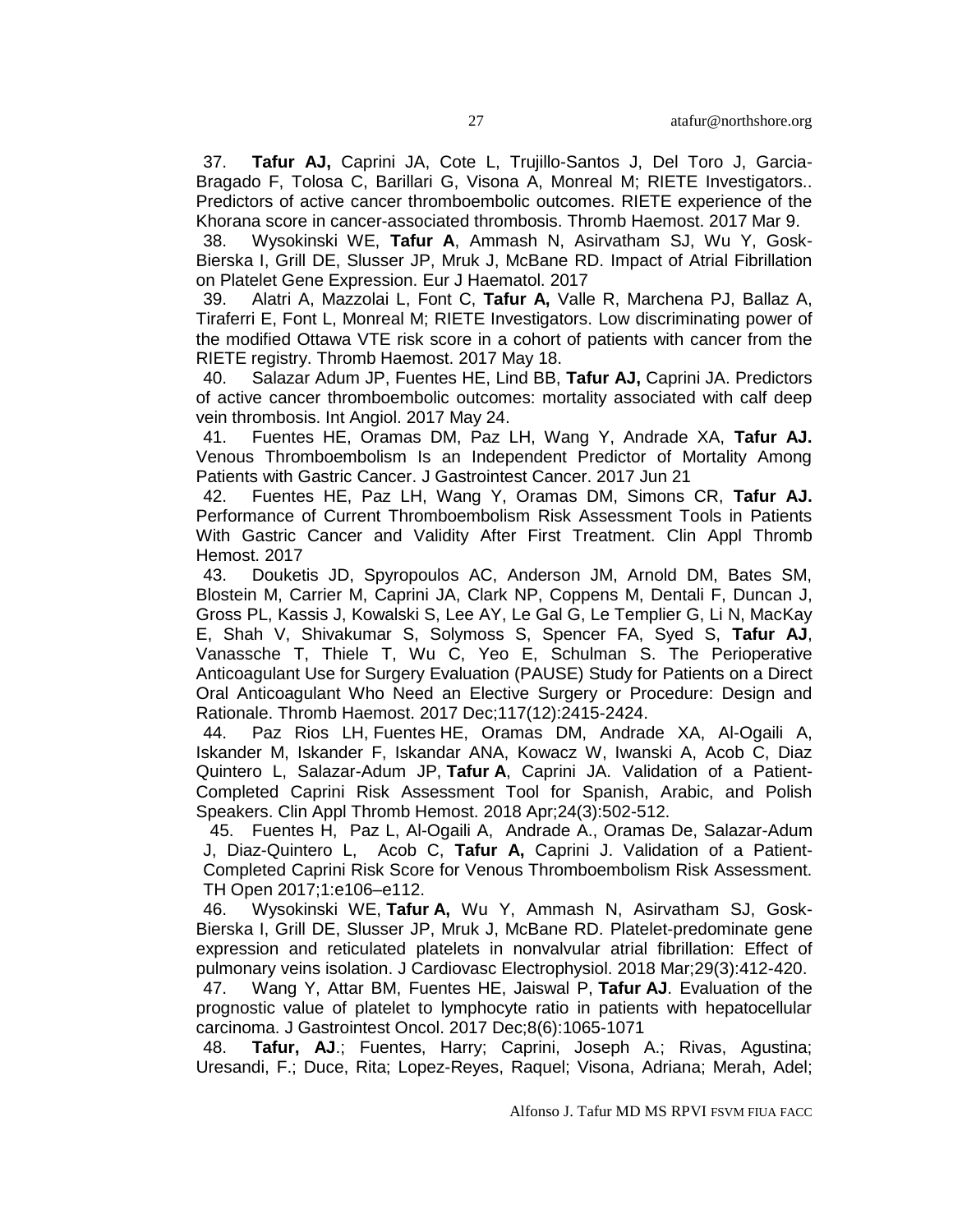Monreal, Manuel[:Predictors of Early Mortality in Cancer-Associated Thrombosis:](https://www.thieme-connect.com/products/ejournals/abstract/10.1055/s-0038-1642022)  [Analysis of the RIETE Database.](https://www.thieme-connect.com/products/ejournals/abstract/10.1055/s-0038-1642022) TH Open 2018; 23 2018 e158–e166.

49. Mulder FI, Candeloro M, Kamphuisen PW, Di Nisio M, Bossuyt PM, Guman N, Smit K, Büller HR, van Es N; CAT prediction collaborators; CATprediction collaborators. [The Khorana score for prediction of venous](https://www.ncbi.nlm.nih.gov/pubmed/30606788)  [thromboembolism in cancer patients: a systematic review and meta-analysis.](https://www.ncbi.nlm.nih.gov/pubmed/30606788) Haematologica. 2019 Jan 3

50. Al-Ogaili A, Ayoub A, Diaz Quintero L, Torres C, Fuentes HE, Fugar S, Kolkailah AA, Dakkak W, **TafurAJ,** Yadav N. [Rate and impact of venous](https://www.ncbi.nlm.nih.gov/pubmed/30915913)  [thromboembolism in patients with ST-segment elevation myocardial infarction:](https://www.ncbi.nlm.nih.gov/pubmed/30915913)  [Analysis of the Nationwide Inpatient Sample database 2003-2013.](https://www.ncbi.nlm.nih.gov/pubmed/30915913) Vasc Med. 2019

51. Khorana AA, Soff GA, Kakkar AK, Vadhan-Raj S, Riess H, Wun T, Streiff MB, Garcia DA, Liebman HA, Belani CP, O'Reilly EM, Patel JN, Yimer HA, Wildgoose P, Burton P, Vijapurkar U, Kaul S, Eikelboom J, McBane R, Bauer KA, Kuderer NM, Lyman GH; **CASSINI Investigators**. [Rivaroxaban for](https://www.ncbi.nlm.nih.gov/pubmed/30786186)  [Thromboprophylaxis in High-Risk Ambulatory Patients with Cancer.](https://www.ncbi.nlm.nih.gov/pubmed/30786186) N Engl J Med. 2019 Feb 21;380(8):720-728

52. Siddiqui F, Hoppensteadt D, Jeske W, Iqbal O, **Tafur A,** Fareed J. [Factor](https://www.ncbi.nlm.nih.gov/pubmed/31088146)  [Xa Inhibitory Profile of Apixaban, Betrixaban, Edoxaban, and Rivaroxaban Does](https://www.ncbi.nlm.nih.gov/pubmed/31088146)  [Not Fully Reflect Their Biologic Spectrum.](https://www.ncbi.nlm.nih.gov/pubmed/31088146) Clin Appl Thromb Hemost. 2019 Jan-Dec;25

53. Diaz Quintero LA, Fuentes HE, **Tafur AJ,** Majmudar K, Salazar Adum JP, Golemi I, Paz LH, Stocker S, Talamonti M. [Pancreatic cancer thromboembolic](https://www.ncbi.nlm.nih.gov/pubmed/31112026)  [outcomes: rate of thrombosis after adenocarcinoma and non-adenocarcinoma](https://www.ncbi.nlm.nih.gov/pubmed/31112026)  [pancreatic cancer surgery.](https://www.ncbi.nlm.nih.gov/pubmed/31112026) Int Angiol. 2019 May 16

54. Fuentes HE, **Tafur AJ,** Caprini JA, Alatri A, Trujillo-Santos J, Farge-Bancel D, Rosa V, Font L, Vilaseca A, Monreal M; RIETE Investigators [Prediction of early mortality in patients with cancer-associated thrombosis in the](https://www.ncbi.nlm.nih.gov/pubmed/31112023)  [RIETE database.](https://www.ncbi.nlm.nih.gov/pubmed/31112023) Int Angiol. 2019 May 16

55. Majmudar K, Quintero LD, Fuentes HE, Stocker S, **Tafur AJ,** Lee CJ, Talamonti M. [Postoperative venous thromboembolism and mortality in patients](https://www.ncbi.nlm.nih.gov/pubmed/31222842)  [with pancreatic surgery.](https://www.ncbi.nlm.nih.gov/pubmed/31222842) J Surg Oncol. 2019 Jun 20 Golemi I, Salazar Adum JP, Diaz Quinteros L, Paz LH, Fuentes HE, Schmitt N, **Tafur AJ.** [Gaps of care in patients with venous thrombotic embolism: a](https://www.ncbi.nlm.nih.gov/pubmed/31203596)  [qualitative study.](https://www.ncbi.nlm.nih.gov/pubmed/31203596) Int Angiol. 2019 Jun 13

56. Diaz Quintero LA, Fuentes HE, **Tafur AJ,** Majmudar K, Salazar Adum JP, Golemi I, Paz LH, Stocker S, Talamonti M. [Pancreatic cancer thromboembolic](https://www.ncbi.nlm.nih.gov/pubmed/31112026)  [outcomes: rate of thrombosis after adenocarcinoma and non-adenocarcinoma](https://www.ncbi.nlm.nih.gov/pubmed/31112026)  [pancreatic cancer surgery.](https://www.ncbi.nlm.nih.gov/pubmed/31112026) Int Angiol. 2019 Jun;38(3):194-200.

57. Douketis J, Spyropoulos A, Duncan J, Carrier M, Le Gal G, **Tafur AJ,** Vanassche T, Verhamme P, Shivakumar S, Gross P, Lee A, Yeo E, Solymoss S, Kassis J, Le Templier G, Kowalski S, Blostein M, Shah V, MacKay E, Wu C, Clark N, Bates S, Spencer F, Arnaoutoglou E, Coppens M, Arnold M, Caprini J, Li N, Moffat K, Syed S, Schulman S. Perioperative Management of Patients who are Receiving a Direct Oral Anticoagulant. JAMA Intern Med. 2019 Aug 5.

58. Riera-Mestre A, Mora-Luján JM, Trujillo-Santos J, Del Toro J, Nieto JA, Pedrajas JM, López-Reyes R, Soler S, Ballaz A, Cerdà P, Monreal M; **RIETE**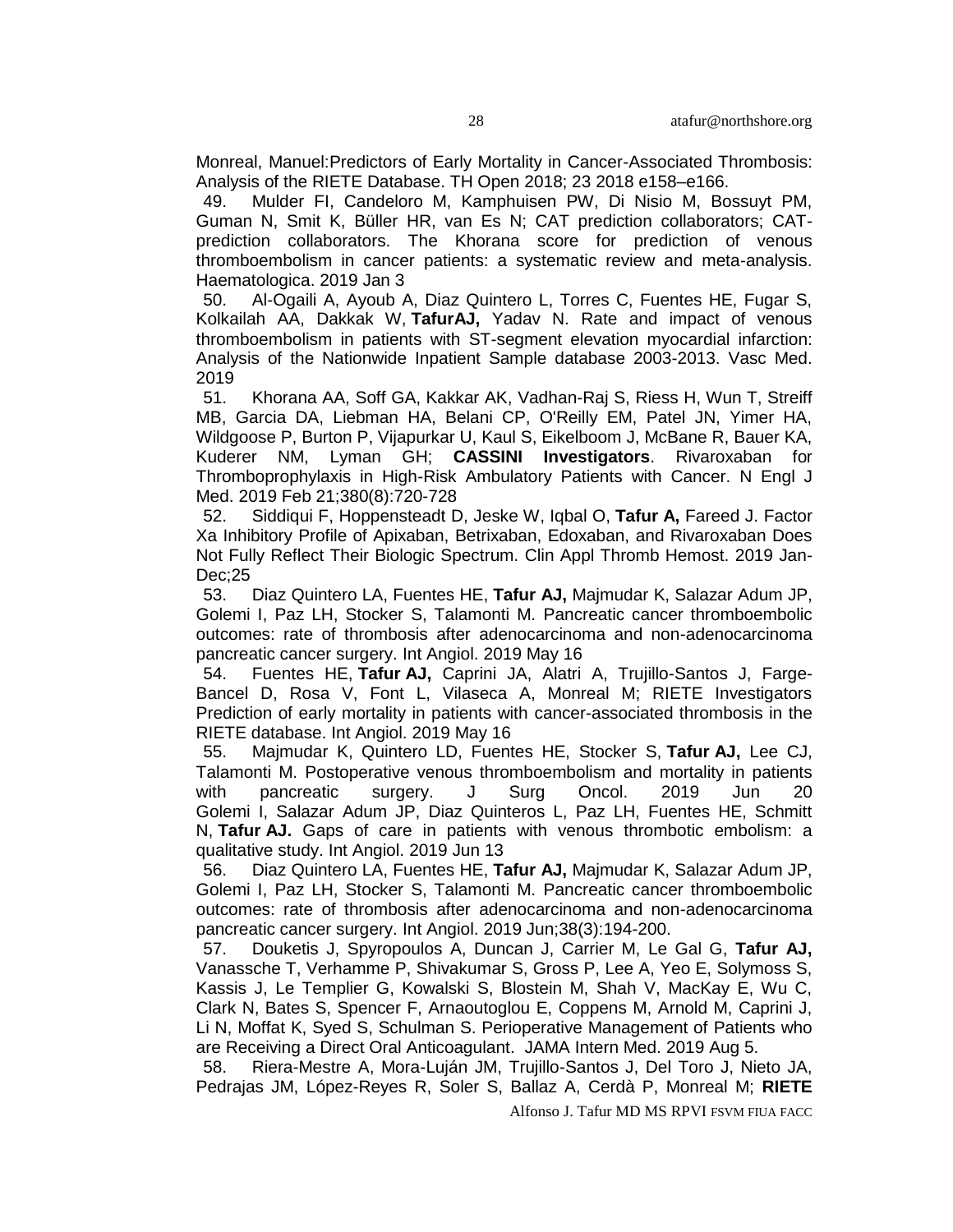**Investigators**. [Natural history of patients with venous thromboembolism and](https://www.ncbi.nlm.nih.gov/pubmed/31399146)  [hereditary hemorrhagic telangiectasia. Findings from the RIETE registry.](https://www.ncbi.nlm.nih.gov/pubmed/31399146) Orphanet J Rare Dis. 2019 Aug 9;14(1):196

59. Torres C, Fuentes HE, Saadaldin H, Salazar JP, Paz LH, Diaz L, Doukky R, Hart PD, Tafur AJ. [Intermittent pneumatic compression in patients with ESRD.](https://www.ncbi.nlm.nih.gov/pubmed/31283096)  [A systematic review.](https://www.ncbi.nlm.nih.gov/pubmed/31283096) Hemodial Int. 2019 Jul 8.

60. Golemi I, Cote L, Iftikhar O, Brenner B, **Tafur A,** Bikdeli B, Fernandez C, Pedrajas J, Otero R, Quintavalla R, Monreal M. Incidence of Major Adverse Cardiovascular events among patients with Provoked and Unprovoked Venous Thromboembolism: Findings from the Registro Informatizado de Enfermedad TromboEmbólica (RIETE) Registry Journal of Vascular Surgery: J Vasc Surg Venous Lymphat Disord. 2019 Nov 26

61. Riera-Mestre A, Mora-Luján JM, Trujillo-Santos J, Del Toro J, Nieto JA, Pedrajas JM, López-Reyes R, Soler S, Ballaz A, Cerdà P, Monreal M; **RIETE Investigators.** [Natural history of patients with venous thromboembolism and](https://www.ncbi.nlm.nih.gov/pubmed/31399146)  [hereditary hemorrhagic telangiectasia. Findings from the RIETE registry.](https://www.ncbi.nlm.nih.gov/pubmed/31399146) Orphanet J Rare Dis. 2019 Aug 9;14(1):196.

62. Siddiqui F, **Tafur A,** Ramacciotti LS, Jeske W, Hoppensteadt D, Ramacciotti E, Iqbal O, Fareed J. [Reversal of Factor Xa Inhibitors by Andexanet](https://www.ncbi.nlm.nih.gov/pubmed/31298056)  [Alfa May Increase Thrombogenesis Compared to Pretreatment Values.](https://www.ncbi.nlm.nih.gov/pubmed/31298056) Clin Appl Thromb Hemost. 2019 Jan-Dec;25:

63. McBane R, Wysokinski WE, Le-Rademacher J, Ashrani A, **Tafur A,** et al. Apixaban and Dalteparin in Active Malignancy Associated Venous Thromboembolism: The ADAM VTE Trial. J Thromb Haemost. 2019 Oct 20.

64. Riera-Mestre A, Mora-Luján JM, Trujillo-Santos J, Del Toro J, Nieto JA, Pedrajas JM, López-Reyes R, Soler S, Ballaz A, Cerdà P, Monreal M; **RIETE Investigators**. [Natural history of patients with](https://www.ncbi.nlm.nih.gov/pubmed/31399146) venous thromboembolism and [hereditary hemorrhagic telangiectasia. Findings from the RIETE registry.](https://www.ncbi.nlm.nih.gov/pubmed/31399146) Orphanet J Rare Dis. 2019 Aug 9;14(1):196. doi: 10.1186/s13023-019-1172-8.

65. Siddiqui F, **Tafur A**, Bontekoe E, Iqbal O, Jeske W, Mehrotra S, Hoppensteadt D, Ramacciotti E, Fareed J. [Assay-Based Differentiation in the](https://www.ncbi.nlm.nih.gov/pubmed/31914798)  [Neutralization Profile of Unfractionated Heparin, Enoxaparin, and Fondaparinux](https://www.ncbi.nlm.nih.gov/pubmed/31914798)  [by Andexanet Alfa.](https://www.ncbi.nlm.nih.gov/pubmed/31914798) Clin Appl Thromb Hemost. 2020 Jan-Dec;26:1076029619895120.

66. Majmudar K, Golemi I, Tafur AJ, Toro JD, Visonà A, Falgá C, Sahuquillo JC, Lorente MA, Tufano A, Weinberg I, Monreal M; RIETE Investigators. [Outcomes after venous thromboembolism in patients with gastric cancer:](https://www.ncbi.nlm.nih.gov/pubmed/32000631)  [Analysis of the RIETE Registry.](https://www.ncbi.nlm.nih.gov/pubmed/32000631) Vasc Med. 2020 Jan 30:

67. Bikdeli B, Jiménez D, Garcia-Tsao G, Barba R, Font C, Díaz-Pedroche MDC, Mazzolai L, Little DHW, Tufano A, **Tafur AJ,** Siegal D, Lip GYH, Monreal M; RIETE Investigators. [Venous Thromboembolism in Patients with Liver](https://www.ncbi.nlm.nih.gov/pubmed/31614388)  [Cirrhosis: Findings from the RIETE \(Registro Informatizado de la Enfermedad](https://www.ncbi.nlm.nih.gov/pubmed/31614388)  [TromboEmbolica\) Registry.](https://www.ncbi.nlm.nih.gov/pubmed/31614388) Semin Thromb Hemost. 2019 Nov;45(8):793-801

68. Fuentes HE, McBane RD 2nd, Wysokinski WE, **Tafur AJ,** Loprinzi CL, Murad MH, Riaz IB. [Direct Oral Factor Xa Inhibitors for the Treatment of Acute](https://www.ncbi.nlm.nih.gov/pubmed/31685262)  [Cancer-Associated Venous Thromboembolism: A Systematic Review and](https://www.ncbi.nlm.nih.gov/pubmed/31685262)  [Network Meta-analysis.](https://www.ncbi.nlm.nih.gov/pubmed/31685262) Mayo Clin Proc. 2019 Nov 1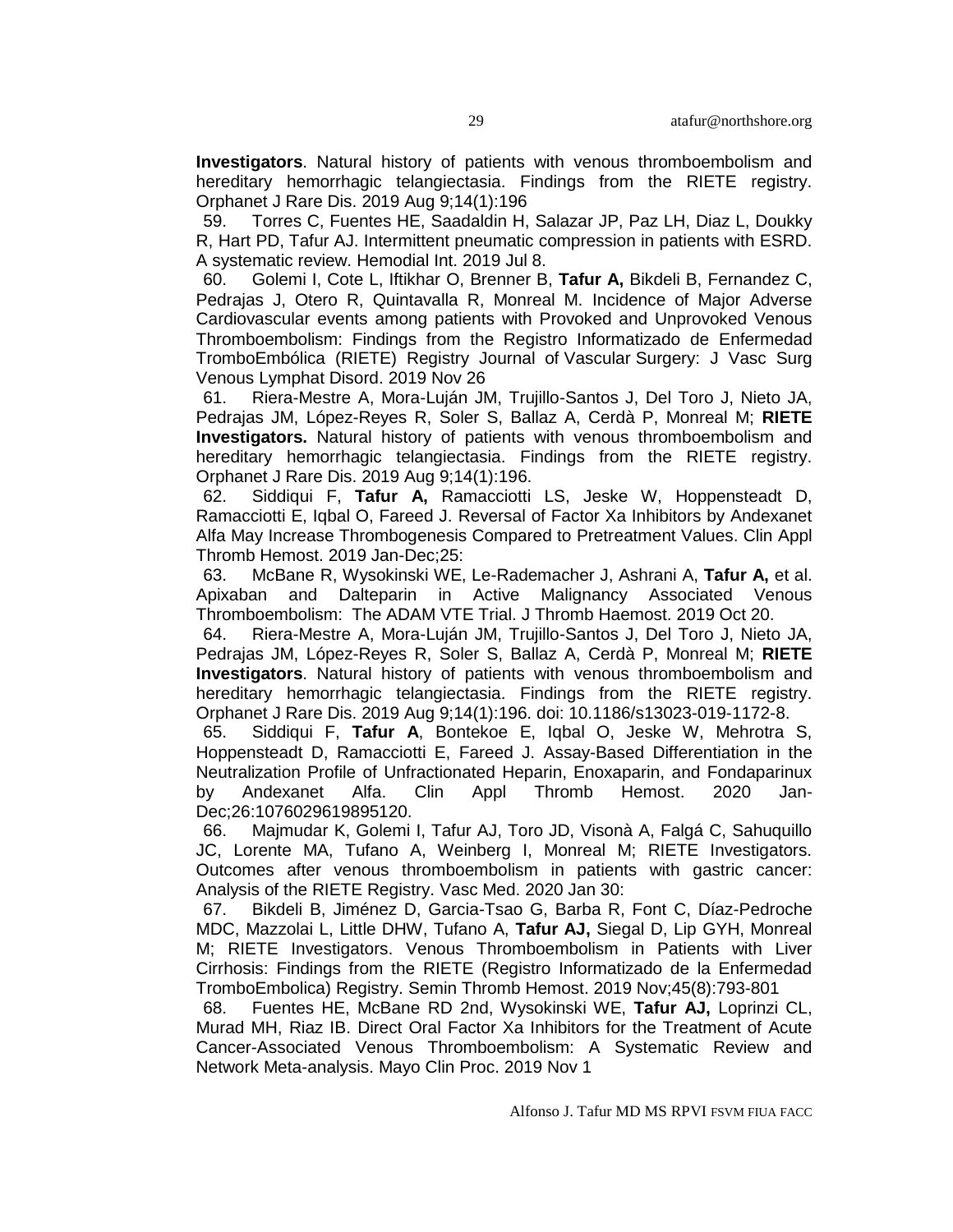69. Bhatia K, Uberoi G, Bajaj NS, Jain V, Arora S, **Tafur A,** Bangalore S, Olin JW, Piazza G, Goldhaber SZ, Vaduganathan M, Qamar A. [Meta-Analysis](https://pubmed.ncbi.nlm.nih.gov/32807386/)  [Comparing Direct Oral Anticoagulants to Low Molecular Weight Heparin for](https://pubmed.ncbi.nlm.nih.gov/32807386/)  [Treatment of Venous Thromboembolism in Patients With Cancer. A](https://pubmed.ncbi.nlm.nih.gov/32807386/)m J Cardiol. 2020 Jul 25:S0002-9149(20)30761-X

70. Rezaei Bookani K, Minga I, Chander M, Hankewych K, Plassmeier M, **Tafur A.** [Drive-Through Model for Anticoagulation Clinics During the COVID-19](https://pubmed.ncbi.nlm.nih.gov/32822220/)  [Pandemic.](https://pubmed.ncbi.nlm.nih.gov/32822220/) Clin Appl Thromb Hemost. 2020 Jan-Dec;26

71. Fernández-Capitán C, Barba R, Díaz-Pedroche MDC, Sigüenza P, Demelo-Rodriguez P, Siniscalchi C, Pedrajas JM, Farfán-Sedano AI, Olivera PE, Gómez-Cuervo C, Llamas P, Villares P, Sanchez O, López-Reyes R, Catella J, Bikdeli B, Weinberg I, **Tafur AJ,** Jiménez D, Monreal M. [Presenting Characteristics, Treatment Patterns, and Outcomes among](file://///vfs10/33086403/)  [Patients with Venous Thromboembolism during Hospitalization for COVID-](file://///vfs10/33086403/)[19.](file://///vfs10/33086403/) Semin Thromb Hemost. 2020 Oct 21. doi: 10.1055/s-0040-1718402

72. Saeed H, Ovalle OG, Bokhary U, Jermihov A, Lepkowska K, Bauer V, Kuchta K, Wright M, Glosner S, Frazer M, Quintero A, Hlavacek P, Mardekian J, **Tafur A,** Metzl M, Saucedo J. [National Physician Survey for](file://///vfs10/33079570/)  [Nonvalvular Atrial Fibrillation \(NVAF\) Anticoagulation Comparing](file://///vfs10/33079570/)  Knowledge, Attitudes [and Practice of Cardiologist to PCPs.](file://///vfs10/33079570/) Clin Appl Thromb Hemost. 2020 Jan-Dec;26

73. MacDougall K, Douketis JD, Li N, Clark NP, **Tafur A,** D'Astous J, Duncan J, Schulman S, Spyropoulos AC. [Effect of Direct Oral](file://///vfs10/32984757/)  Anticoagulant, [Patient, and Surgery Characteristics on Clinical Outcomes](file://///vfs10/32984757/)  [in the Perioperative Anticoagulation Use for Surgery Evaluation Study. T](file://///vfs10/32984757/)H Open. 2020 Sep 23;4(3):e255-e262.

74. **Tafur AJ,** Clark NP, Spyropoulos AC, Li N, Kaplovitch E, MacDougall K, Schulman S, Caprini JA, Douketis J. [Predictors of Bleeding](file://///vfs10/32969288/)  [in the Perioperative Anticoagulant Use for Surgery Evaluation Study. J](file://///vfs10/32969288/) Am Heart Assoc. 2020 Oct 20;9(19):e017316.

75. **Tafur A**, Bikdeli B, Weinberg I, Jimenez D, Monreal A, Barba R, Mira E, Macrinici V, Krumholz HM, Hawkins M, Monreal M; RIETE Investigators. [Real-Time Dissemination of Aggregate Data on](file://///vfs10/32936691/)  [Presentation and Outcomes of Patients With Venous Thromboembolism:](file://///vfs10/32936691/)  [The RIETE Infographics Project. C](file://///vfs10/32936691/)lin Appl Thromb Hemost. 2020 Jan-Dec;26:1076029620931200.

76. Bikdeli B, Jiménez D, Muriel A, Barrios D, Ballaz A, Verhamme P, Monreal M; **RIETE Investigators**; Coordinator of the RIETE Registry: Manuel Monreal. RIETE Steering Committee Members:.Bikdeli B, et al. [Association between reperfusion therapy and outcomes in patients with](https://pubmed.ncbi.nlm.nih.gov/32430430/)  [acute pulmonary embolism and right heart thrombi. E](https://pubmed.ncbi.nlm.nih.gov/32430430/)ur Respir J. 2020 Nov 5;56(5):2000538.

77. Blondon M, Jimenez D, Robert-Ebadi H, Del Toro J, Lopez-Jimenez L, Falga C, Skride A, Font L, Vazquez FJ, Bounameaux H,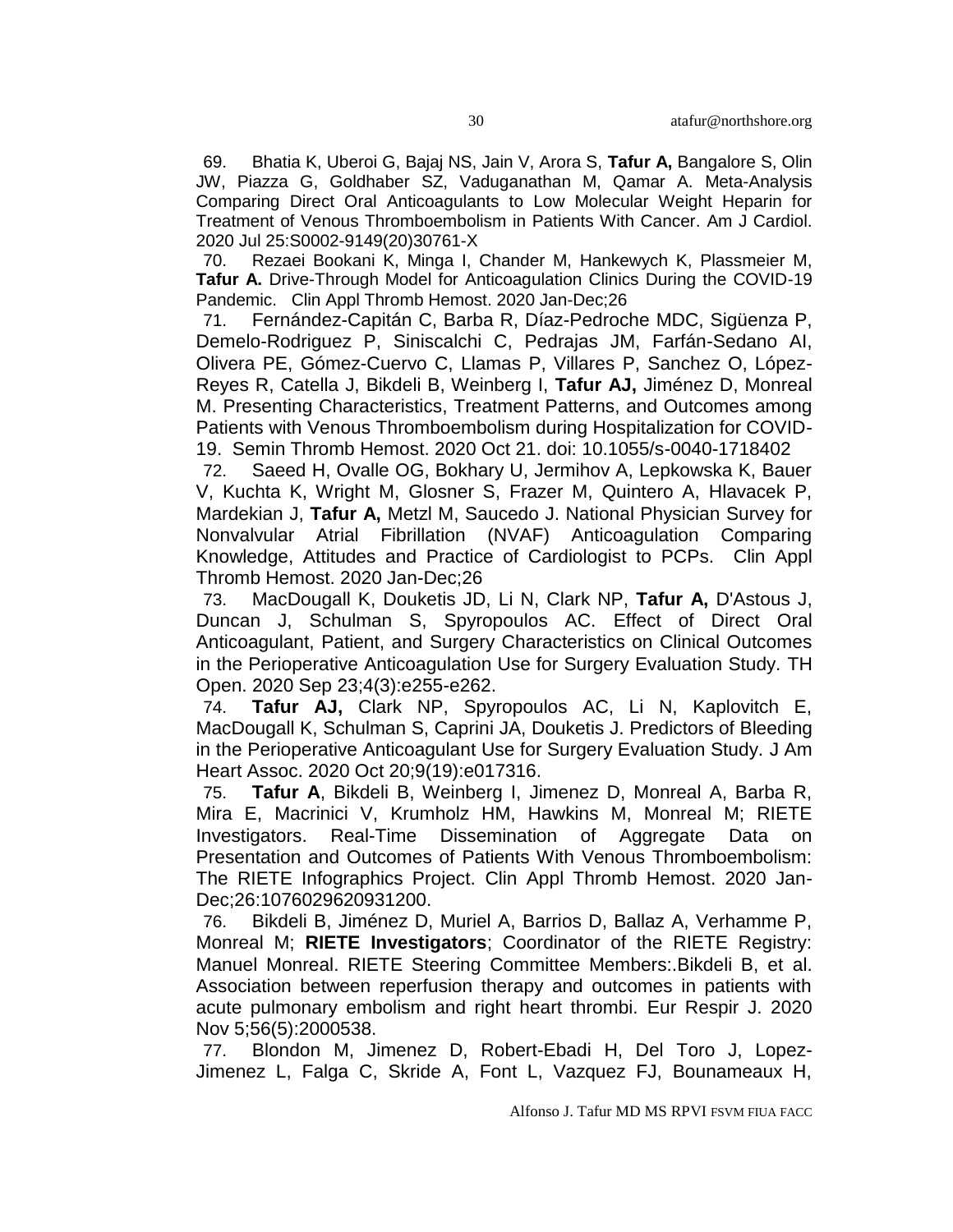Monreal M; **RIETE investigators**. Blondon M, et al. [Comparative clinical](https://pubmed.ncbi.nlm.nih.gov/33119949/)  [prognosis of massive and non-massive pulmonary embolism: A registry](https://pubmed.ncbi.nlm.nih.gov/33119949/)[based cohort study.](https://pubmed.ncbi.nlm.nih.gov/33119949/) J Thromb Haemost. 2020 Oct 29

78. Siddiqui F, Antic D, Tafur A, Bontekoe E, Hoppensteadt D, Gerotziafas G, Elalamy I, Fareed J. [Thrombin Generation Profile in](https://pubmed.ncbi.nlm.nih.gov/33372544/)  [Various Lymphoma Sub-Groups and Its Augmentation by Andexanet Alfa.](https://pubmed.ncbi.nlm.nih.gov/33372544/)  Clin Appl Thromb Hemost. 2020 Jan-Dec;26:

79. Labropoulos N, Giuliano KK, **Tafur AJ**, Caprini J[AComparison of a](https://pubmed.ncbi.nlm.nih.gov/33540132/)  [Non-Pneumatic Device to Four Currently Available Intermittent Pneumatic](https://pubmed.ncbi.nlm.nih.gov/33540132/)  [Compression Devices on Common Femoral Blood Flow Dynamics.](https://pubmed.ncbi.nlm.nih.gov/33540132/) J Vasc Surg Venous Lymphat Disord. 2021 Feb 1:S2213-333X(21)00067 80.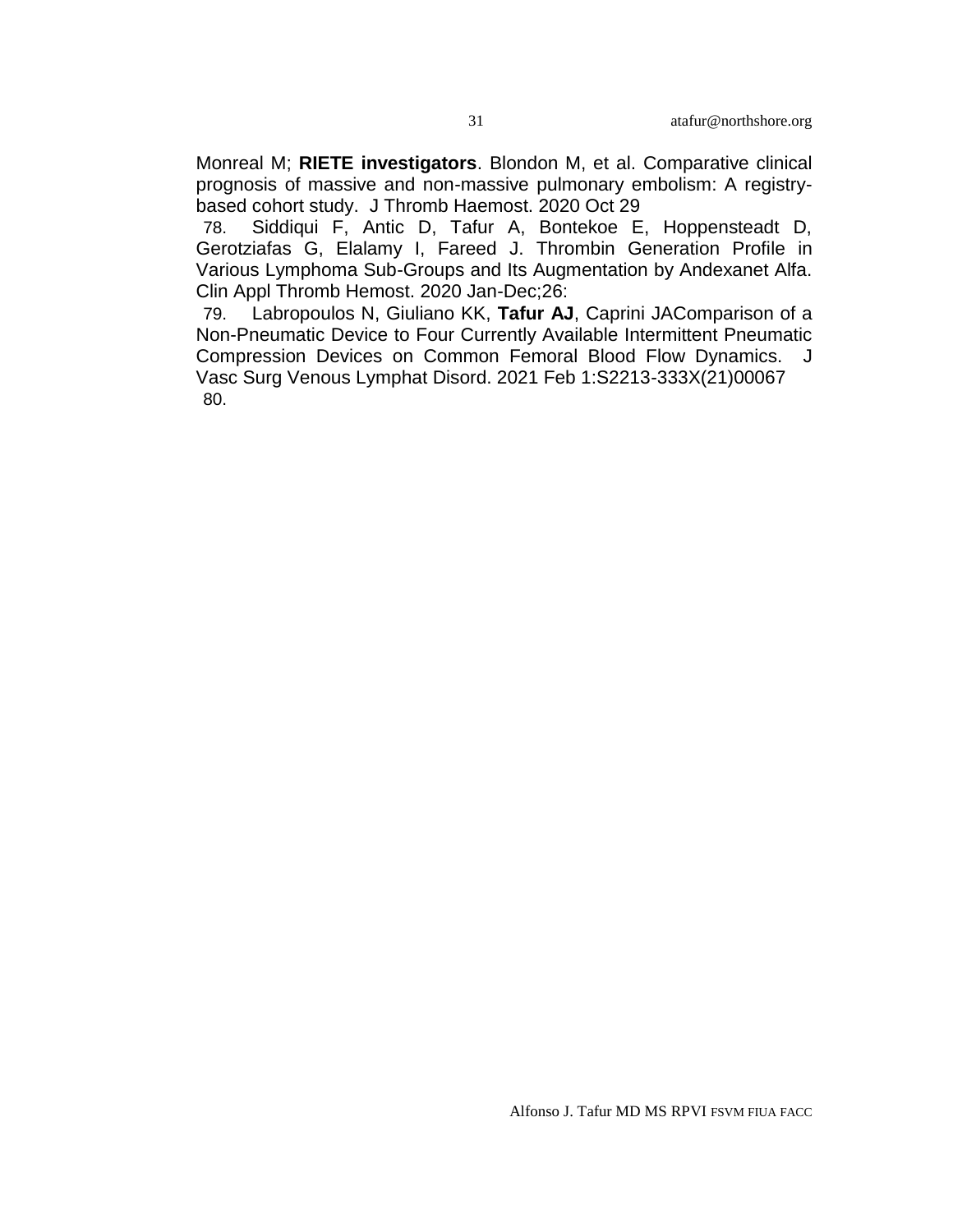### **Editorials, Letters to the Editor, Case reports**

1. **Tafur AJ**, Zapatier JA, Idrovo LA, Oliveros WJ, Garces JC. Bone marrow toxicity after yellow phosphorus ingestion. Emerg Med J 2004 Mar; 21 (2):259- 60.

2. **Tafur AJ,** Quevedo F. Do we see spontaneous bacterial peritonitis in patients with malignant ascites? Acta Gastroenterol Latinoam 2005;35(3):196-7.

3. **Tafur AJ,** Gonzalez l, Idrovo L et al Unusual complications of organophosphate poisoning. Emerg Med J 2005 Jul;22(7):531

4. **Tafur AJ,** Kalsi H. Benign SVC syndrome complicated by gastrointestinal bleeding. Interesting Case. Society of Vascular Medicine, published on line November 2009.

5. **Tafur AJ**, Wysokinski W, Vrtiska T, McBane II R. Budd Chiari Syndrome, mediastinal masses and recalcitrant leg ulcers, an unlikely trio. J Thromb Thrombolysis. 2010 Aug;30(2):226-8.

6. **Tafur AJ,** Kalsi H. Dorm to clinic walking distance. A young patient with claudication. Interesting Case. Society of Vascular Medicine, published on line April 2010

7. Opina AD, **Tafur A.** [A Night with Venus, a Lifetime With Mercury: A Case](http://www.ncbi.nlm.nih.gov.webproxy.ouhsc.edu/pubmed/22222337)  [of Multiple Intracranial Aneurysms.](http://www.ncbi.nlm.nih.gov.webproxy.ouhsc.edu/pubmed/22222337) Am J Med Sci. 2012 Jan 4

8. **Tafur A.** [A low Wells score and a negative D-dimer was not safe in](http://www.ncbi.nlm.nih.gov/pubmed/24917604)  [patients with cancer for ruling out](http://www.ncbi.nlm.nih.gov/pubmed/24917604) DVT. Evid Based Med. 2014 Jun 4

9. Casanegra A, Mansfield A, **Tafur A.** Thromboprophylaxis in patients with cancer receiving chemotherapy J Thromb Thrombolysis. 2014 DEC

10. [Kirkpatrick AC,](http://www.ncbi.nlm.nih.gov/pubmed/?term=Kirkpatrick%20AC%5BAuthor%5D&cauthor=true&cauthor_uid=25503548) **[Tafur](http://www.ncbi.nlm.nih.gov/pubmed/?term=Tafur%20AJ%5BAuthor%5D&cauthor=true&cauthor_uid=25503548) AJ**, [Prodan CI.](http://www.ncbi.nlm.nih.gov/pubmed/?term=Prodan%20CI%5BAuthor%5D&cauthor=true&cauthor_uid=25503548) Response to letter regarding article, "coated-platelets improve prediction of stroke and transient ischemic attack in asymptomatic internal carotid artery stenosis". [Stroke.](http://www.ncbi.nlm.nih.gov/pubmed/25503548) 2015 Feb;46(2):e47.

11. Salem G, Casanegra AI, Gierman JL, Hawkins BM, **Tafur AJ** [.A young](http://www.ncbi.nlm.nih.gov/pubmed/25878214)  [patient with concurrent splanchnic dynamic vascular compression syndromes.](http://www.ncbi.nlm.nih.gov/pubmed/25878214) Vasc Med. 2015 Apr 15.

12. **Tafur AJ,** Arcelus JI. [Caprini Score in Hospitalized Medical Patients.](https://www.ncbi.nlm.nih.gov/pubmed/27671858) Am J Med. 2016 Oct;129(10)

13. Iftikhar O, Silva F, Cherry M, Mansfield A, Stoner J, **Tafur A.** Predictors of Active Cancer Thromboembolic Outcomes. Role of Body Composition. International Angiology. 2017 Feb;36(1):88-89.

14. **Tafur AJ,** Caprini JA, Arcelus JI [The limited utility of currently available](https://www.ncbi.nlm.nih.gov/pubmed/27773716)  [venous thromboembolism risk assessment tools in gynecological oncology](https://www.ncbi.nlm.nih.gov/pubmed/27773716)  [patients.](https://www.ncbi.nlm.nih.gov/pubmed/27773716) Am J Obstet Gynecol. 2016 Oct 20.

**15.** Mansfield AS, **Tafur AJ**. [Predictors of active cancer thromboembolic](https://www.ncbi.nlm.nih.gov/pubmed/27992093)  [outcomes: validation of the Khorana score among patients with lung cancer:](https://www.ncbi.nlm.nih.gov/pubmed/27992093)  [reply.](https://www.ncbi.nlm.nih.gov/pubmed/27992093) J Thromb Haemost. 2016 Dec 19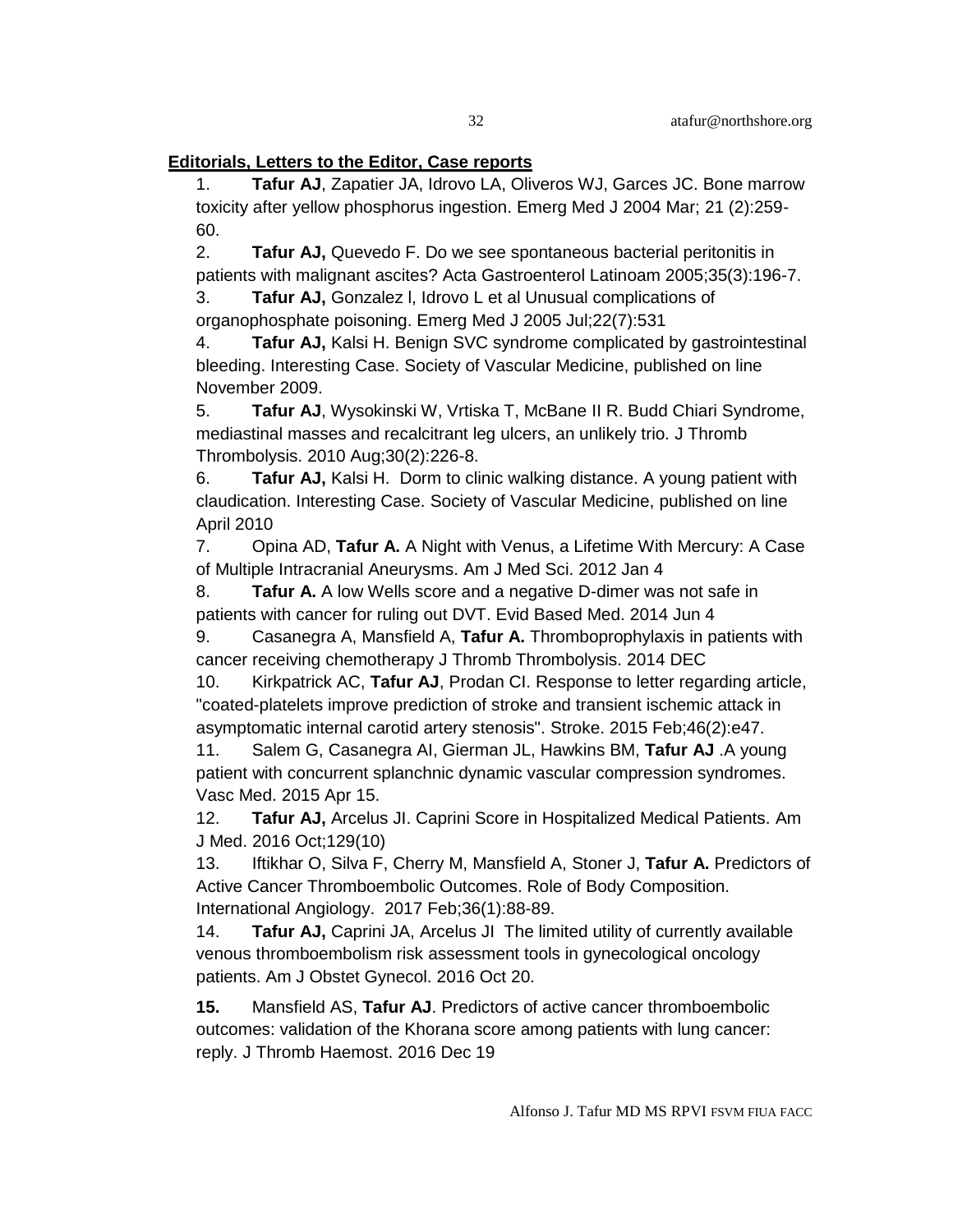16. Diaz Quintero LA, Fuentes HE, Salazar Adum JP, Tafur AJ, Kudrna JC, Caprini JA. [Letter to the Editor on "Correlation of the Caprini Score and Venous](https://www.ncbi.nlm.nih.gov/pubmed/29716770)  [Thromboembolism Incidence Following Primary Total Joint Arthroplasty-Results](https://www.ncbi.nlm.nih.gov/pubmed/29716770)  [of a Single-Institution Protocol".](https://www.ncbi.nlm.nih.gov/pubmed/29716770) J Arthroplasty. 2018 Apr 13.

17. Diaz Quintero L, Salazar Adum JP, Golemi I, Fuentes HE, **Tafur AJ,** Caprini JA. [Regarding "Risk factors for presence and severity of pulmonary](https://www.ncbi.nlm.nih.gov/pubmed/29909863)  [embolism in patients with deep venous thrombosis".](https://www.ncbi.nlm.nih.gov/pubmed/29909863) J Vasc Surg Venous Lymphat Disord. 2018 Jul;6(4):559-560.

18. **Tafur A,** Fareed J. [The Risk of Venous Thromboembolism is Not Equal](https://www.ncbi.nlm.nih.gov/pubmed/30939893)  [for all Patients Who Undergo Total Joint Replacement.](https://www.ncbi.nlm.nih.gov/pubmed/30939893) Clin Appl Thromb Hemost. 2019 Jan-Dec;25

19. Golemi L, Hanson P, **Tafur A.** [Frequently Asked Questions about](file://///vfs10/33103049/)  [Thrombosis during COVID-19 Pandemic. T](file://///vfs10/33103049/)H Open. 2020 Oct 20;4(4):e303-e304.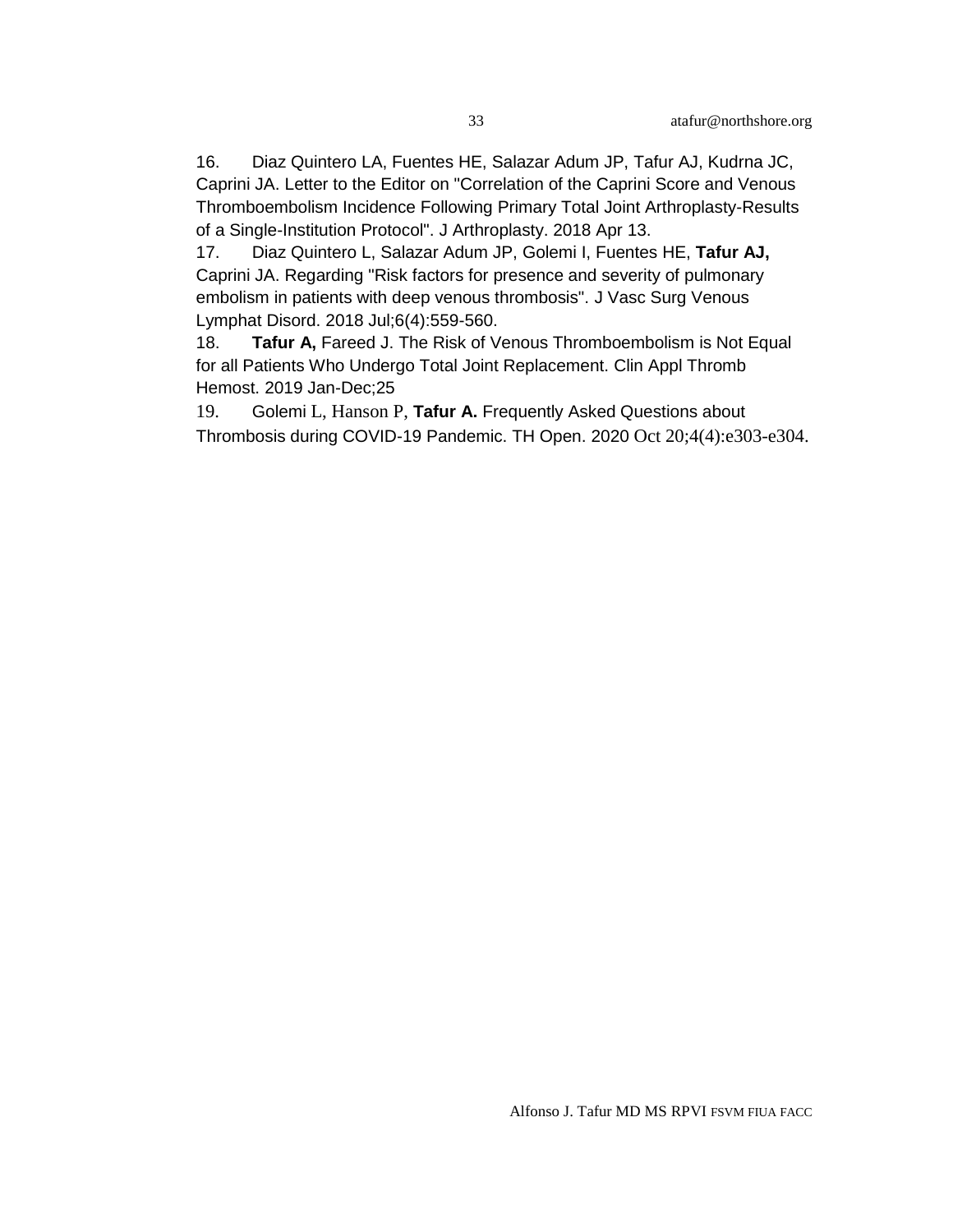#### **Review Articles**

1. Cherrez-Ojeda I, **Tafur AJ**. [Obstructive sleep apnea syndrome], Medicina de hoy 2001; 17:16-18

2. Cherrez-Ojeda I, **Tafur AJ.** [Sleep apnea syndrome]. Revista clínicoquirurgica de otorrinolaringologia, 2002;1:20-21

3. Oliveros-Alvear J, Sandoval-Carrasco Cecilia, Cires-Drouet R, Blum-Maridueña M, **Tafur-Chang A**. [Stem cells Transplant] Medicina 2003; 9:174- 85

4. Ojeda I, **Tafur-Chang A** [Pulmonary evaluation in amyotrophic lateral sclerosis]. Rev. Med. HospiJBG 2003; 9:33-37

5. Cherrez-Ojeda I, **Tafur-Chang A**. [Pulmonary evaluation in amyotrophic lateral sclerosis]. Revista Ecuatoriana de Neurologia, 2003;12:24-27

6. **Tafur AJ**, Rosales R, Tafur A. Letalidad invariable de la intoxicación por Paraquat. Rev. Med. HospiJBG 2006;12:631-6

7. Cherrez-Ojeda, A. **Tafur, T**. Guerrero, R. Mantilla An unusual but important cause of wheezing Breathe 2007, 3, 301-303

8. **Tafur, A;** Baumann Kreuzinger, L; Quevedo, F. 28 year old male with severe vertigo. Mayo Clin Proc. 2008 Sep; 83(9):1070-3.

9. Cherrez Ojeda I, Cruz E, León R, Mantilla R, Guerrero T, Soria J, **Tafur A**, Chica L, Gabino G. Chronic autoimmune urticaria in children. Allergol Immunopathol (Madr). 2009 Jan-Feb;37(1):43-7

10. Kreuziger LM, **Tafur AJ**, Thompson RL. [79-year-old man with fever,](http://www.ncbi.nlm.nih.gov/pubmed/19252117?ordinalpos=2&itool=EntrezSystem2.PEntrez.Pubmed.Pubmed_ResultsPanel.Pubmed_DefaultReportPanel.Pubmed_RVDocSum)  [malaise, and jaundice.](http://www.ncbi.nlm.nih.gov/pubmed/19252117?ordinalpos=2&itool=EntrezSystem2.PEntrez.Pubmed.Pubmed_ResultsPanel.Pubmed_DefaultReportPanel.Pubmed_RVDocSum) Mayo Clin Proc. 2009 Mar;84(3):281-4

11. McBane II R, **Tafur A,** Wysokinski W. Acquired and Congenital Risk Factors associated with Cerebral Venous Sinus Thrombosis. Thrombosis Research 2010 Jun 9

12. **Tafur AJ**, McBane R, Wysokinski WE. Periprocedural management of anticoagulation in patients with atrial fibrillation. Who needs heparin? Sociedad Iberoamericana de Informacion Cientifica (SIIC) siic*salud 2010, Nov 25*

13. Golwala H, Dib C, **Tafur A**, Mazen S AF. [A New Era of Antithrombotic](http://www.ncbi.nlm.nih.gov.webproxy.ouhsc.edu/pubmed/22245946)  [Therapy in Patients With Atrial Fibrillation.](http://www.ncbi.nlm.nih.gov.webproxy.ouhsc.edu/pubmed/22245946) Am J Med Sci. 2012 Jan 12.

14. **Tafur A**, Wysokinski W, McBane R. Periprocedural Anticoagulant Management. Hospital Practice. Hosp Pract (Minneap). 201240(3):40-9

15. Esponda O, **Tafur A.** Management of Pulmonary Embolism. State of the Art Treatment and Emerging Research. Current Treatment Options in

Cardiovascular Medicine. Curr Treat Options Cardiovasc Med. 2013 Apr;15:137-52 16. **Tafur A**, Douketis J. Perioperative anticoagulant management in patients with atrial fibrillation: practical implications of recent clinical trials. [Pol Arch Med](http://www.ncbi.nlm.nih.gov/pubmed/26307106)  [Wewn.](http://www.ncbi.nlm.nih.gov/pubmed/26307106) 2015 Aug 26. pii: AOP\_15\_078. [Epub ahead of print]

17. Fuentes H, **Tafur A,** Caprini J. Cancer – Associated Thrombosis. Disease of the month. Dis Mon. 2016 May;62(5):121-58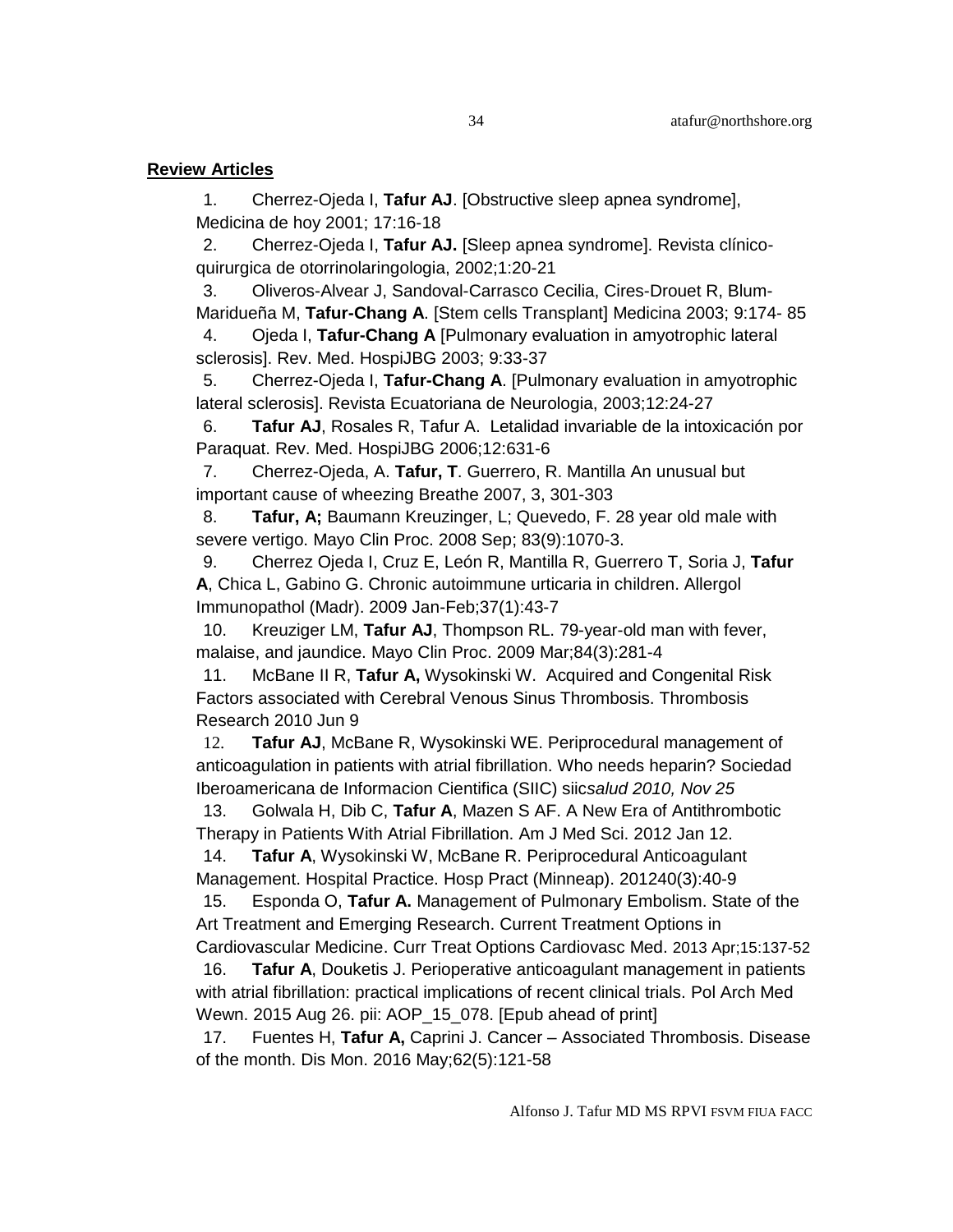18. **Tafur A,** Douketis J. Perioperative anticoagulation management for cardiac and non-cardiac procedures. Heart, 2017 Dec 7.

19. Al-Ogaili A, Fuentes HE, **Tafur AJ,** Caprini J. [Risk assessment as a guide](https://www.ncbi.nlm.nih.gov/pubmed/29644835)  [for the prevention of cancer-associated thromboembolism.](https://www.ncbi.nlm.nih.gov/pubmed/29644835) Int Angiol. 2018 Apr 11

20. Salazar Adum JP, Golemi I, Paz LH, Diaz Quintero L, **Tafur AJ**, Caprini JA. [Venous thromboembolism controversies.](https://www.ncbi.nlm.nih.gov/pubmed/29631864) Dis Mon. 2018 Apr 6

21. Douketis JD, Darvish-Kazem S, Spencer N, **Tafur AJ.** [Perioperative](https://www.ncbi.nlm.nih.gov/pubmed/30575713)  [management of patients who are receiving antiplatelet therapy: a case-based,](https://www.ncbi.nlm.nih.gov/pubmed/30575713)  [evidence-informed approach.](https://www.ncbi.nlm.nih.gov/pubmed/30575713) Pol Arch Intern Med. 2018 Dec 21;128(12):771-778.

22. Golemi I, Adum JPS, **Tafur AJ**, Caprini J. [Venous thromboembolism](https://www.ncbi.nlm.nih.gov/pubmed/30638566)  [prophylaxis using the Caprini score.](https://www.ncbi.nlm.nih.gov/pubmed/30638566) Dis Mon. 2019 Jan 8. pii: S0011- 5029(18)30164-0.

23. Spyropoulos AC, Brohi K, Caprini J, Samama CM, Siegal D, **Tafur A,**  Verhamme P, Douketis JD; SSC Subcommittee on Perioperative and Critical Care [Scientific and Standardization Committee Communication: Guidance](https://www.ncbi.nlm.nih.gov/pubmed/31436045)  [document on the periprocedural management of patients on chronic oral](https://www.ncbi.nlm.nih.gov/pubmed/31436045)  [anticoagulant therapy: Recommendations for standardized reporting of](https://www.ncbi.nlm.nih.gov/pubmed/31436045)  [procedural/surgical bleed risk and patient-specific thromboembolic risk.](https://www.ncbi.nlm.nih.gov/pubmed/31436045) J Thromb Haemost. 2019 Jul 31

24. Bikdeli B, Madhavan MV, Jimenez D, Chuich T, Dreyfus I, Driggin E, Nigoghossian C, Ageno W, Madjid M, Guo Y, Tang LV, Hu Y, Giri J, Cushman M, Quéré I, Dimakakos EP, Gibson CM, Lippi G, Favaloro EJ, Fareed J, Caprini JA, **Tafur AJ,** Burton JR, Francese DP, Wang EY, Falanga A, McLintock C, Hunt BJ, Spyropoulos AC, Barnes GD, Eikelboom JW, Weinberg I, Schulman S, Carrier M, Piazza G, Beckman JA, Steg PG, Stone GW, Rosenkranz S, Goldhaber SZ, Parikh SA, Monreal M, Krumholz HM, Konstantinides SV, Weitz JI, Lip GYH. [COVID-19 and Thrombotic or Thromboembolic Disease: Implications for](https://www.ncbi.nlm.nih.gov/pubmed/32311448)  [Prevention, Antithrombotic Therapy, and Follow-up.](https://www.ncbi.nlm.nih.gov/pubmed/32311448) J Am Coll Cardiol. 2020 Apr 15.

25. Minga I, Golemi L, **Tafur A,** Pursnani A COVID -19 and Impact in Cardiovascular Disease. Cardiol Rev. 2020 Jul/Aug;28(4):163-176.

26. Cohoon K, Mahe G, **Tafur A,** Spyropolous A. Emergence of Proposed Protocols for Management of Coronavirus (COVID-19) Coagulopathy. Res Pract Thromb Haemost. 2020 Jun 12;4(4):510-517

27. **Tafur A**, Bikdeli B, Weinberg I, Jimenez D, Monreal A, Barba R, Mira E, Macrinici V, Krumhold H, Hawkins M, Monreal M. Real time Dissemination of Aggregate Data on Presentation and Outcomes of Patients with Venous Thromboembolism: The RIETE Infographics Project. J Clinical Applied Thrombosis Haemostasis

Alfonso J. Tafur MD MS RPVI FSVM FIUA FACC 28. Bikdeli B, Madhavan MV, Gupta A, Jimenez D, Burton J, Nigoghossian C, Chuich T, Dreyfus I, Driggin E, Nigoghossian C, Ageno W, Madjid M, Guo Y, Tang LV, Hu Y, Bertoletti L, Giri J, Cushman M, Quéré I, Dimakakos EP, Gibson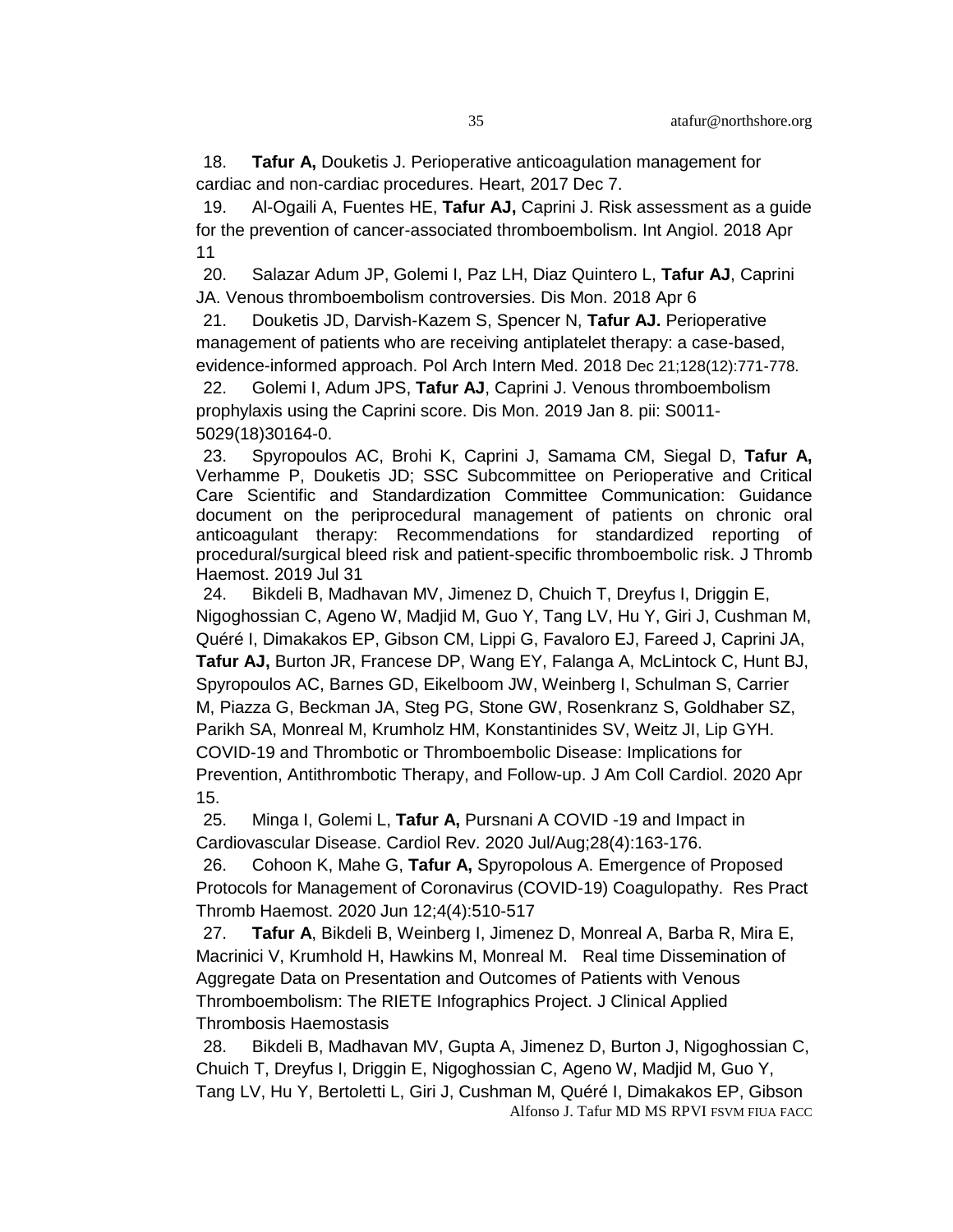CM, Lippi G, Favaloro EJ, Fareed J, **Tafur AJ,** Burton JR, Francese DP, Wang EY, Falanga A, McLintock C, Hunt BJ, Spyropoulos AC, Barnes GD, Eikelboom JW, Weinberg I, Schulman S, Carrier M, Piazza G, Beckman JA, Steg PG, Stone GW, Rosenkranz S, Goldhaber SZ, Parikh SA, Monreal M, Krumholz HM, Konstantinides SV, Weitz JI, Lip GYH. Global COVID-19 Thrombosis Collaborative Group Agents Targeting Thrombo-inflammation in COVID-19. Thromb Haemost. 2020 Jul;120(7):1004-1024.

29. Ramacciotti E, Macedo AS, Biagioni RB, Caffaro RA, Lopes RD, Guerra JC, Orsi FA, Marques MA, **Tafur AJ,** Caprini JA, Nicolaides A, Carter CA, Filho CC, Fareed [JEvidence-Based Practical Guidance for the Antithrombotic](https://pubmed.ncbi.nlm.nih.gov/32649232/)  [Management in Patients With Coronavirus Disease \(COVID-19\) in 2020.](https://pubmed.ncbi.nlm.nih.gov/32649232/) Clin Appl Thromb Hemost. 2020 Jan-Dec;26

30. Gerotziafas GT, Catalano M, Colgan MP, Pecsvarady Z, Wautrecht JC, Fazeli B, Olinic DM, Farkas K, Elalamy I, Falanga A, Fareed J, Papageorgiou C, Arellano RS, Agathagelou P, Antic D, Auad L, Banfic L, Bartolomew JR, Benczur B, Bernardo MB, Boccardo F, Cifkova R, Cosmi B, De Marchi S, Dimakakos E, Dimopoulos MA, Dimitrov G, Durand-Zaleski I, Edmonds M, El Nazar EA, Erer D, Esponda OL, Gresele P, Gschwandtner M, Gu Y, Heinzmann M, Hamburg NM, Hamadé A, Jatoi NA, Karahan O, Karetova D, Karplus T, Klein-Weigel P, Kolossvary E, Kozak M, Lefkou E, Lessiani G, Liew A, Marcoccia A, Marshang P, Marakomichelakis G, Matuska J, Moraglia L, Pillon S, Poredos P, Prior M, Salvador DRK, Schlager O, Schernthaner G, Sieron A, Spaak J, Spyropoulos A, Sprynger M, Suput D, Stanek A, Stvrtinova V, Szuba A, **Tafur A,** Vandreden P, Vardas PE, Vasic D, Vikkula M, Wennberg P, Zhai Z; Scientific Reviewer Committee. [Guidance for the Management of Patients with Vascular Disease or](file://///vfs10/32920811/)  [Cardiovascular Risk Factors and COVID-19: Position Paper from VAS-European](file://///vfs10/32920811/)  [Independent Foundation in Angiology/Vascular Medicine.](file://///vfs10/32920811/) Thromb Haemost. 2020 Sep 13. doi: 10.1055/s-0040-1715798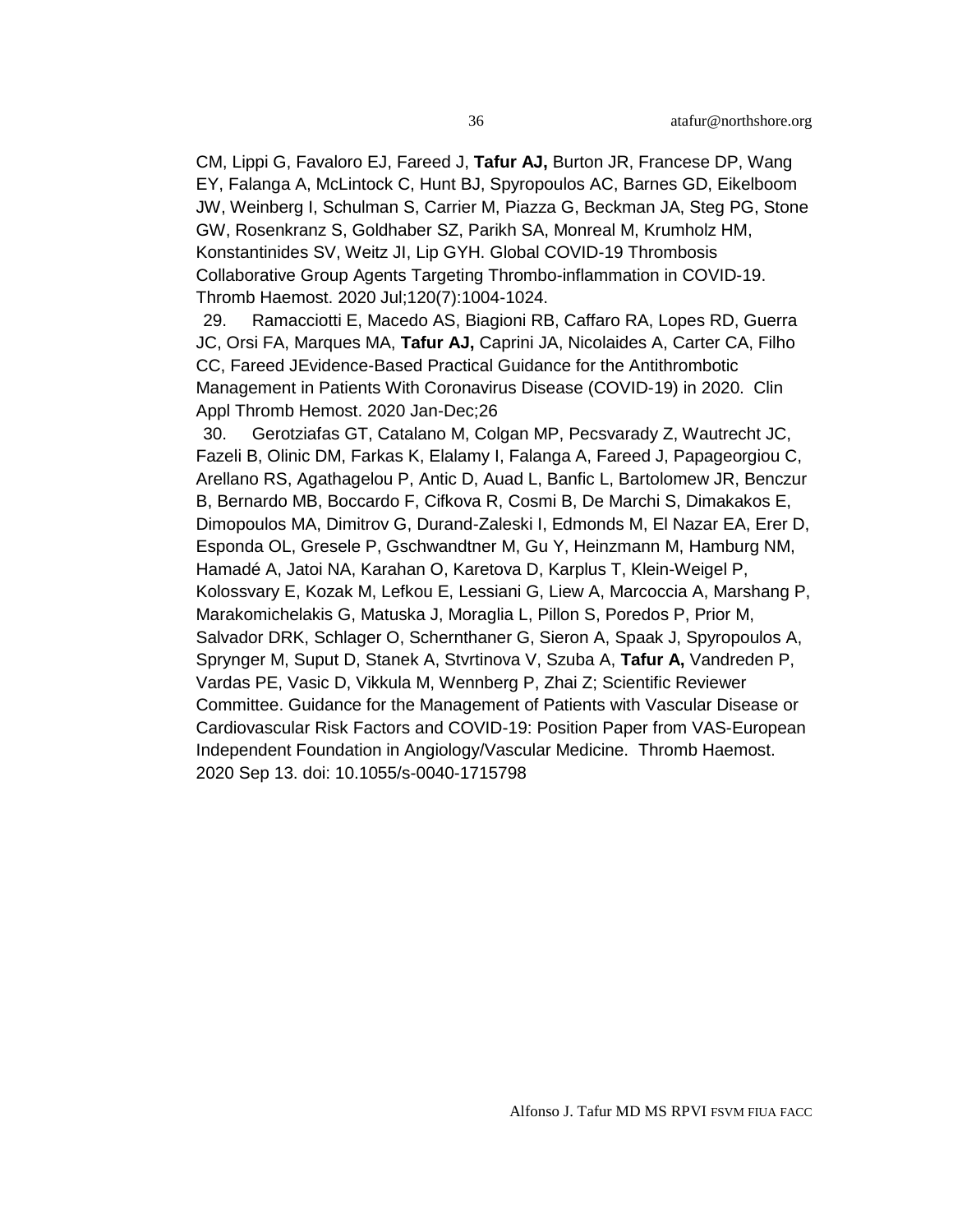#### **Book Chapters**

- 1. Gomez N, Zapatier J, Barragan G, **Tafur A**. Higado. En: Gomez N. Temas Selectos en Cirugia. Guayaquil, 2006. pp: 90-116
- 2. Gomez N, Zapatier J, Barragan G, **Tafur A**. [Vias Biliares y Vesicula Biliar. En: Gomez N. Temas Selectos en Cirugia]. Guayaquil, 2006. pp: 117-154
- 3. Chang F, **Tafur AJ**. Arteriosclerotic Heart Disease. IN: The 5-Minutes clinical Consult 2008 16 th Edition Editor Frank J. Domino MD By Lippincott Williams & Wilkins, a Wolters Kluwer business. Philadelphia, PA 19106. ISBN: 0-7817-7608- 2. ISBN 13: 978-0-7817-7608-0
- 4. Chang F, **Tafur AJ.** Pneumothorax. 986-987 IN: The 5-Minutes clinical Consult 2008 16 th Edition Editor Frank J. Domino MD By Lippincott Williams & Wilkins, a Wolters Kluwer business. Philadelphia, PA 19106. ISBN: 0-7817-7608-2. ISBN 13: 978-0-7817-7608-0
- 5. Chang F, **Tafur AJ**. Arteriosclerotic Heart Disease. 102-3 IN: The 5-Minutes clinical Consult 2009 17 th Edition. Editor Frank J. Domino by Lippincott Williams & Wilkins, a Wolters Kluwer business. Philadelphia, PA 19106.
- 6. Chang F, **Tafur AJ**. Arteriosclerotic Heart Disease. IN: The 5-Minutes clinical Consult 2010 18th Edition. Editor Frank J. Domino MD By Lippincott Williams & Wilkins, a Wolters Kluwer business. Philadelphia, PA 19106.
- 7. **Tafur AJ,** Chang F. Thromboangiitis Obliterans (Buerger Disease) IN: The 5- Minutes clinical Consult 2010 18 th Edition. Editor Frank J. Domino MD By Lippincott Williams & Wilkins, a Wolters Kluwer business. Philadelphia, PA 19106.
- 8. **Tafur AJ,** Chang F Fecal Incontinence IN: The 5-Minutes clinical Consult 2010 18 th Edition. Editor Frank J. Domino MD by Lippincott Williams & Wilkins, a Wolters Kluwer business. Philadelphia, PA 19106.
- 9. **Tafur AJ,** Chang F Subclavian Steal Syndrome IN: The 5-Minutes clinical Consult 2010 18 th Edition. Editor Frank J. Domino MD By Lippincott Williams & Wilkins, a Wolters Kluwer business. Philadelphia, PA 19106.
- 10. **Tafur AJ.** Thromboangiitis Obliterans (Buerger Disease) IN: The 5-Minutes clinical Consult 2011 19 th Edition. Editor Frank J. Domino MD by Lippincott Williams & Wilkins, a Wolters Kluwer business. Philadelphia, PA 19106.
- 11. **Tafur AJ.** Fecal Incontinence IN: The 5-Minutes clinical Consult 2011 19 th Edition. Editor Frank J. Domino MD By Lippincott Williams & Wilkins, a Wolters Kluwer business. Philadelphia, PA 19106.
- 12. **Tafur AJ,** Idrovo L. Subclavian Steal Syndrome IN: The 5-Minutes clinical Consult 2011 19 th Edition. Editor Frank J. Domino MD By Lippincott Williams & Wilkins, a Wolters Kluwer business. Philadelphia, PA 19106.
- 13. **Tafur AJ.** Thromboangiitis Obliterans (Buerger Disease) IN: The 5-Minutes clinical Consult 2012 20 th Edition. Editor Frank J. Domino MD By Lippincott Williams & Wilkins, a Wolters Kluwer business. Philadelphia, PA 19106.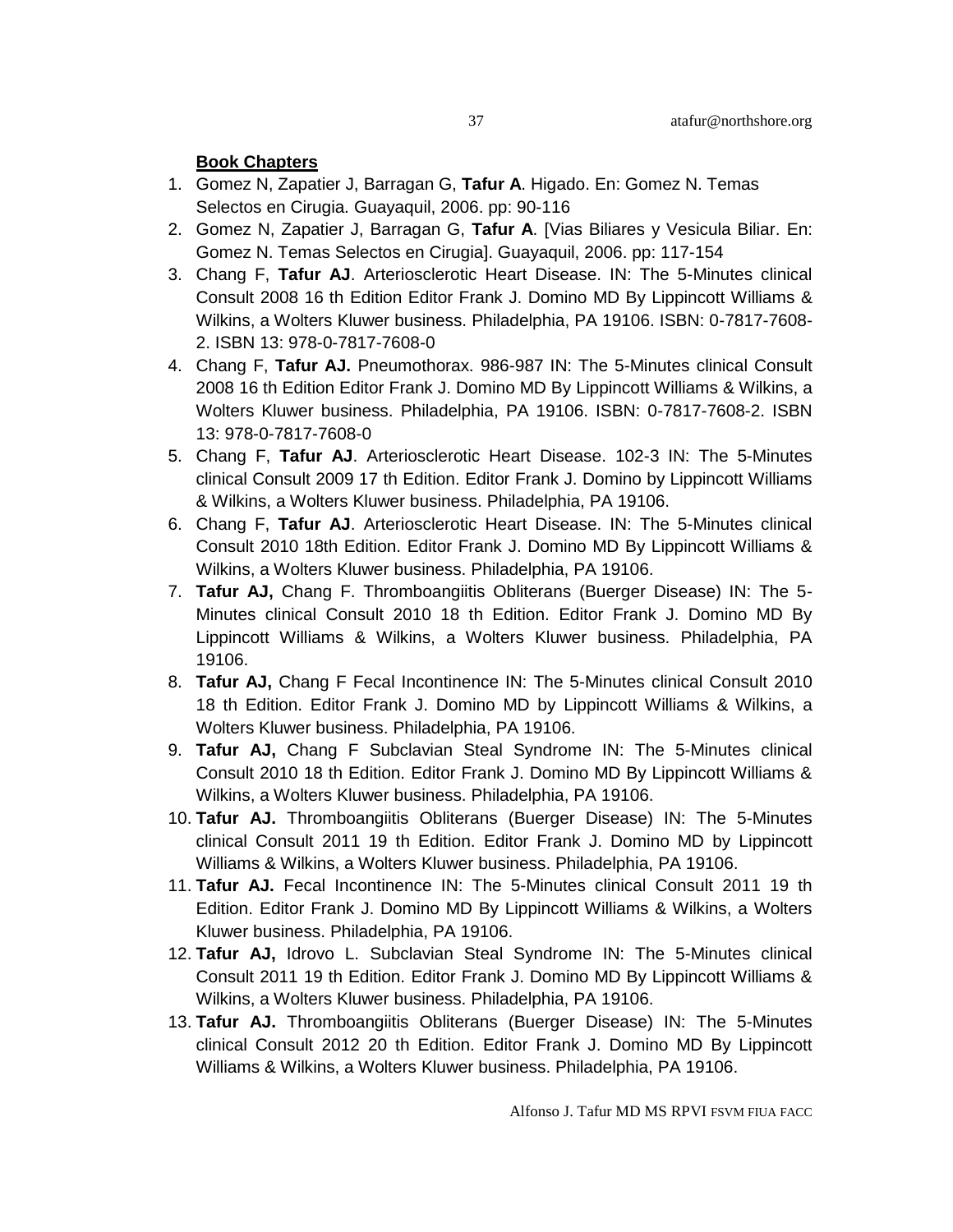- 14. **Tafur AJ.** Tafur D. Deep venous thrombosis IN: The 5-Minutes clinical Consult 2012 20th Edition. Editor Frank J. Domino MD By Lippincott Williams & Wilkins, a Wolters Kluwer business. Philadelphia, PA 19106.
- 15. **Tafur AJ,** Idrovo L. Subclavian Steal Syndrome IN: The 5-Minutes clinical Consult 2012 20 th Edition. Edition. Editor Frank J. Domino MD By Lippincott Williams & Wilkins, a Wolters Kluwer business. Philadelphia, PA 19106.
- 16. **Tafur AJ.** Rathbun S. Varicose veins. IN *Vascular Medicine - A Companion to Braunwald's Heart Disease* 2nd Edition. Elsevier September 2012
- 17. **Tafur AJ.** Thromboangiitis Obliterans (Buerger Disease) IN: The 5-Minutes clinical Consult 2013 21 th Edition. Editor Frank J. Domino MD By Lippincott Williams & Wilkins, a Wolters Kluwer business. Philadelphia, PA 19106.
- 18. **Tafur AJ,** Tafur D. Deep venous thrombosis IN: The 5-Minutes clinical Consult 2013 21th Edition. Editor Frank J. Domino MD By Lippincott Williams & Wilkins, a Wolters Kluwer business. Philadelphia, PA 19106.
- 19. **Tafur AJ,** Opina A. Subclavian Steal Syndrome IN: The 5-Minutes clinical Consult 2013 21 th Edition. Editor Frank J. Domino MD By Lippincott Williams & Wilkins, a Wolters Kluwer business. Philadelphia, PA 19106.
- 20. **Tafur AJ,** Casanegra A. Pulmonary embolism IN: The 5-Minutes clinical Consult 2013 21th Edition. Editor Frank J. Domino MD By Lippincott Williams & Wilkins, a Wolters Kluwer business. Philadelphia, PA 19106.
- 21. **Tafur AJ,** Opina A Carotid Stenosis IN: The 5-Minutes clinical Consult 2013 21 th Edition. Editor Frank J. Domino MD By Lippincott Williams & Wilkins, a Wolters Kluwer business. Philadelphia, PA 19106.
- 22. **Tafur AJ,** Rathbun S. Management of risk factors for peripheral artery disease. IN: Image-Guided Interventions, edited by Mauro M, Murphy K, Thomson K, Venbrux T, and Morgan R. Elsevier. Philadelphia, PA.
- 23. **Tafur AJ,** Casanegra A. Pulmonary embolism IN: The 5-Minutes clinical Consult 2014 21th Edition. Editor Frank J. Domino MD By Lippincott Williams & Wilkins, a Wolters Kluwer business. Philadelphia, PA 19106.
- 24. **Tafur AJ,** Tafur D. Deep venous thrombosis IN: The 5-Minutes clinical Consult 2014 21th Edition. Editor Frank J. Domino MD By Lippincott Williams & Wilkins, a Wolters Kluwer business. Philadelphia, PA 19106.
- 25. **Tafur AJ,** Casanegra A. Pulmonary embolism IN: The 5-Minutes clinical Consult 2015 21th Edition. Editor Frank J. Domino MD By Lippincott Williams & Wilkins, a Wolters Kluwer business. Philadelphia, PA 19106.
- 26. **Tafur AJ,** Tafur D. Deep venous thrombosis IN: The 5-Minutes clinical Consult 2015 21th Edition. Editor Frank J. Domino MD By Lippincott Williams & Wilkins, a Wolters Kluwer business. Philadelphia, PA 19106
- 27. **Tafur AJ,** Casanegra A. Pulmonary embolism IN: The 5-Minutes clinical Consult 2016 22th Edition. Editor Frank J. Domino MD By Lippincott Williams & Wilkins, a Wolters Kluwer business. Philadelphia, PA 19106.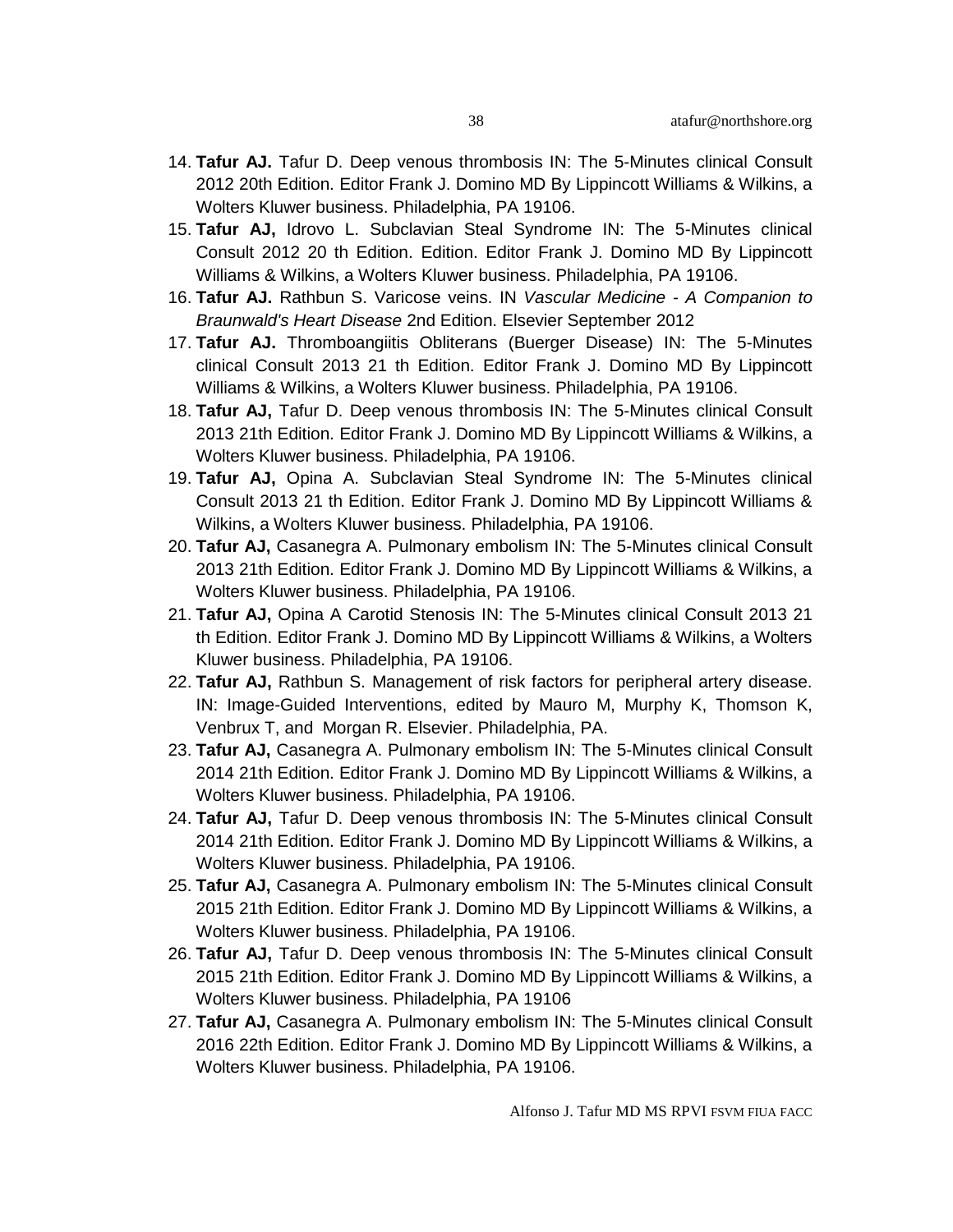- 28. **Tafur AJ,** Tafur D. Deep venous thrombosis IN: The 5-Minutes clinical Consult 2015 21th Edition. Editor Frank J. Domino MD By Lippincott Williams & Wilkins, a Wolters Kluwer business. Philadelphia, PA 19106.
- 29. Oliveros K, **Tafur AJ**. Pulmonary embolism IN: The 5-Minutes clinical Consult 2017 23th Edition. Editor Frank J. Domino MD By Lippincott Williams & Wilkins, a Wolters Kluwer business. Philadelphia, PA 19106.
- 30. Tafur D, **Tafur AJ**. Deep venous thrombosis IN: The 5-Minutes clinical Consult 2017 23th Edition. Editor Frank J. Domino MD By Lippincott Williams & Wilkins, a Wolters Kluwer business. Philadelphia, PA 19106.
- 31. **Tafur A,** Douketis J. Perioperative anticoagulation. IN Oral Anticoagulants: Practical Manual. Ambos Marketing services, Barcelona, Spain 2017
- 32. Arcelus J, **Tafur A,** Caprini J. Venous thromboembolism Prophylaxis. Rutherford's Vascular Surgery and Endovascular Therapy. 9<sup>th</sup> Edition. 2018
- 33. **Tafur A**, Kalodiki E, Fareed J. How to manage coagulopathy in Klippel-Trenaunay syndrome? IN Vascular Malformations Advances and Controversies in Contemporary Management. CRC 2020
- 34. **Tafur A,** Kalodiki E, Fareed J. To what extent should anticoagulation therapy be considered for venous malformations? IN Vascular Malformations Advances and Controversies in Contemporary Management. CRC 2020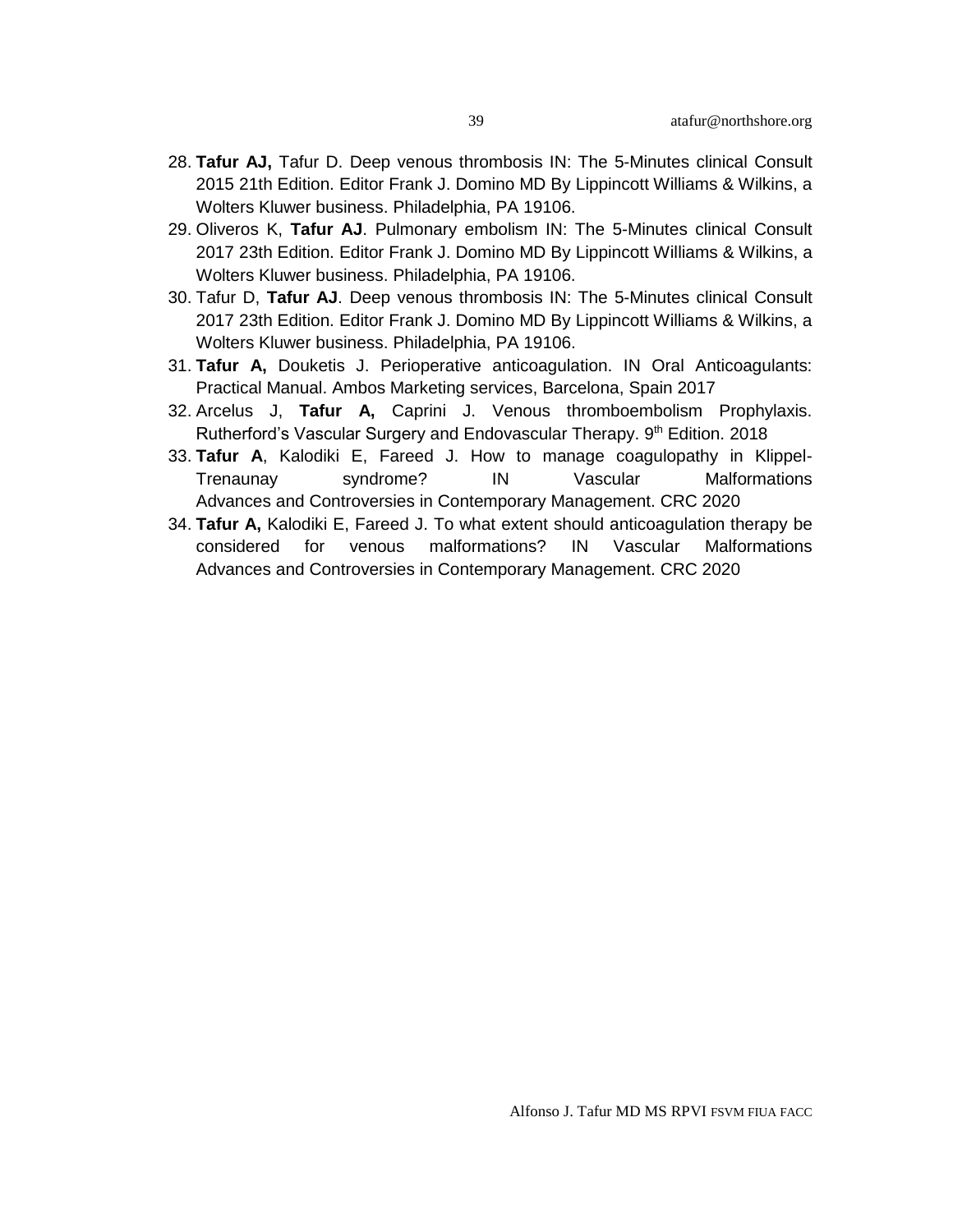#### **Selected Abstract Presentations**

- 1. Cherrez I, **Tafur AJ**. Metodo Rapido para detectar hipersomnolencia diurnal excesiva. Arch Bronconeumol 2004;40(Supl 4):1-38
- 2. Cherrez I, **Tafur AJ**, Sabando D. Hipersomnolencia en la poblacion de Guayaquil Ecuador. Arch Bronconeumol 2004;40(Supl 4):39-119
- 3. Cherrez I, **Tafur AJ**, Sabando D. Hipersomnolencia en la poblacion de Guayaquil Ecuador. Arch Bronconeumol 2004;40(Supl 4):39-119
- 4. Cherrez I, **Tafur AJ**, Sabando D. Prevalencia del ronquido en Guayaquil Ecuador. Arch Bronconeumol 2004;40(Supl 4):39-119
- 5. Cherrez-Ojeda I, **Tafur AJ**, Sabando BE. Prevalence of snoring in Latin-American people. European Respiratory Journal Vol 24 Supplement 48 September 2004 p3511
- 6. **Tafur AJ**, Cherrez-Ojeda I, Sabando BE. Faster screening for daytime sleepiness: An option for the family physician. European Respiratory Journal Vol 24 Supplement 48 September 2004, 4218
- 7. Sabando BE, **Tafur AJ,** Cherrez-Ojeda I. Non-Obese daytime sleepiness in Guayaquil - Ecuador. European Respiratory Journal Vol 24 Supplement 48 September 2004, 3512
- 8. **Tafur A**, Cherrez-Ojeda IM, Mantilla R, Guerrero T, Mendoza I, Arroba O, Jordan G. CA 125 index and Non Small Cell Lung Cancer: Case report. European Respiratory Society, Munich 2006 Congress. # 255244
- 9. Cherrez Ojeda I, **Tafur A**, Guerrero T, Mantilla R, Lama E, Andrade C. Bronchial tree and Capillary Hemangioma: Case report. European Respiratory Society, Muchich Congress 2006. #252911
- 10. Cherrez-Ojeda IM, Cazar T, Guerrero T, Mantilla R, Uraga E, **Tafur A**. Urticarial vasculitis and Thyroid autoimmunity: A study of 21 patients. J Allergy Clin Immunol 2006;February; S126
- 11. **A.J. Tafur**, M.D., C. Patino, M.D., I. Cherrez, M.D., C. Rand, PhD Snoring Prevalence in Ecuadorian Children and Concomitant Rhinitis Symptoms. Am J Resp Crit Care Med. 2007;175:A997
- *12.* **Tafur, A.**; Drubach, D. PET scan on prosopagnosia: case report on a patient with dementia. C16. Journal of the American Geriatrics Society. 55(4) Supplements S117-S118, April 2007*.*
- 13. **Tafur AJ,** Oeckler R, Beckman TJ. Chin numbness: simple clue to a complex diagnosis. Journal of General Internal Medicine. 2007; 22 (suppl 1): 224.
- 14. **Tafur AJ**, Kane G, Stanson A and Garovic V. Kidney function outcomes, periprocedural complications, and survival after percutaneous renal angioplasty in elderly J Am Soc Nephrol 19: 2008
- Alfonso J. Tafur MD MS RPVI FSVM FIUA FACC 15. Idrovo Freire, L; Fuentes Gimeno, B; Medina Baez, J; Gabaldón Torres, L; Ruiz-Ares, G; José Abenza, M; Jose Aguilar-Amat, M; M.D, **Tafur Chang, A**; Wijdicks, E; Diez Tejedor, E. Interobserver Variability Study of the FOUR Score (Spanish-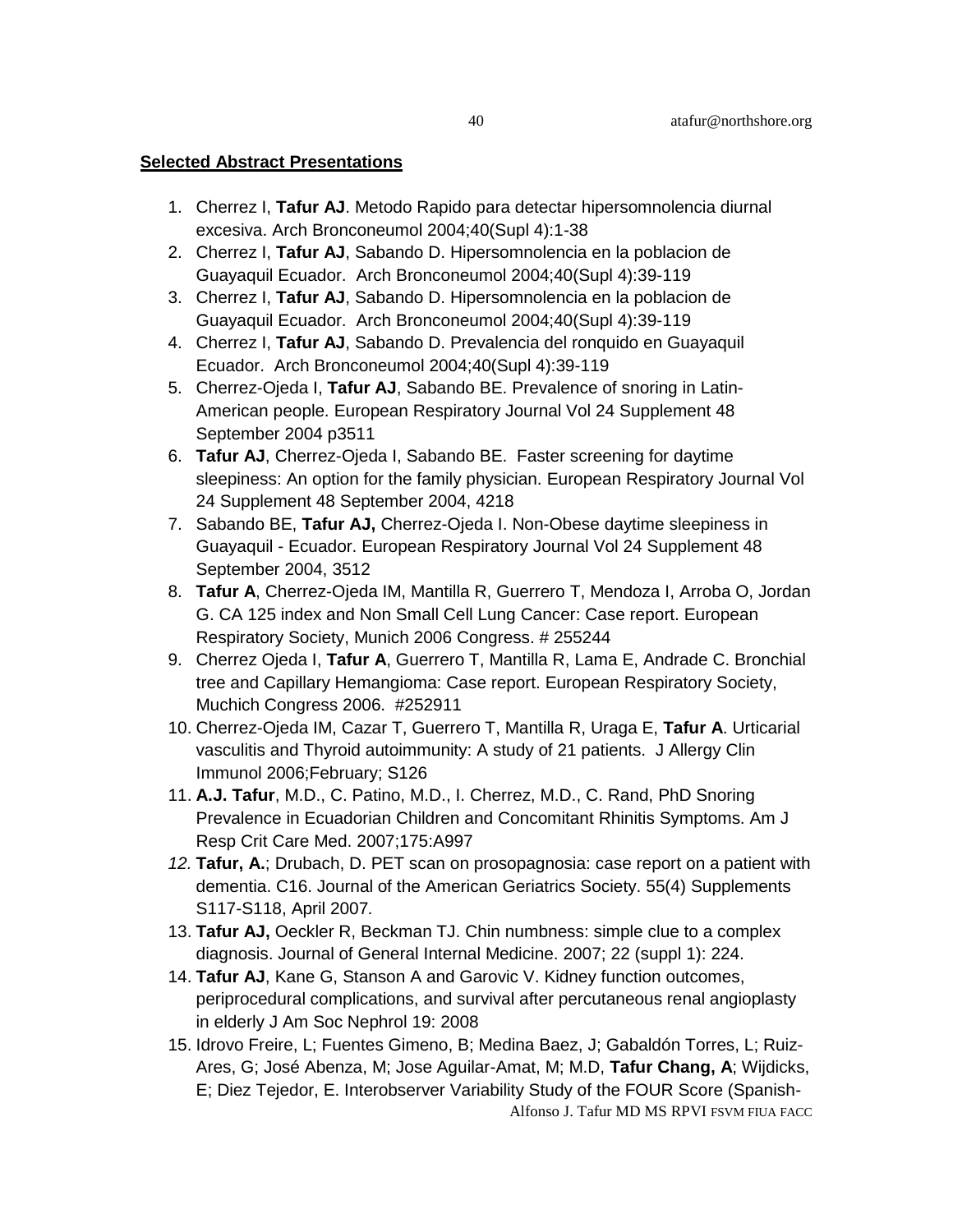- 16. Idrovo L, Medina J, Gabaldón L, Ruiz G, Rodriguez LA, Abenza MJ, Martínez M, Aguilar-Amat MJ, **Tafur A**, Wijdicks E, Martínez P, Fuentes B, Diez-Tejedor E. Validación de la escala FOUR en pacientes con ictus agudo: Estudio de concordancia interobservador. Neurología 2008; 23(10): 832
- 17. Mantilla, R; Guerrero, T; Soria, J; **Tafur A**; Cherrez I. Awareness of obstructive sleep apnea in a Latin American community. Am. J. Respir. Crit. Care Med., Apr 2009; 179. [\[Publication Page: A2147\]](javascript:remote_window()
- 18. J.A. Pazmino, M.D., I.N. Cherrez, M.D., R. Mantilla, M.D., T. Guerrero, M.D., **A. Tafur**, M.D., J.J. Soria, M.D., E. Cruz, M.D., L. Chica, M.D. Am. J. Respir. Crit. Care Med., Apr 2009;179. [\[Publication Page: A3582\]](javascript:remote_window()
- 19. **Tafur A,** Wolny E, McBane R, Sutkowska E, Slusser J, Hodge D, Heit J, Wysokinski W. Three month cumulative incidence of thromboembolism and bleeding after periprocedural anticoagulation management of patients with active cancer. Blood 2009,114 (22); 491
- 20. **Tafur A,** McBane II R, Sutkowska E, Sutkowski K, Grill D, Herges R, Wysokinski W. Thrombophilia differences in splanchnic vein thrombosis and lower extremity deep vein thrombosis. 2010 Scientific Sessions, ATVB; P 201
- 21. **Tafur A**, McBane II R, Wysokinski W, Gregg M, Daniels P, Mohr D. Testing and documenting behavior of heparin induced thrombocytopenia among physicians in a large teaching institution. 2010 Scientific Sessions, ATVB; P 402
- 22. **Tafur A**, McBane II R, Maruk J, Ammash N, Shen W, Whyte O, Whelan S, Wysokinski W. Impact of radiofrequency ablation on the percentage of circulating young platelets of patients with atrial fibrillation. 2010 Scientific Sessions, ATVB; P 403
- 23. **Tafur A,** McBane II R, Wysokinski W, Slusser J, Hodge D, Heit JA. Predictors of periprocedural bleeding among patients on chronic anticoagulation. 2010 Scientific Sessions, ATVB; P 626.
- 24. Konik E, Ammash N, **Tafur A**, McBane RD, Grill D, Slusser JP, Wysokinski WE. Association between spontaneous echocardiographic contrast and CHADS2. Circulation, 23 November 2010; 122: A16274.
- 25. **Tafur AJ**, McBane RD, Mruk J, Ammash N, Shen WK, Owen WG, Whelan SL, Wysokinski WE. Atrial Fibrillation is Associated with Higher Percentage of Young Platelets. Circulation, 23 November 2010; 122: A16294.
- 26. **Tafur A,** Konik E, McBane R, Slusser J, Hodge D, Wysokinki W. Validation Of New Score System For Left Atrium Thrombus Risk Prediction In Atrial Fibrillation. Circulation. 2010;122:A20070
- 27. **Tafur AJ**, Wu Y, McBane RD, Ammash N, Shen WK, Whelan SL, Mruk J, Wysokinski WE. Impact of RadioFrequency Ablation on Platelet-Predominate Gene Expression in Patients with Non-Valvular Atrial Fibrillation. American College of Cardiology - New Orleans 2011. E abstract 1076-110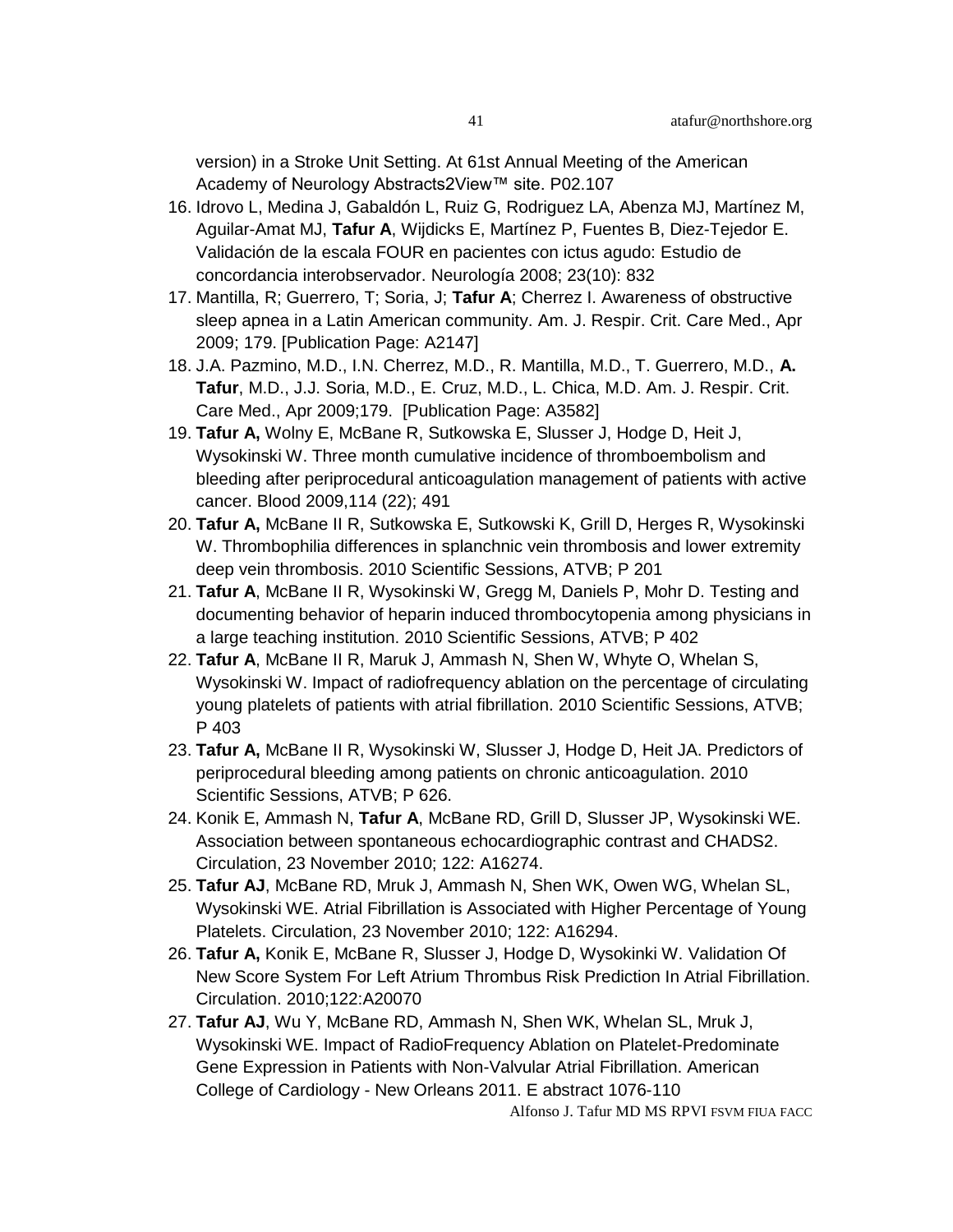- 28. Cohoon, K, Ammash N, Mazur M, **Tafur A**, Konik E, Grill D, Slusser J, McBane R, Wysokinski W. Prediction of Left Atrial Appendage Thrombus by Spaced in Comparison to Chads2 And Cha2Ds2-vasc. Validation Study. **A**merican Heart Association national meeting Los Angeles 2012
- 29. Opina A, Golwala H, AbuFadel M, **Tafur A.** Rivaroxaban is Associated with Higher Incidence of Major Bleeding Compared to Low Molecular Weight Heparin for Venous Thromboembolism Prophylaxis.- A Meta-analysis. American Heart Association national meeting Los Angeles 2012
- 30. Phan M, John S, Casanegra A, **Tafur A**. Primary Venous Thromboembolism Prophylaxis in Patients with Solid Tumors Receiving Chemotherapy: A Meta-Analysis. American society of Hematology Atlanta GA 2012
- 31. Fontana GG, **Tafur A**, Gardner A, Casanegra A. Validity of smartphone pedometer Apps as a tool to monitor physical activity remotely. Circulation 2014;130: A14796
- 32. Mansfield A, **Tafur AJ**, Vulih D, Smith GL, Harris PJ, Percy, Ivy S Differences in venous thromboembolic events in subjects enrolled in standard phase I clinical trials and those on phase I hepatic dysfunction clinical trials. J Thromb Haemost 13 S2 OR127
- 33. Casanegra AI, Silva F, Shapiro A, Phan M, Hawkins B, Li J, Stoner J, **Tafur AJ** Impact of tornadoes on hospital admissions for venous thromboembolism and cardiovascular events J Thromb Haemost 13 S2 PO523-MON
- 34. **Tafur A,** Dale G, Mansfield A, Cherry M, Comp P, Rathbun S , Stoner J Recursive partitioning with amalgamation analysis of cancer specific biomarkers in the prediction of cancer associated thrombosis J Thromb Haemost 13 S2 PO449-TUE
- 35. Iftikhar O, Silva F, Mansfield A, Cherry M and **Tafur A.** Role of body composition measurements in predicting cancer associated thrombosis J Thromb Haemost 13 S2 PO508-TUE
- 36. **Tafur AJ,** Mansfield A, Cherry M, Comp P, Rathbun S, Stoner J. Prediction of cancer associated thrombosis prospective biomarker study J Thromb Haemost 13 S2 PO157-WED
- 37. Harry E Fuentes, Luis H Paz, John Stroger Hosp, Chicago, IL; Diana M Oramas, Univ of Illinois at Chicago, chicago, IL; Xavier A Andrade, Ahmed Al-Ogaili, John Stroger Hosp, Chicago, IL; **Alfonso J Tafur,** NorthShore Univ HealthSystem, Evanston, IL Pre-chemotherapy Lymphocyte Count as a Predictor of Venous Thromboembolism in Patients With Gastric Cancer POSTER p77 ATVB/PVD 2017
- 38. Luis Diaz Quintero, **Alfonso Tafur,** Northshore Univ Healthsystem, Evanston, IL Bridging to Warfarin with Direct Oral Anticoagulant Agents POSTER p79 ATVB/PVD 2017
- Alfonso J. Tafur MD MS RPVI FSVM FIUA FACC 39. Harry E Fuentes, Luis H Paz, John Stroger Hosp, chicago, IL; Diana M Oramas, Univ of Illinois at Chicago, chicago, IL; Xavier A Andrade, Yuchen Wang, John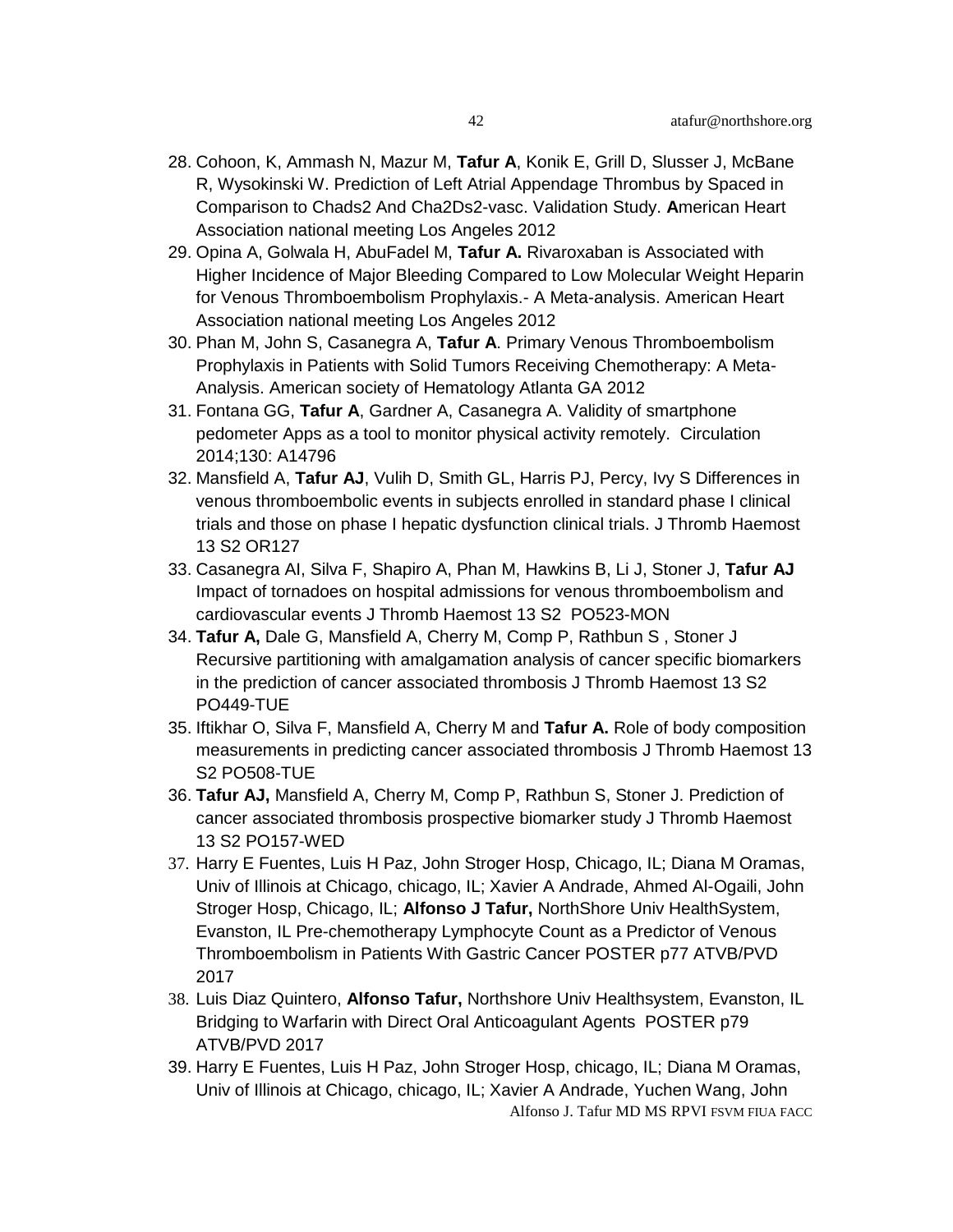Stroger Hosp, chicago, IL; Alfonso J Tafur, NorthShore Univ HealthSystem, Evanston, IL Impact of Venous Thromboembolism as Independent Predictor of Mortality Among Patients With Gastric Cancer POSTER p140 ATVB/PVD 2017

- 40. Omer Iftikhar, Keith Smart, Alya Ahsan, **Alfonso Tafur,** Northshore Univ HealthSystems, Evanston, IL Pulmonary Embolism Response Team: Implementation and Outcomes at Northshore University Healthsystems POSTER p156 ATVB/PVD 2017
- 41. Juan P Salazar Adum, Univ de Cuenca, Cuenca, Ecuador; Luis Diaz-Quintero, NorthShore Univ HealthSystem, Evanston, IL; Harry E Fuentes, John H. Stroger Jr. Hosp of Cook County, Chicago, IL; **Alfonso Tafur**, Benjamin Lind, Joseph Caprini, NorthShore Univ HealthSystem, Evanston, IL Predictors of Mortality in Cancer-Associated Calf Deep Vein Thrombosis POSTER p241 ATVB/PVD 2017
- 42. [Angelia Kirkpatrick,](http://m.neurology.org/search?author1=Angelia+Kirkpatrick&sortspec=date&submit=Submit) [Julie Stoner,](http://m.neurology.org/search?author1=Julie+Stoner&sortspec=date&submit=Submit) **[Alfonso Tafur](http://m.neurology.org/search?author1=Alfonso+Tafur&sortspec=date&submit=Submit)**, [Adrienne Elias,](http://m.neurology.org/search?author1=Adrienne+Elias&sortspec=date&submit=Submit) [Calin Prodan.](http://m.neurology.org/search?author1=Calin+Prodan&sortspec=date&submit=Submit) High Rate of Stenosis Progression Identified with Routine Carotid Doppler Surveillance. Neurology. April 27, 2017
- 43. Fuentes H, Paz L, Tafur A, Caprini J. Validation of a Patient-Completed Caprini Risk Assessment Tool. Research and Practice in Thrombosis and Haemostasis 2017, PB 815
- 44. Fuentes H, Wang Y, Paz L, Tafur A Variability of Khorana Score and its Validity after First Chemotherapy in Patients with Gastric Cancer. Research and Practice in Thrombosis and Haemostasis 2017, PB 641
- 45. Paz L, Fuentes H, Tafur A, Caprini J. Validation of a Patient-Completed Caprini Risk Assessment tool in a Spanish-speaking population. Research and Practice in Thrombosis and Haemostasis 2017 PB 806
- 46. Fuentes HE, Oramas DM, Paz LH, Wang Y, Andrade XA, Tafur AJ Performance of current Risk assessment models for prediction of Venous Thromboembolism in patients with Gastric Cancer. Research and Practice in Thrombosis and Haemostasis 2017 PB 644
- 47. Tafur A, Fuentes H, Caprini J,…Monreal M.Predictors of 30-day Mortality among Patients with Cancer-Associated Thrombosis in the RIETE database Research and Practice in Thrombosis and Haemostasis 2017 PB 2294
- 48. Tafur G, Golemi I, Fuentes H, Majmudar K, Diaz L, Salazar J, Paz L, Torres C, Garza O, **Tafur AJ.** Abstract 14337: Venous Thromboembolism (VTE) Mortality Trends in Hispanics: Analysis of the National Inpatient Sample (NIS) Database. Circulation. 2018;138:A14337

#### **Paul Dudley Award Winner at AHA 2018**

- 49. Majmudar K, Torres C, Diaz L, Tafur A. Abstract 12059: Knowledge and Awareness of Gastrointestinal Bleeding in Patients on Blood Thinners. Circulation. 2018;138:A12059
- 50. Salazar J, Golemi I, **Tafur A**J. Venous Thromboembolism (VTE) Mortality Trends in the Pediatric Population: A Retrospective Analysis of the National Inpatient Sample (NIS) Database. Circulation. 2018;138:A17024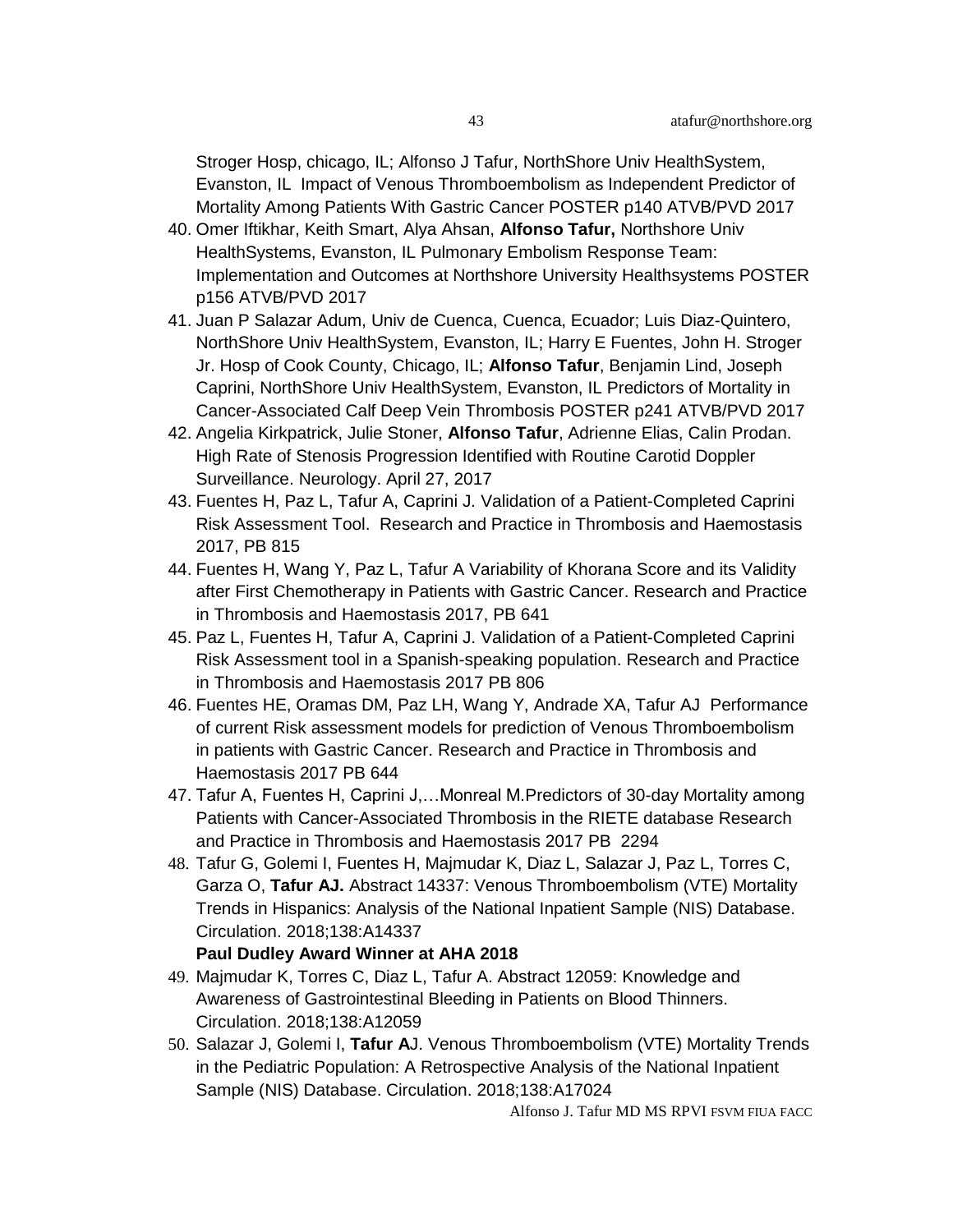- 51. Golemi I, Cote L, Iftikhar O, Brenner B, **Tafur AJ,** Fernandez-Capitan C, Maria J, Otero R, Quintavalla R, Monreal M. Abstract 10672: Incidence of Major Adverse Cardiovascular Events Among Patients With Provoked and Non-Provoked Venous Thromboembolism: A Review of the RIETE Registry. Circulation. 2018;138:A10672
- 52. Saeed H, Bokhary U, Jermihov, A, Kuchta, Lepkowska K, Bauer V, Wright M, Scott G, Frazer M, Quintero A, Hlavacek, Mardekian J, **Tafur AJ**, Metzl M, Saucedo J. Abstract 14737: National Physician Survey for Nonvalvular Atrial Fibrillation (NVAF) Anticoagulation Comparing Knowledge, Attitudes and Practice of Cardiologist to Primary Care Providers (PCPs). Circulation. 2018;138:A14737
- 53. Paz L, Torres C, Del Cid J, AyubM, Fuentes H, Al-Ogali A, Sleiman J, Hart P, **Tafur AJ**. Abstract 16802: Intermittent Pneumatic Compression for Peripheral Artery Disease and End Stage Renal Disease to Improve Quality of Life and Functional Limitations. Circulation. 2018;138:A16802 **Oral Abstract. Runner up for Jay Coffman Award at AHA 2018**
- 54. Douketis J, Spyropoulos AC, Duncan JM, Carreir M, Le Gal G, **Tafur A,** et al. . Perioperative anticoagulant use for surgery evaluation (PAUSE) study: a perioperative management plan for patients with atrial fibrillation who are receiving a direct oral anticoagulant. Abstract LBA-5. Presented at the 2018 ASH Annual Meeting, December 4, 2018; San Diego, CA. Blood 2018 132:LBA-5 Late Breaking Abstract. ASH 2018
- 55. McBane R, Wysokinski W, Le-Rademacher Jm, Ashrani A, **Tafur A,** et al. [Apixaban, Dalteparin, in Active Cancer Associated Venous Thromboembolism,](http://www.bloodjournal.org/content/132/Suppl_1/421)  [the ADAM VTE Trial](http://www.bloodjournal.org/content/132/Suppl_1/421) Blood 2018 132:42
- 56. Siddiqui, F., Farooqui, A., Hoppensteadt, D., Iqbal, O., Jeske, W., Walenga, J.M., **Tafur, A.** and Fareed, J. Prothrombinase induced clotting time is more sensitive then aPTT and PT and can be used for the monitoring of anti-Xa agents in whole blood and plasma. UIP 2019 Chapter Meeting, Krakow, Poland. August 2019
- 57. Siddiqui, F., Walenga, J.M., **Tafur A.,** Bontekoe, E., Iqbal, O., Hoppensteadt, D., Jeske, W., Kouta, A., Zorriasateyn, K., Ramacciotti, E. and Fareed, J. A factor Xa inhibitor antidote (andexanet alfa) is capable of neutralizing the anticoagulant effects of unfractionated heparin of bovine, ovine and porcine origin in a comparable manner as protamine sulfate. UIP 2019 Chapter Meeting, Krakow, Poland. August 2019
- 58. Siddiqui, F., Hoppensteadt, H., Jeske, W., **Tafur, A**., Zorriasateyn, K., Ramacciotti, E., Fareed. J. A factor Xa inhibitor antidote, andexanet alfa differentially reverses the effects of apixaban, betrixaban, edoxaban and rivaroxaban. 26th Anniversary International Congress on Thrombosis. Athens, Greece. June 2019
- Alfonso J. Tafur MD MS RPVI FSVM FIUA FACC 59. Siddiqui, F., **Tafur, A.,** W. Jeske, W., Kouta, A., Hoppensteadt, D., Ramacciotti, E., Fareed, J. Reversal of the thrombin generation inhibitory effect of Apixaban, Betrixaban, Edoxaban, and Rivaroxaban by Andexanet alpha may be associated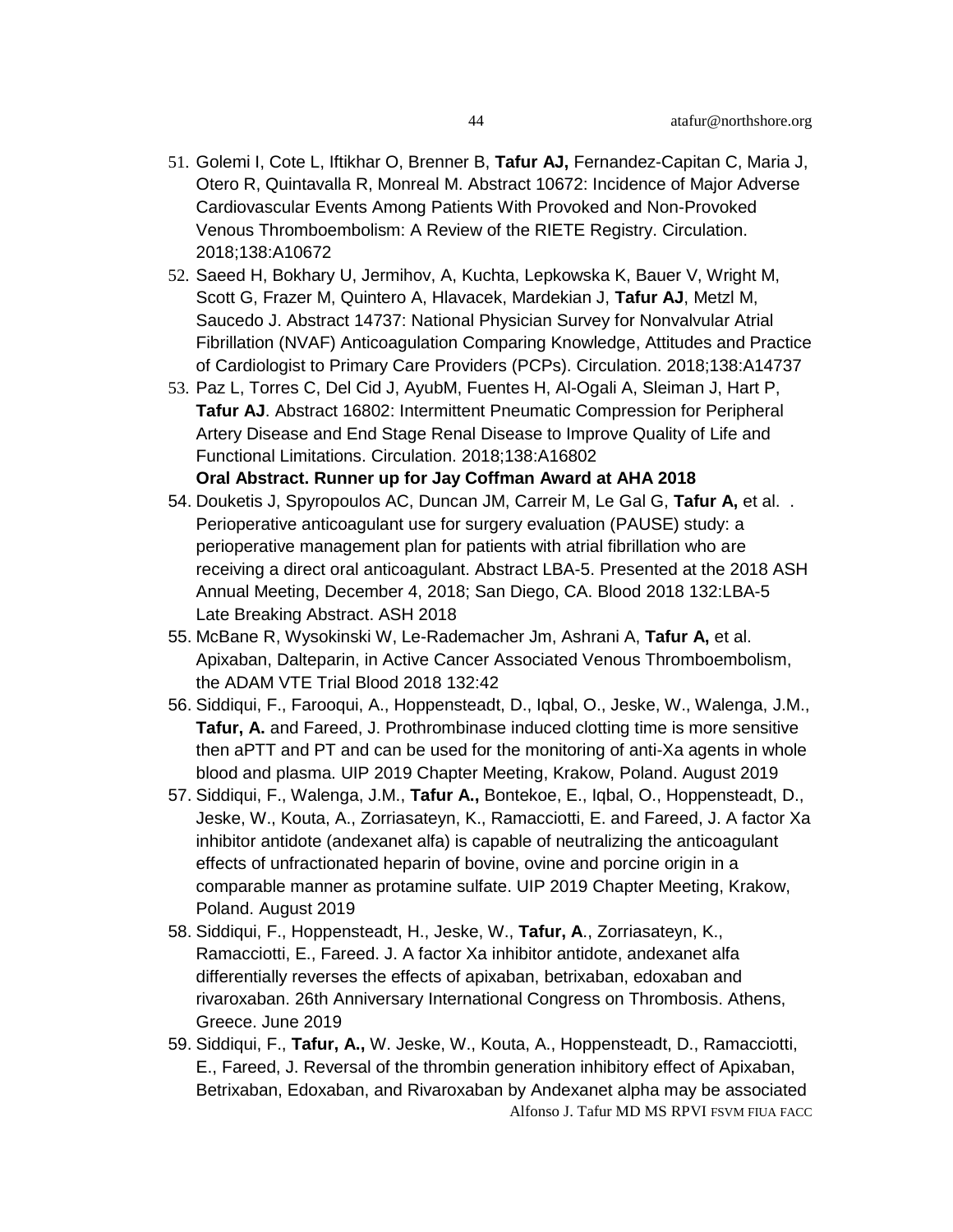with increased thrombogenesis. ASPET, Federation for American Societies of Experimental Biology, Florida, USA. April 2019

#### **Posters**

- 1. **Tafur A**, Cherrez I. Faster screening for daytime sleepiness. European Respiratory Society – Glasgow 2004
- 2. Cherrez-Ojeda IM, Cazar T, Guerrero T, Mantilla R, Uraga E, **Tafur A**. Urticarial vasculitis and Thyroid autoimmunity: A study of 21 patients AAAAI Meeting 2006- Miami, FL 2006
- 3. Ortega J, **Tafur A** et al. comparing mortality rates between Tuberculosis-Multidrug resistant drug and Tuberculosis HIV in Guayaquil, Ecuador. Asociacion Latinoamericana de Torax (ALAT). Cancun, Mexico. 2006
- 4. Idrovo L, Medina J, Gabaldón L, Ruiz G, Rodriguez LA, Abenza MJ, Martínez M, Aguilar-Amat MJ, **Tafur A**, Wijdicks E, Martínez P, Fuentes B, Diez-Tejedor E. Validación de la escala FOUR en pacientes con ictus agudo: Estudio de concordancia interobservador.

```
Sociedad Espanola de Neurologia. Barcelona – Spain (April 2008)
```
- 5. Baumann L, **Tafur A**, Dal Bianco J, Priester T. Tick Trouble. Society of General Internal Medicine. Chicago, IL. November 2007.
- 6. **Alfonso Tafur**, Gautam Kumar, William Bardsley. ST Elevation MI, More than meets the eye.

Society of General Internal Medicine. Chicago, IL. November 2007.

- 7. **Alfonso Tafur**, Britta Lassmann, Rudy Haddad. TB or not to be. SGIM Regional Meeting. Chicago, IL. November 2007.
- *8.* **Tafur AJ,** Oeckler R, Beckman TJ Chin numbness: simple clue to a complex diagnosis.

Society of General Internal Medicine. Chicago, IL. November 2007

9. **Tafur AJ,** Mantilla R, Guerrero T, Soria J, Cherrez I. Dementia awareness in Guayaquil, Ecuador.

Society of General Internal Medicine Tempe Arizona Oct 2008

10. AbouEzzeddine O, **Tafur A,** MD, Goetz M. Opiates: Tales of a Double-Edged Sword.

Society of General Internal Medicine Tempe Arizona Oct 2008

11. **Tafur AJ**, Kane G, Stanson A and Garovic V. Kidney function outcomes, periprocedural complications, and survival after percutaneous renal angioplasty in elderly.

American Society if Nephrology Meeting Nov 2008

12. P Smithedajkul, J Poulose, N Anavekar, **A Tafur**, and I Clements. Extrinsic Pulmonary Artery Stenosis: A Sinister Cause of Obstructive Shock Due to Small Cell Lung Carcinoma.

American College of Physicians Minnesota Chapter Nov 2008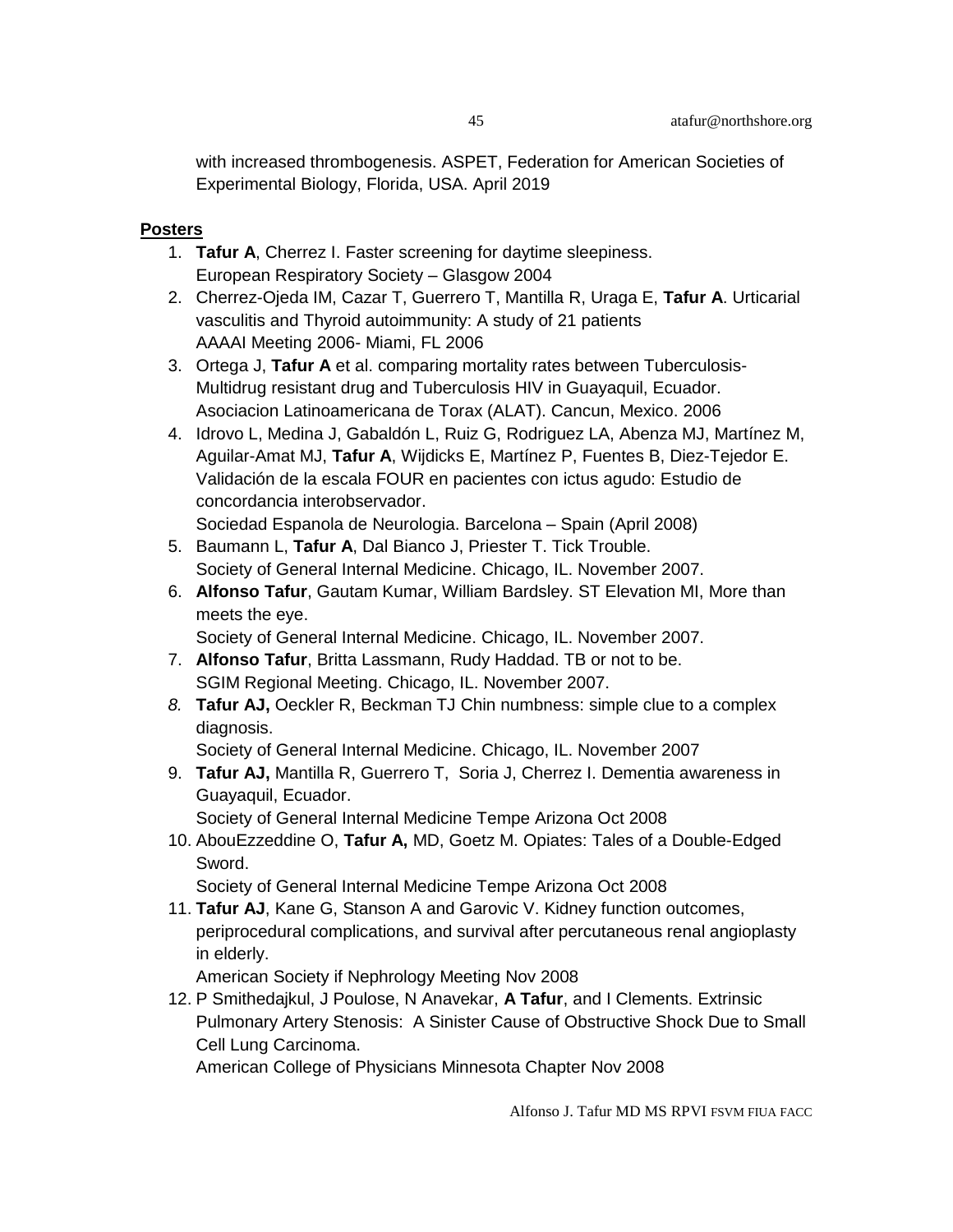13. Idrovo Freire, L; Fuentes Gimeno, B; Medina Baez, J; Gabaldón Torres, L; Ruiz-Ares, G; José Abenza, M; Jose Aguilar-Amat, M; M.D, **Tafur Chang, A**; Wijdicks, E; Diez Tejedor, E. Interobserver Variability Study of the FOUR Score (Spanishversion) in a Stroke Unit Setting.

61st Annual Meeting of the American Academy of Neurology. Seattle 2009

- 1. Mantilla, R; Guerrero, T; Soria, J; **Tafur A**; Cherrez I. Awareness of obstructive sleep apnea in a Latin American community. [\[Poster Board #G106\]](javascript:remote_window()  American Thoracic Society San Diego 2009
- 2. J.A. Pazmino, M.D., I.N. Cherrez, M.D., R. Mantilla, M.D., T. Guerrero, M.D., **A. Tafur**, M.D., J.J. Soria, M.D., E. Cruz, M.D., L. Chica, M.[D\[Poster Board #A13\]](javascript:remote_window()  American Thoracic Society San Diego 2009
- 3. **Tafur AJ**., Wolny E, McBane RD, Sutkowski E, Slusser J, Hodge DO, Heit JA, Wysokinski WE. Three-Month Cumulative Incidence of Thromboembolism and Bleeding After Periprocedural Anticoagulation Management of Patients with Active Cancer.

American Society of Hematology – New Orleans 2009

4. Mansfield A, **Tafur AJ**, et al. Mayo Clinic experience with very rare exocrine pancreatic neoplasms. 2010 Gastrointestinal Cancers Symposium. Orlando- FL

- 5. **Tafur AJ**, McBane II R, Mruk J et al. Impact of radiofrequency ablation on the percentage of circulating young platelets of patients with atrial fibrillation. Arteriosclerosis, Thrombosis and Vascular Biology 2010. San Francisco CA
- 6. **Tafur AJ**, McBane II R, Wysokinski W, et al. Testing and documentation behavior of heparin induced thrombocytopenia among physicians at a large teaching institution.

Arteriosclerosis, Thrombosis and Vascular Biology 2010. San Francisco CA

- 7. **Tafur AJ**, McBane II R, Sutkowska E., et al. Thrombophilia differences in splanchnic vein thrombosis and lower extremity deep vein thrombosis. Arteriosclerosis, Thrombosis and Vascular Biology 2010. San Francisco CA
- 8. **Tafur AJ**, McBane II R, Wysokinski W., et al. Predictors of periprocedural bleeding among patients on chronic anticoagulation. Arteriosclerosis, Thrombosis and Vascular Biology 2010. San Francisco CA
- 9. Konik E, Ammash N, **Tafur A**, McBane RD, Grill D, Slusser JP, Wysokinski WE. Association between spontaneous echocardiographic contrast and CHADS2. American Heart Association National Meeting Chicago 2010
- 10. **Tafur AJ**, McBane RD, Mruk J, Ammash N, Shen WK, Owen WG, Whelan SL, Wysokinski WE. Atrial Fibrillation is Associated with Higher Percentage of Young Platelets. American Heart Association National Meeting. Chicago 2010
- 11. **Tafur A,** Konik E, McBane R, Slusser J, Hodge D, Wysokinki W. Validation Of New Score System For Left Atrium Thrombus Risk Prediction In Atrial Fibrillation. Circulation. 2010;122:A20070 Chicago 2010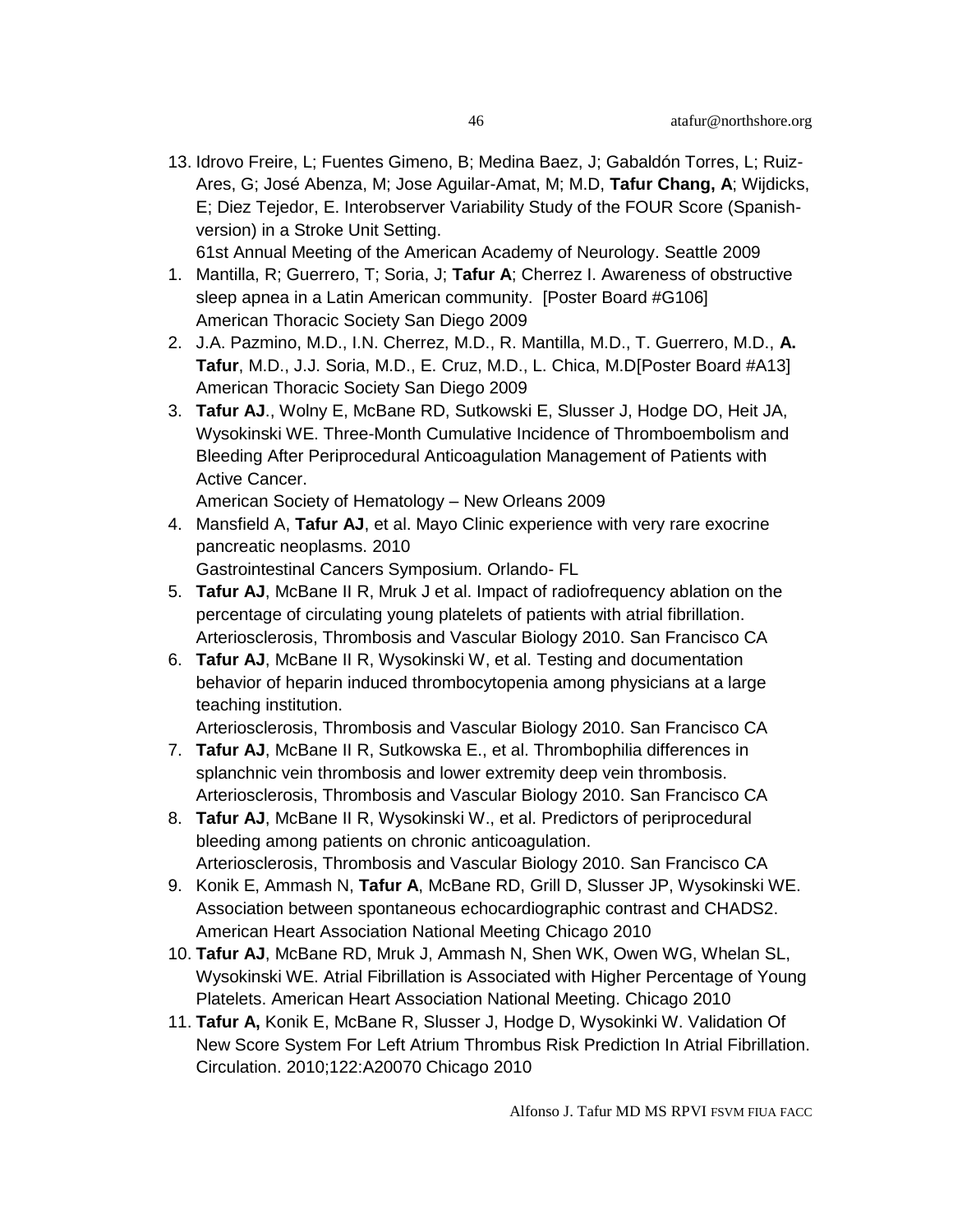- 12. **Tafur AJ**, Wu Y, McBane RD, Ammash N, Shen WK, Whelan SL, Mruk J, Wysokinski WE. Impact of RadioFrequency Ablation on Platelet-Predominate Gene Expression in Patients with Non-Valvular Atrial Fibrillation. American College of Cardiology 2011 –New Orleans
- 13. Opina A, **Tafur AJ**. A night with Venus, a lifetime with Mercury. Stewart Wolf Day: OU Internal Medicine Residents' Research Forum. Oklahoma City 2011.
- 14. Gaitan J, **Tafur AJ** et al. Livedoid Vasculopathy. Stewart Wolf Day: OU Internal Medicine Residents' Research Forum. Oklahoma City 2011.
- 15. Opina A, Golwala H, AbuFadel M, **Tafur AJ.** Rivaroxaban is Associated with Higher Incidence of Major Bleeding Compared to Low Molecular Weight Heparin for Venous Thromboembolism Prophylaxis.- A Meta-analysis. American Heart Association national meeting Los Angeles 2012
- 16. Phan M, John S, Casanegra A, **Tafur A**. Primary Venous Thromboembolism Prophylaxis in Patients with Solid Tumors Receiving Chemotherapy: A Meta-Analysis.

American Society of Hematology Atlanta GA 2012

17. Rathbun S, **Tafur A**, Mauer K, Gausman J, Marlar R. Validation of rivaroxaban anti-Xa activity measurement.

International Society of Thrombosis and Haemostasis. Netherlands 2013

- 18. Racial/Ethnic Variation in Carotid Artery Revascularization Utilization and Outcomes- NCDR Analysis. TCT California October 2013
- 19. Outcomes of cancer associated filter placement. American Society of Hematology. New Orleans December 2013
- 20. Novel predictors of cancer associated thrombosis. American Society of Hematology. New Orleans December 2013
- 21. Fontana GG, **Tafur A**, Gardner A, Casanegra A. Validity of smartphone pedometer Apps as a tool to monitor physical activity remotely. American Heart Association 2014 Chicago- IL.
- 22. Itikhar O, Oliveros K, **Tafur AJ,** Casanegra AI. Role of Cilostazol in preventing instent restenosis with peripheral arterial disease: a meta-analysis. Arteriosclerosis, Thrombosis, and Vascular Biology | Peripheral Vascular Disease 2015 Scientific Sessions, San Francisco, California. May 2015.
- 23. Harry E Fuentes, Luis H Paz, Diana M Oramas, Xavier A Andrade, Ahmed Al-Ogaili, **Alfonso J Tafur** Pre-chemotherapy Lymphocyte Count as a Predictor of Venous Thromboembolism in Patients With Gastric Cancer POSTER p77 ATVB/PVD 2017
- 24. Luis Diaz Quintero, **Alfonso Tafur,** Northshore Univ Healthsystem, Evanston, IL Bridging to Warfarin with Direct Oral Anticoagulant Agents POSTER p79 ATVB/PVD 2017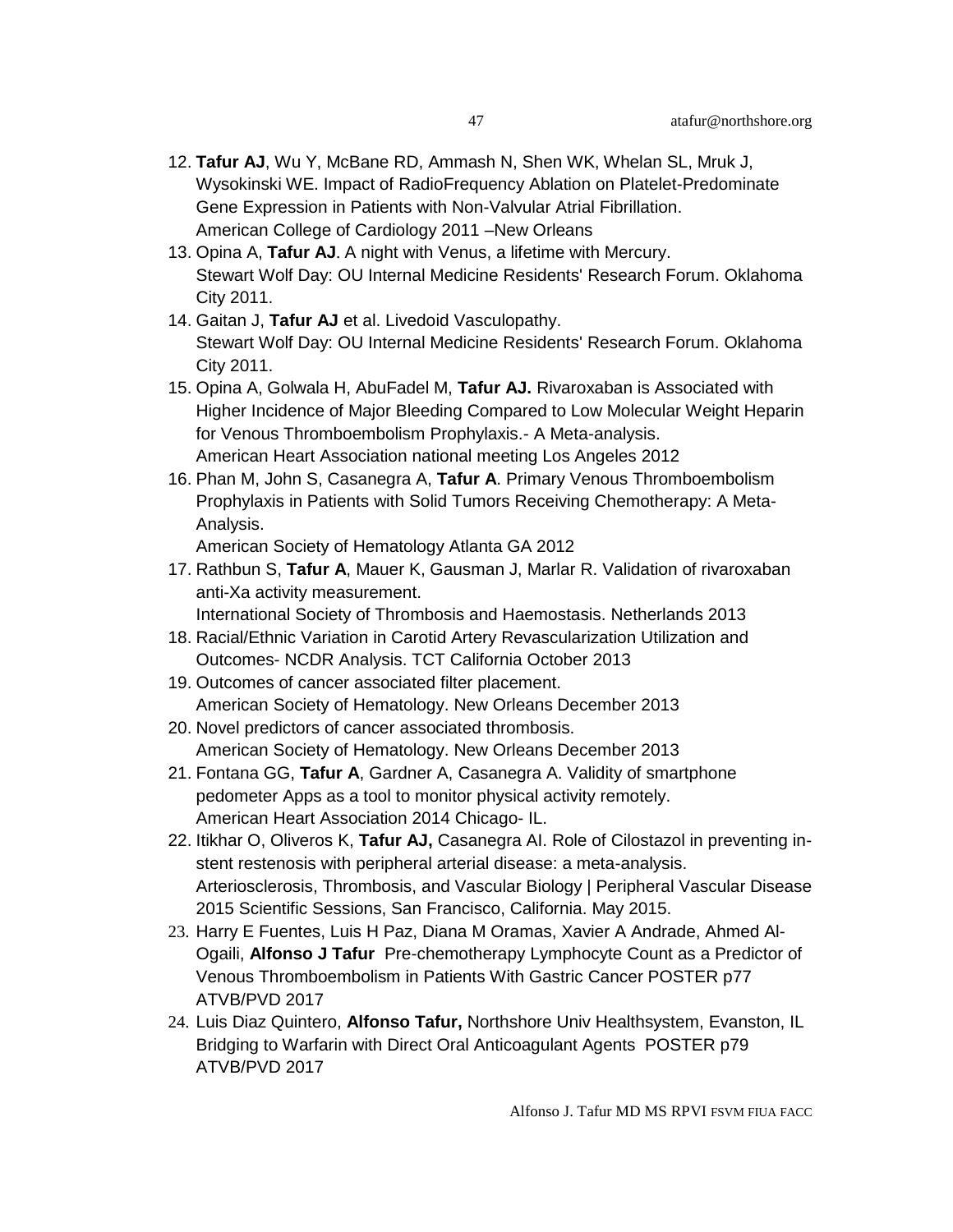- 25. Harry E Fuentes, Luis H Paz. Diana M Oramas, Xavier A Andrade, Yuchen Wang, **Alfonso J Tafur,** Impact of Venous Thromboembolism as Independent Predictor of Mortality Among Patients With Gastric Cancer POSTER p140 ATVB/PVD 2017
- 26. Omer Iftikhar, Keith Smart, Alya Ahsan, **Alfonso Tafur,** Northshore Univ HealthSystems, Evanston, IL Pulmonary Embolism Response Team: Implementation and Outcomes at Northshore University Healthsystems POSTER p156 ATVB/PVD 201
- 27. Juan P Salazar Adum, Luis Diaz-Quintero, Harry E Fuentes, **Alfonso Tafur**, Benjamin Lind, Joseph Caprini, Predictors of Mortality in Cancer-Associated Calf Deep Vein Thrombosis POSTER p241 ATVB/PVD 2017
- 28. Fuentes, HE; Al-Ogaili, A; Diaz Quintero, L; Oramas, DM; Paz, LH; Ayoub, A; **Tafur, A.** National Trends In Cancer-Associated Thrombosis hospitalizations among patients with Pancreatic, Gastric and Lung Primary: Results from Nationwide Inpatient Sample Database 2009-2014. AHA-ATVB. San Diego, California 2018. Original research poster presentation.
- 29. Al-Ogaili, A; Ayoub, A; Paz, LH; Torres, C; Fuentes, HE; **Tafur, A**. Peripheral Artery Disease in Patients with End Stage Renal Disease: Nationwide Trends in Management and Outcomes. AHA-ATVB. San Diego, California 2018. Original research poster presentation.
- 30. Ayoub, A; Al-Ogaili, A; Fuentes, HE; Torres, C; Diaz Quintero, L; **Tafur, A.** National Rates of Venous Thromboembolism in patient with STEMI: Results from the National Inpatient Sample 2003-2013. AHA-ATVB. San Diego, California 2018. Original research poster presentation.
- 31. Fuentes, HE; Paz, LH; Oramas, DM; Wang, Y; **Tafur, AJ.** Performance of current Risk assessment models for prediction of Venous Thromboembolism in patients with Gastric Cancer. International Society of Thrombosis and Hemostasis, Berlin 2017.
- 32. Fuentes, HE; Paz, LH; Oramas, DM; Acob, C; Andrade, X; **Tafur,** A; Caprini, J. Validation of a Patient-Completed Caprini. Risk Assessment Tool International Society of Thrombosis and Hemostasis, Berlin 2017.
- 33. Fuentes, HE; Paz, LH; Oramas, DM; Acob, C; Andrade, X; Tafur, A; Caprini, J. Validation of a Patient- Completed Caprini Risk Assessment tool in a Spanishspeaking population. International Society of Thrombosis and Hemostasis, Berlin 2017.
- 34. Fuentes, HE; Paz, LH; Oramas, DM; Andrade, X; **Tafur, AJ.** Variability of Khorana Score and its Validity after first chemotherapy in patients with Gastric Cancer. International Society of Thrombosis and Hemostasis, Berlin 2017
- 35. **Tafur, AJ;** Fuentes, HE; Caprini, JA; Rivas, A; Uresandi, F; Duce, R; Lopez-Reyes, R; Vison, A Predictors of 30-day Mortality among Patients with Cancer-Associated Thrombosis in the RIETE database. Original Article. International Society of Thrombosis and Hemostasis 2017.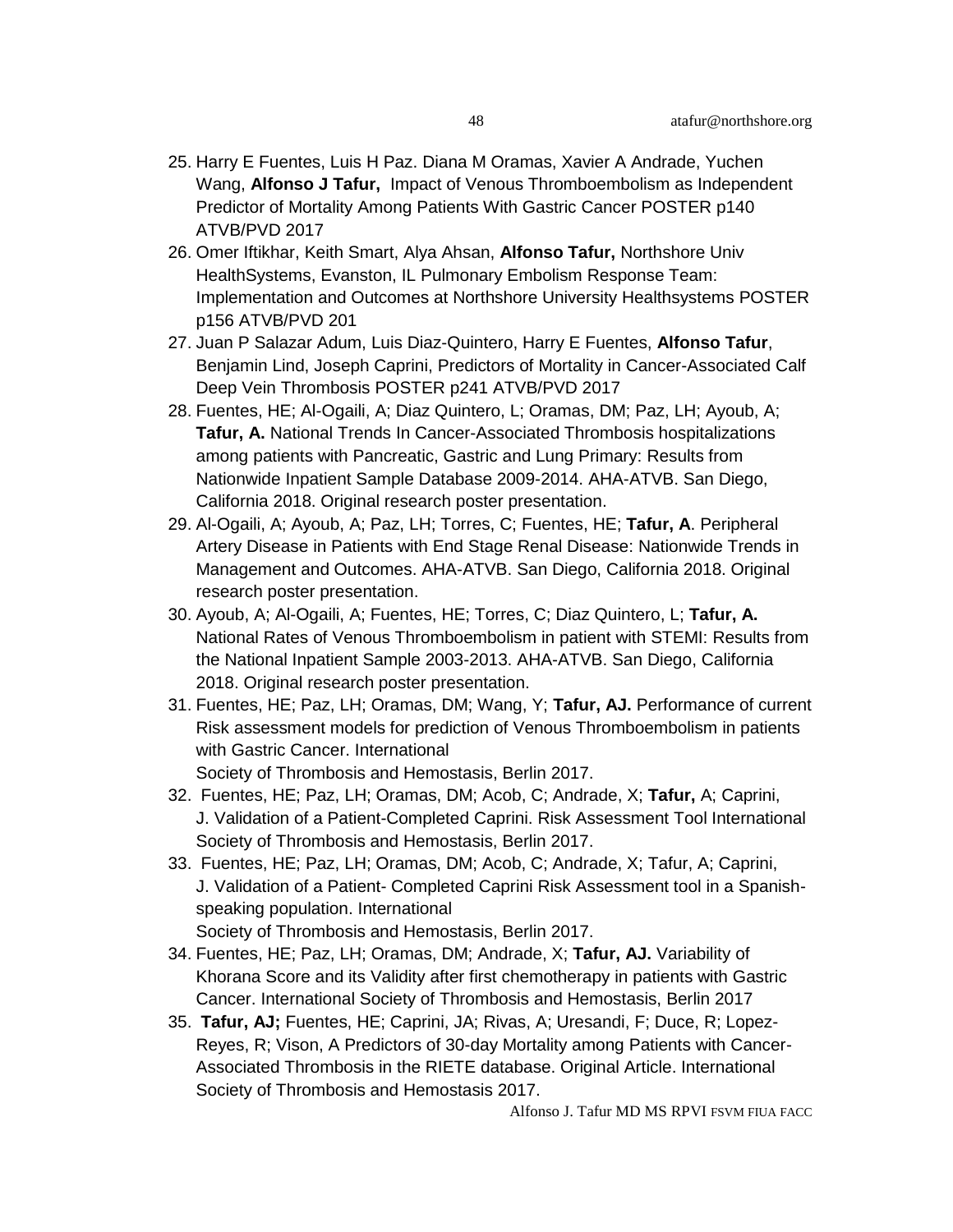- 36. Fuentes, HE, Paz, LH; Oramas, DM; Wang, Y; Andrade, XA; **Tafur, AJ.** Impact of Venous Thromboembolism as independent predictor of mortality among patients with Gastric Cancer. AHA- ATVB. Minneapolis 2017. Original research poster presentation.
- 37. Oramas, DM; Fuentes, HE; Tafur, AJ. Clinical significance of Tumor Grade in patients with Gastric Cancer. American Society of Clinical Pathology (ASCP), Chicago, 2017.
- 38. Diaz Quintero LA, **Tafur AJ,** Fuentes HE, Stocker S, Talamonti MS. Pancreatic Cancer Thromboembolic Outcomes: Rate of Thrombosis after Adenocarcinoma and Non-Adenocarcinoma Pancreatic Surgery. American Heart Association, California, 2017
- 39. Fuentes, HE; **Tafur, AJ**; Caprini, JA; Alatri, A; Trujillo-Santos, J; Farge-Bancel, D; Monreal, M. Development and Validation of a 30-Day Mortality Prediction Model for Patients with Cancer-Associated Thrombosis (CAT) in the RIETE Database. American Society of Hematology, Washington, 2017
- 40. Tafur G, Golemi I, Fuentes H, Majmudar K, Diaz L, Salazar J, Paz L, Torres C, Garza O, **Tafur AJ.** Abstract 14337: Venous Thromboembolism (VTE) Mortality Trends in Hispanics: Analysis of the National Inpatient Sample (NIS) Database. American Heart Association Chicago 2018
- 41. Majmudar K, Torres C, Diaz L, **Tafur A.** Abstract 12059: Knowledge and Awareness of Gastrointestinal Bleeding in Patients on Blood Thinners. American Heart Association Chicago 2018
- 42. Salazar J, Golemi I, **Tafur A**J. Venous Thromboembolism (VTE) Mortality Trends in the Pediatric Population: A Retrospective Analysis of the National Inpatient Sample (NIS) Database. American Heart Association Chicago 2018
- 43. Golemi I, Cote L, Iftikhar O, Brenner B, **Tafur AJ,** Fernandez-Capitan C, Maria J, Otero R, Quintavalla R, Monreal M. Abstract 10672: Incidence of Major Adverse Cardiovascular Events Among Patients With Provoked and Non-Provoked Venous Thromboembolism: A Review of the RIETE Registry. American Heart Association Chicago 2018
- 44. Saeed H, Bokhary U, Jermihov, A, Kuchta, Lepkowska K, Bauer V, Wright M, Scott G, Frazer M, Quintero A, Hlavacek, Mardekian J, **Tafur AJ**, Metzl M, Saucedo J. Abstract 14737: National Physician Survey for Nonvalvular Atrial Fibrillation (NVAF) Anticoagulation Comparing Knowledge, Attitudes and Practice of Cardiologist to Primary Care Providers (PCPs). American Heart Association Chicago 2018
- 45. Fakiha Siddiqui, **Alfonso Tafur,** Walter Jeske, Ahmed Kouta, Debra Hoppensteadt, Eduardo Ramacciotti, Jawed Fareed. Reversal of the thrombin generation inhibitory effect of Apixaban, Betrixaban, Edoxaban, and Rivaroxaban by Andexanet Alpha mat be Associated with Increased thrombogenesis FASEB 2019. April 6 – 9, 2019 Orlando, Florida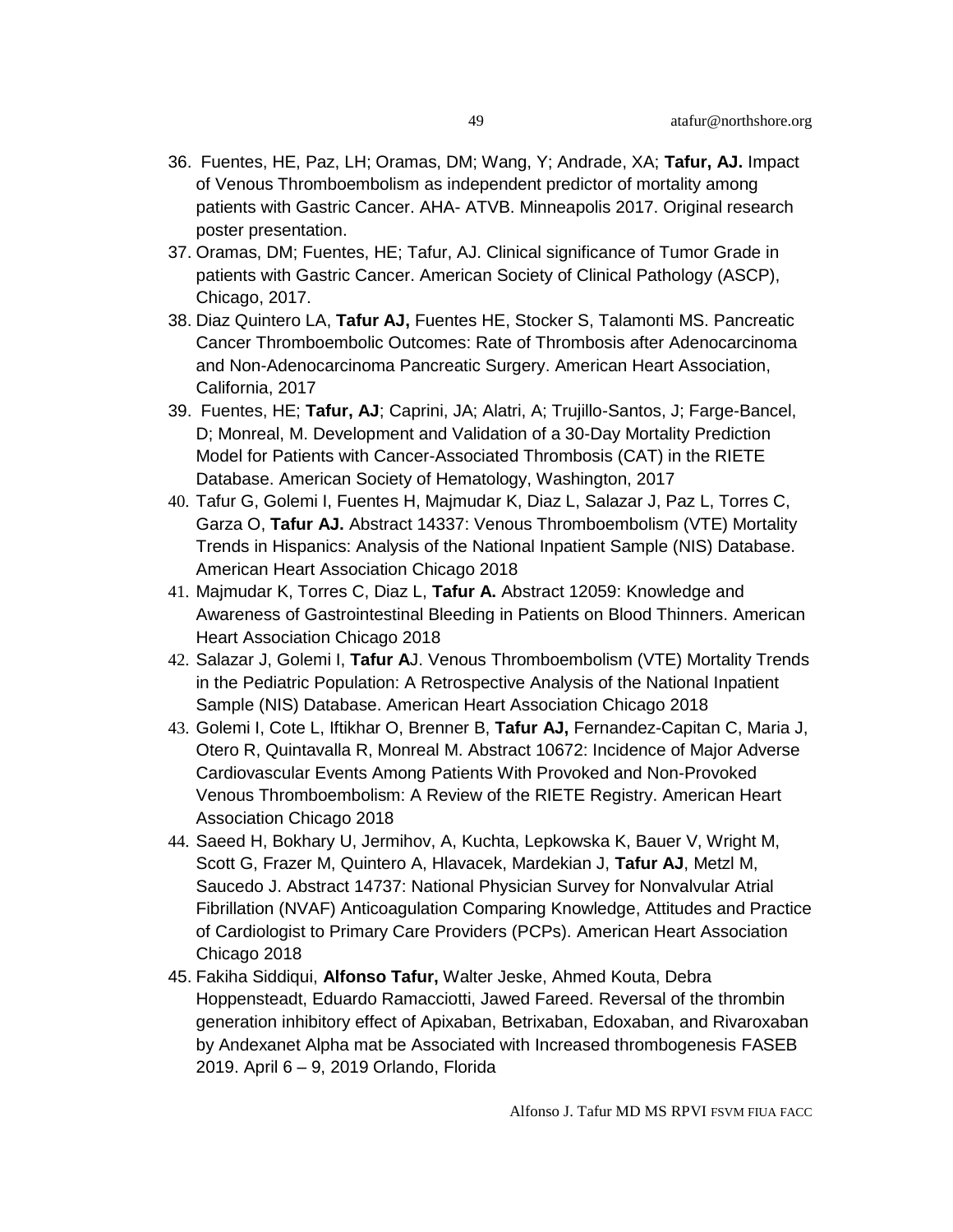- 46. Jawed Fareed, Jeanine Walenga, Walter Jeske, Emily Bontekoe, Fakiha Siddiqui, Ahmed Kouta, **Alfonso Tafur**, Debra Hoppensteadt Differential Neutralization of Unfractionated Heparin, Enoxaparin and Fondaparinux by Andexanet Alpha FASEB 2019. April 6 – 9, 2019 Orlando, Florida
- 47. Siddiqui, F., Hoppensteadt, D., Walenga, M., Jeske, W., **Tafur, A.,** Ramacciotti, E., Fareed, J. Assay Dependent Reversal of the Oral and Parenteral Anti-Xa Agents by Andexanet Alfa.

American Society of Hematology (2020)

- 48. Siddiqui, F., **Tafur, A.,** Hoppensteadt, D., Jeske, W., Lewis, B. and Fareed, J. Discordance between the neutralization profile of apixaban, betrixaban, edoxaban and rivaroxaban in the clotting assays and anti‐Xa measurements. International Society of Thrombosis & Hemostasis (2020)
- 49. Siddiqui, F., Antic, D., Bontekoe, E., Hoppensteadt, D., Gerotziafas, G., **Tafur, A.** and Fareed, J. Differential Augmentation of Thrombin Generation by Andexanet Alfa in Lymphoma Patients.

International Society of Thrombosis & Hemostasis (2020)

- *50.* Siddiqui, F., **Tafur, A.,** Hoppensteadt, D., Walenga, J., Jeske, W., Bontekoe, E., Kouta, A., Fareed, J. Andexanet Alpha Differentially Neutralizes the Anticoagulant, Antiprotease and Thrombin Generation Inhibitory Effects of Unfractionated Heparin, Enoxaparin and Fondaparinux. American Society of Hematology (2019) St Alberts Day, Loyola University Medical Center, IL, USA (2019)
- 51. Siddiqui, F., **Tafur, A.,** Bontekoe, E., Iqbal, O., Hoppensteadt, D., Jeske, W., Kouta, A., Zorriasateyn, K., Ramacciotti, E. and Fareed, J. A factor Xa inhibitor antidote (andexanet alfa) is capable of neutralizing the anticoagulant effects of unfractionated heparin of bovine, ovine and porcine origin in a comparable manner as protamine. International Society of Thrombosis & Hemostasis (2019)UIP Chapter Meeting (2019)
- 52. Hoppensteadt, D., Bontekoe, E., Siddiqui, F., Farooqui, A., Iqbal, O., Jeske, W., Walenga, J., **Tafur, A.** and Fareed, J. (2019), Prothrombinase Induced Clotting Time Is More Sensitive then aPTT and PT and Can be Used for the Monitoring of Anti-Xa Agents in Whole Blood and Plasma. *Blood* 2019; 134 (Supplement\_1): 3374. DOI: [10.1182/blood-2019-131221](https://doi.org/10.1182/blood-2019-131221)
- 53. Jeske, W., Siddiqui, F., **Tafur, A.,** Kouta, A., Hoppensteadt, D., Ramacciotti, E., Fareed, J. and Lewis, B. (2019), Reversal of the thrombin generation inhibitory effect of apixaban, betrixaban, edoxaban and rivaroxaban by andexanet alpha may be associated with increased thrombogenesis. Circulation. 2019;140: A14868
- Alfonso J. Tafur MD MS RPVI FSVM FIUA FACC 54. Hoppensteadt, D., Siddiqui, F., **Tafur, A.,** Bontekoe, E., Iqbal, O., Jeske, W., Kouta, A., Zorriasateyn, K., Ramacciotti, E., Fareed, J. and Lewis, B. (2019), A Factor Xa inhibitor antidote (andexanet alfa) is capable of neutralizing the anticoagulant effects of unfractionated heparin of bovine, ovine and porcine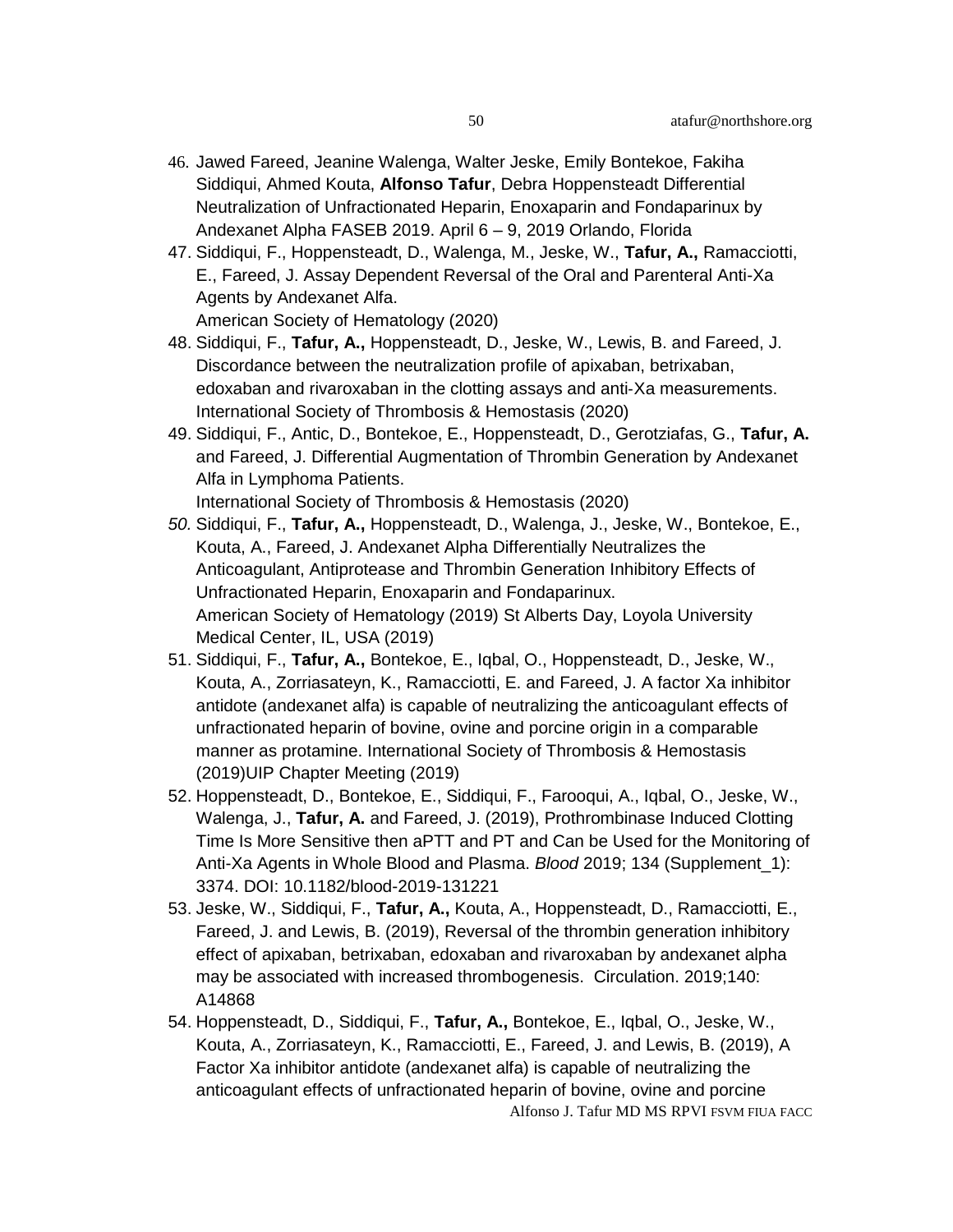origin in a comparable manner as protamine sulfate. Circulation. 2019;140:A14438

- 55. Siddiqui, F., Farooqui, A., Hoppensteadt, D., Iqbal, O., Jeske, W., Walenga, J., **Tafur, A.** and Fareed, J. Prothrombinase induced clotting time is more sensitive then aPTT and PT and can be used for the monitoring of anti-Xa agents in whole blood and plasma. American Society of Hematology (2019)
- 56. Siddiqui, F., Hoppensteadt, D., Jeske, W., **Tafur, A.,** Zorriasateyn, K., Ramacciotti, E. and Fareed, J. A factor Xa inhibitor antidote, andexanet alfa differentially reverses the effects of apixaban, betrixaban, edoxaban and rivaroxaban.International Society of Thrombosis & Hemostasis (2019)
- 57. Siddiqui, F., **Tafur, A.,** Jeske, W., Kouta, A., Hoppensteadt, D., Ramacciotti, E. and Fareed, J. Reversal of the Thrombin Generation Inhibitory Effect of Apixaban, Betrixaban, Edoxaban and Rivaroxaban by Andexanet Alpha may be Associated with Increased Thrombogenesis. International Society of Thrombosis & Hemostasis (2019)
- 58. Siddiqui, F., **Tafur, A.,** Bontekoe, E., Iqbal, O., Hoppensteadt, D., Jeske, W., Kouta, A., Zorriasateyn, K., Ramacciotti, E. and Fareed, J. A Factor Xa Inhibitor Antidote (andexanet alfa) is Capable of Neutralizing the Anticoagulant Effects of Unfractionated Heparin of Bovine, Ovine and Porcine Origin in a Comparable Manner as Protamine Sulfate.
- 59. Siddiqui, F., Hoppensteadt, D., Walenga, M., Jeske, W., **Tafur, A.,** Ramacciotti, E., Fareed, J. (2020), Assay Dependent Reversal of the Oral and Parenteral Anti-Xa Agents By Andexanet Alfa. *Blood* 2020; 136 (Supplement 1): 39–40. DOI: [10.1182/blood-2020-142653](https://doi.org/10.1182/blood-2020-142653)
- 60. Siddiqui, F., Bontekoe, E., Hoppensteadt, D., Farooqui, A., Iqbal, O., Brailovsky, Y., Jawed, F., Darki, A. (2020). Endogenous thrombin generation potential in patients with pulmonary embolism and its relevance to thrombotic and inflammatory biomarkers. CHEST, 158;4 (A2243). DOI: [10.1016/j.chest.2020.08.1911](https://doi.org/10.1016/j.chest.2020.08.1911)
- 61. Siddiqui, F., **Tafur, A.,** Hoppensteadt, D., Bontekoe, E., Jeske, W., Lewis, B., Fareed, J. (2020), Discordance between the neutralization profile of apixaban, betrixaban, edoxaban and rivaroxaban in the clotting assays and anti‐Xa measurements. Res Pract Thromb Haemost, 4: 1-1311. (PB0208). DOI: [10.1002/rth2.12393](https://doi.org/10.1002/rth2.12393)
- 62. Siddiqui, F., **Tafur, A.,** Hoppensteadt, D., Jeske, W., Lewis, B. and Fareed, J. (2020), Discordance between the neutralization profile of apixaban, betrixaban, edoxaban and rivaroxaban in the clotting assays and anti‐Xa measurements. The FASEB Journal, 34: 1-1. DOI: [10.1096/fasebj.2020.34.s1.03664](https://doi.org/10.1096/fasebj.2020.34.s1.03664)
- 63. Siddiqui, F., Antic, D., Bontekoe, E., Hoppensteadt, D., Gerotziafas, G., **Tafur, A.** and Fareed, J. (2020), Differential Augmentation of Thrombin Generation by Andexanet Alfa in Lymphoma Patients. The FASEB Journal, 34: 1-1. DOI: [10.1096/fasebj.2020.34.s1.03521](https://doi.org/10.1096/fasebj.2020.34.s1.03521)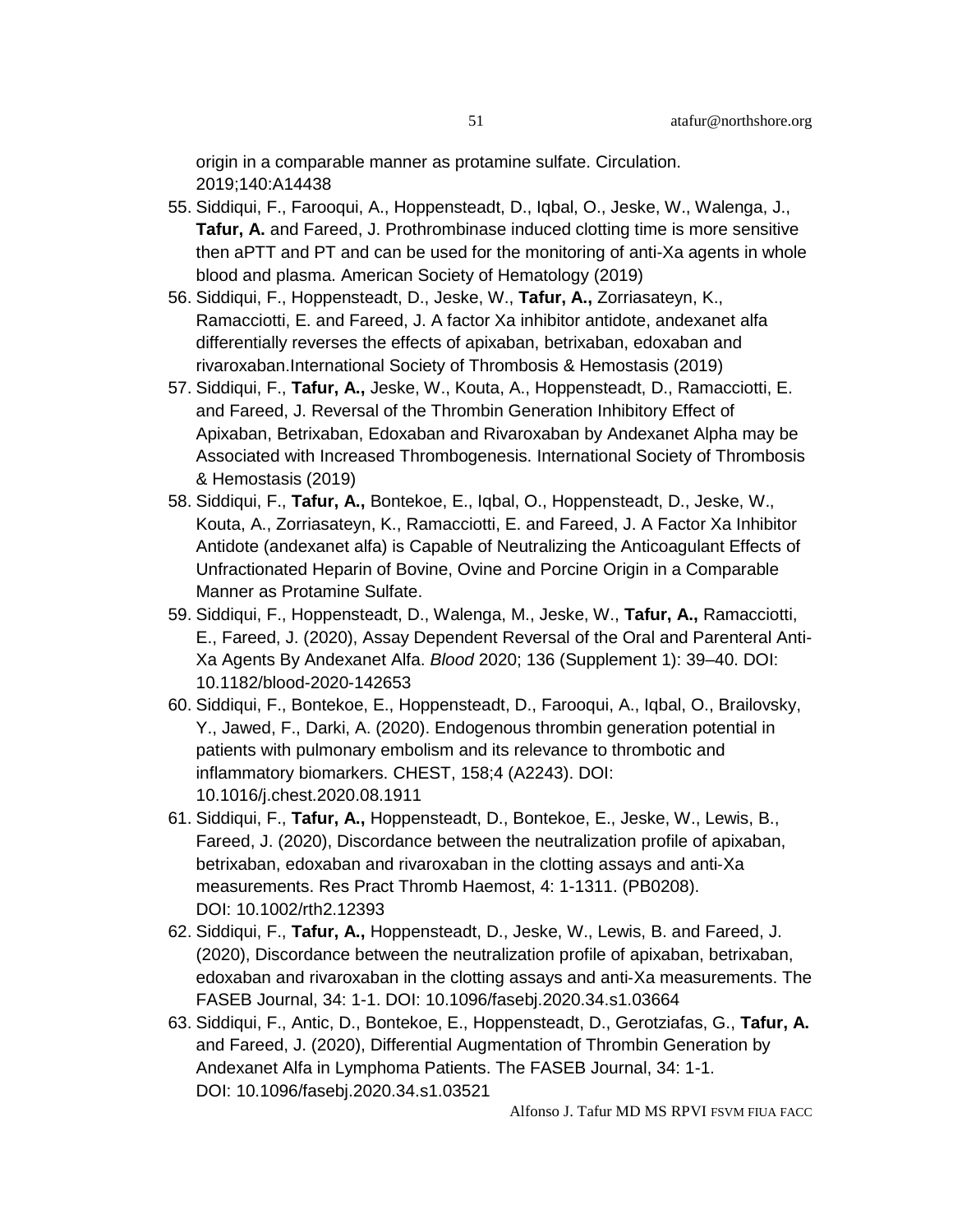- 64. Siddiqui, F., **Tafur, A.,** Hoppensteadt, D., Walenga, J., Jeske, W., Bontekoe, E., Kouta, A., Fareed, J. (2020), Andexanet Alpha Differentially Neutralizes the Anticoagulant, Antiprotease and Thrombin Generation Inhibitory Effects of Unfractionated Heparin, Enoxaparin and Fondaparinux. *Blood* 2019; 134 (Supplement\_1): 1158. DOI: [10.1182/blood-2019-127072](https://doi.org/10.1182/blood-2019-127072)
- 65. Siddiqui, F., Antic, D., Bontekoe, E., Hoppensteadt, D., Gerotziafas, G., **Tafur, A.** and Fareed, J. (2020), Differential Augmentation of Thrombin Generation by Andexanet Alfa in Lymphoma Patients. The FASEB Journal, 34: 1-1. DOI: [10.1096/fasebj.2020.34.s1.03521](https://doi.org/10.1096/fasebj.2020.34.s1.03521)
- 66. Siddiqui, F., Walenga, J.M., **Tafur, A.,** Bontekoe, E., Iqbal, O., Hoppensteadt, D., Jeske, W., Kouta, A., Zorriasateyn, K., Ramacciotti, E. and Fareed J. (2019), A factor Xa inhibitor antidote (andexanet alfa) is capable of neutralizing the anticoagulant effects of unfractionated heparin of bovine, ovine and porcine origin in a comparable manner as protamine sulfate. Phlebological Review. Suppl 1, 43, 2019.
- 67. Siddiqui, F., **Tafur, A.,** Bontekoe, E., Iqbal, O., Hoppensteadt, D., Jeske, W., Kouta, A., Zorriasateyn, K., Ramacciotti, E. and Fareed, J. (2019), A factor Xa inhibitor antidote (andexanet alfa) is capable of neutralizing the anticoagulant effects of unfractionated heparin of bovine, ovine and porcine origin in a comparable manner as protamine. (PB0193). Res Pract Thromb Haemost, 3: 1- 891. DOI: [10.1002/rth2.12229](https://doi.org/10.1002/rth2.12229)
- 68. Siddiqui, F., Farooqui, A., Hoppensteadt, D., Iqbal, O., Jeske, W., Walenga, J., **Tafur, A.** and Fareed, J. (2019), Prothrombinase induced clotting time is more sensitive then aPTT and PT and can be used for the monitoring of anti-Xa agents in whole blood and plasma. (PB0200). Res Pract Thromb Haemost, 3: 1-891. DOI: [10.1002/rth2.12229](https://doi.org/10.1002/rth2.12229)
- 69. Siddiqui, F., Hoppensteadt, D., Jeske, W., **Tafur, A**., Zorriasateyn, K., Ramacciotti, E. and Fareed, J. (2019), A factor Xa inhibitor antidote, andexanet alfa differentially reverses the effects of apixaban, betrixaban, edoxaban and rivaroxaban. (PB1083). Res Pract Thromb Haemost, 3: 1-891. DOI: [10.1002/rth2.12229](https://doi.org/10.1002/rth2.12229)
- 70. Siddiqui, F., **Tafur, A.,** Jeske, W., Hoppensteadt, D., Kouta, A., Ramacciotti, E. and Fareed, J. (2019), Reversal of the thrombin generation inhibitory effect of Apixaban, Betrixaban, Edoxaban, and Rivaroxaban by Andexanet alpha may be associated with increased thrombogenesis. (PB0098). Res Pract Thromb Haemost, 3: 1-891. DOI[:10.1002/rth2.12229](https://doi.org/10.1002/rth2.12229)
- 71. Siddiqui, F., **Tafur, A.,** Jeske, W., Kouta, A., Hoppensteadt, D., Ramacciotti, E. and Fareed, J. (2019), Reversal of the Thrombin Generation Inhibitory Effect of Apixaban, Betrixaban, Edoxaban and Rivaroxaban by Andexanet Alpha may be Associated with Increased Thrombogenesis. The FASEB Journal, 33: 515.1- 515.1. DOI: [10.1096/fasebj.2019.33.1\\_supplement.515.1](https://doi.org/10.1096/fasebj.2019.33.1_supplement.515.1)